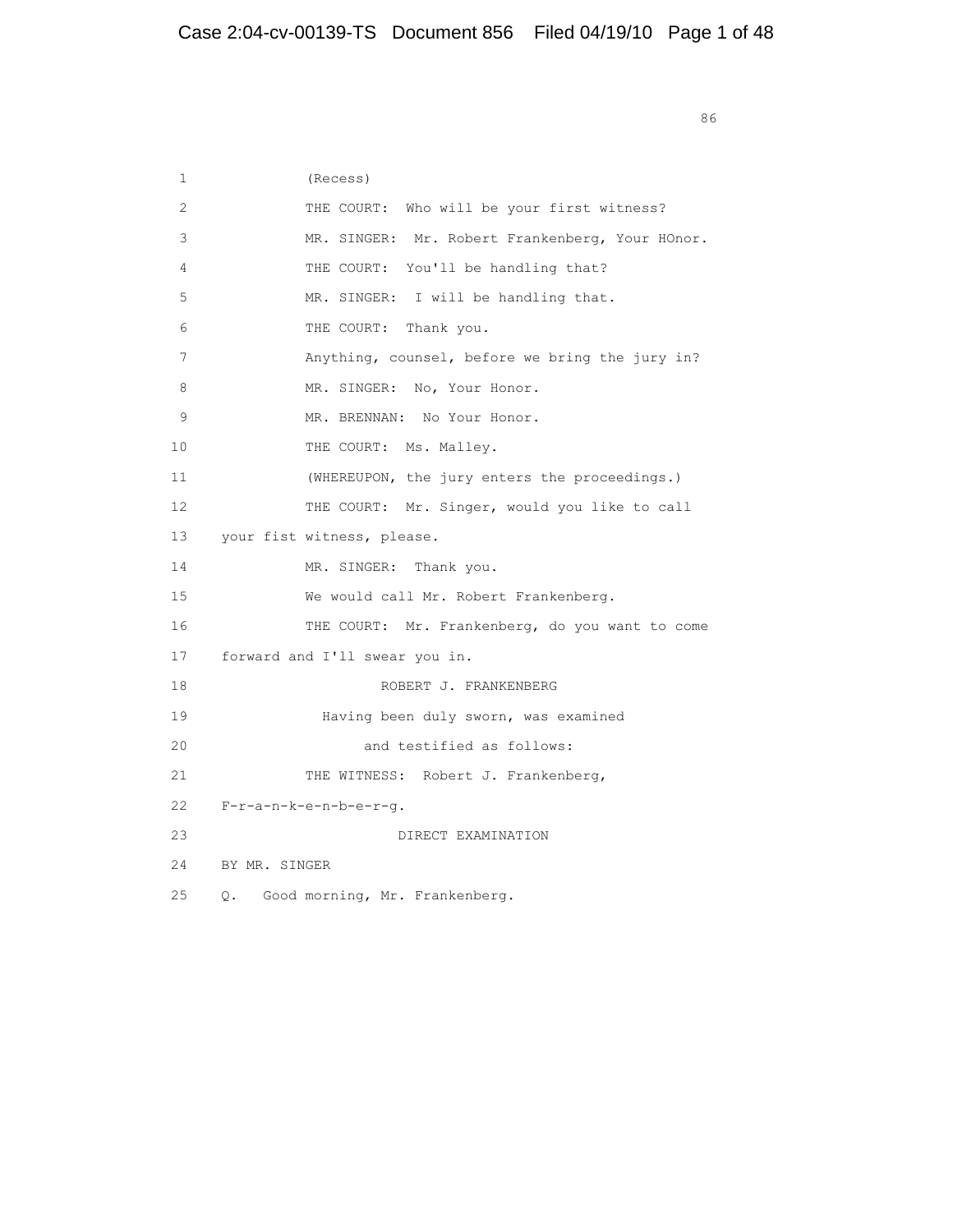1 Would you please describe your educational background. 2 A. I have a degree in computer engineering from San Jose 3 State University, and I am a S.E.P. graduate of the Stanford 4 Graduate School of Business. 5 Q. Would you briefly summarize your employment background 6 before joining Novell. 7 A. I spent four years in the U.S. Air Force as a radar 8 computer technician, and then was at Hewlett Packard from 9 1969 to 1994. I started there as a manufacturing technician 10 and left as the person responsible for Hewlett Packard's 11 computer and networking business. 12 I left Hewlett Packard in late March of 1994 to become 13 the C.E.O. of Novell, and later became chairman of Novell. 14 Q. The position that you took at Novell when you joined 15 was that of chief executive officer, and then later you also 16 became chairman of the board? 17 A. That is correct. 18 Q. Can you briefly describe the major lines of Novell's 19 business at the point when you joined the company? 20 A. Novell's major business was NetWare, which is a network 21 operating system that allows people and still does to 22 connect personal computers together and share storage, share 23 disk storage and printing. At the time those were very 24 expensive and it became a very popular product to be able to 25 share those amongst many users.

87 and 2012 and 2012 and 2012 and 2012 and 2012 and 2012 and 2012 and 2012 and 2012 and 2012 and 201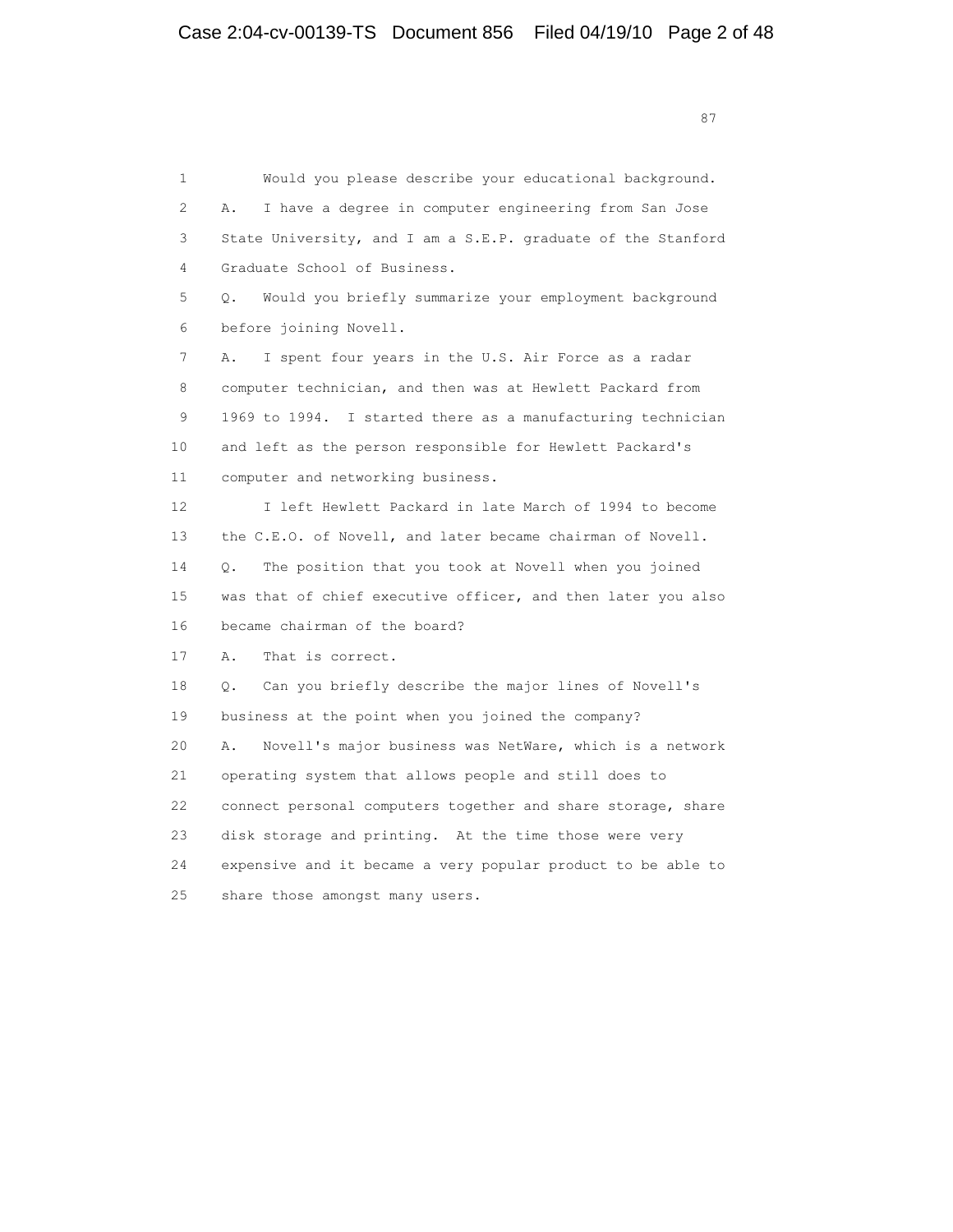en de la construction de la construction de la construction de la construction de la construction de la construction de la construction de la construction de la construction de la construction de la construction de la cons

| 1   | The second largest part of Novell's business was             |
|-----|--------------------------------------------------------------|
| 2   | training people to support those systems. There were         |
| 3   | several smaller businesses that included UNIX and UnixWare.  |
| 4   | And almost at the same time that I joined Novell they        |
| 5   | completed negotiations to buy Word Perfect corporation,      |
| 6   | which included word processing and a spreadsheet called      |
| 7   | QuatroPro from Borland, with the intent to create an office  |
| 8   | suite that would very much compete with Microsoft Office.    |
| 9   | Did there come a time when you decided as chief<br>$\circ$ . |
| 10  | executive officer that it would be in the best interests of  |
| 11  | Novell to sell one or more of those businesses?              |
| 12. | Yes, we did come to that conclusion. We did a very<br>Α.     |
| 13  | careful study, beginning shortly after I arrived, looking at |
| 14  | all of the businesses that Novell was involved in. I         |
| 15  | mentioned the chief ones in answer to your question, but     |
| 16  | there were actually quite a few more, about 15 or 16         |
| 17  | different businesses.                                        |
| 18  | We came to the conclusion that we were trying to do too      |
| 19  | much, and that we were not properly funding the products     |
| 20  | that we felt we could be successful with, and so we came to  |
| 21  | the conclusion that we should sell several of those          |
| 22  | businesses, find good homes for them and find jobs for as    |
| 23  | many of the people involved with them as possible, and then  |
| 24  | focus on our networking product area.                        |
|     |                                                              |

25 Q. So what businesses did you decide to sell?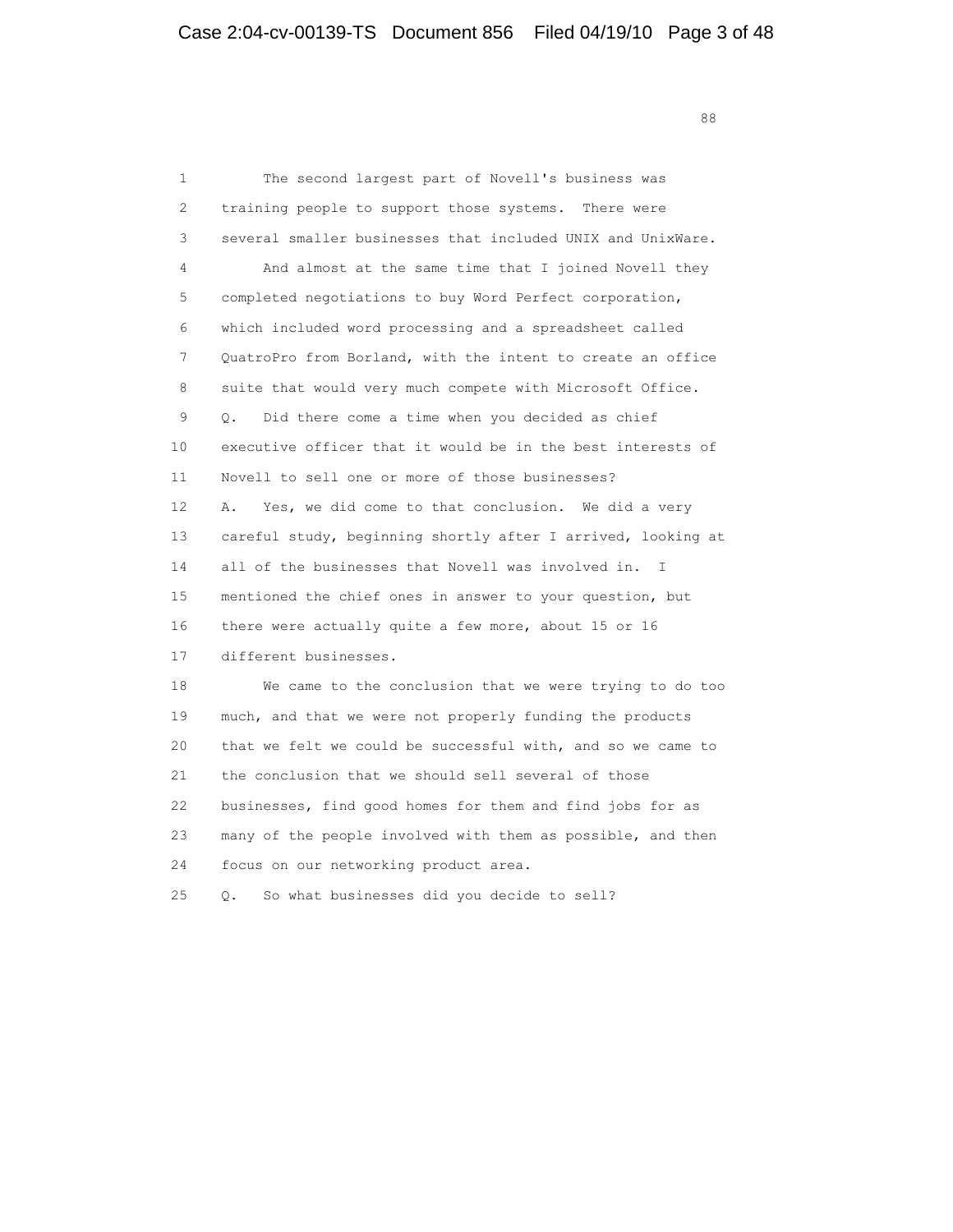<u>89</u>

| $\mathbf{1}$ | We decided to sell Word Perfect, the Word Perfect<br>Α.              |
|--------------|----------------------------------------------------------------------|
| 2            | product, not the company. It had already been integrated             |
| 3            | into Novell, and a suite that we called Perfect Office,              |
| 4            | which combined it with the other elements that I mentioned           |
| 5            | that had just been purchased before I got there.                     |
| 6            | We decided to sell UNIX and UnixWare. UNIX was and                   |
| 7            | still is a very popular operating system. UnixWare was that          |
| 8            | same operating system but with networking capabilities built         |
| 9            | in consistent with NetWare, Novell's product.                        |
| 10           | We also decided to sell Tuxedo, which was another                    |
| 11           | product that we had purchased at the same time. That had             |
| 12           | been purchased, I should say, and I was not there, but at            |
| 13           | the same time that UNIX was purchased from AT&T.                     |
| 14           | When did you come to the view that these businesses<br>0.            |
| 15           | should be sold?                                                      |
| 16           | That would have been late in '94 or early '95.<br>$\mathbf{I}$<br>Α. |
| 17           | remember having made the decision and driving through a              |
| 18           | blinding snow storm to get home, so it was mid winter.               |
| 19           | Did you have a time frame in which you hoped to<br>О.                |
| 20           | accomplish these sales?                                              |
| 21           | Well, when you make a decision like that it is best to<br>Α.         |
| 22           | execute a sale properly and well but quickly, because                |
| 23           | customers find out that you're not going forward with it,            |
| 24           | and employees are disheartened because they are working on           |
| 25           | something that may not continue with the company, so we              |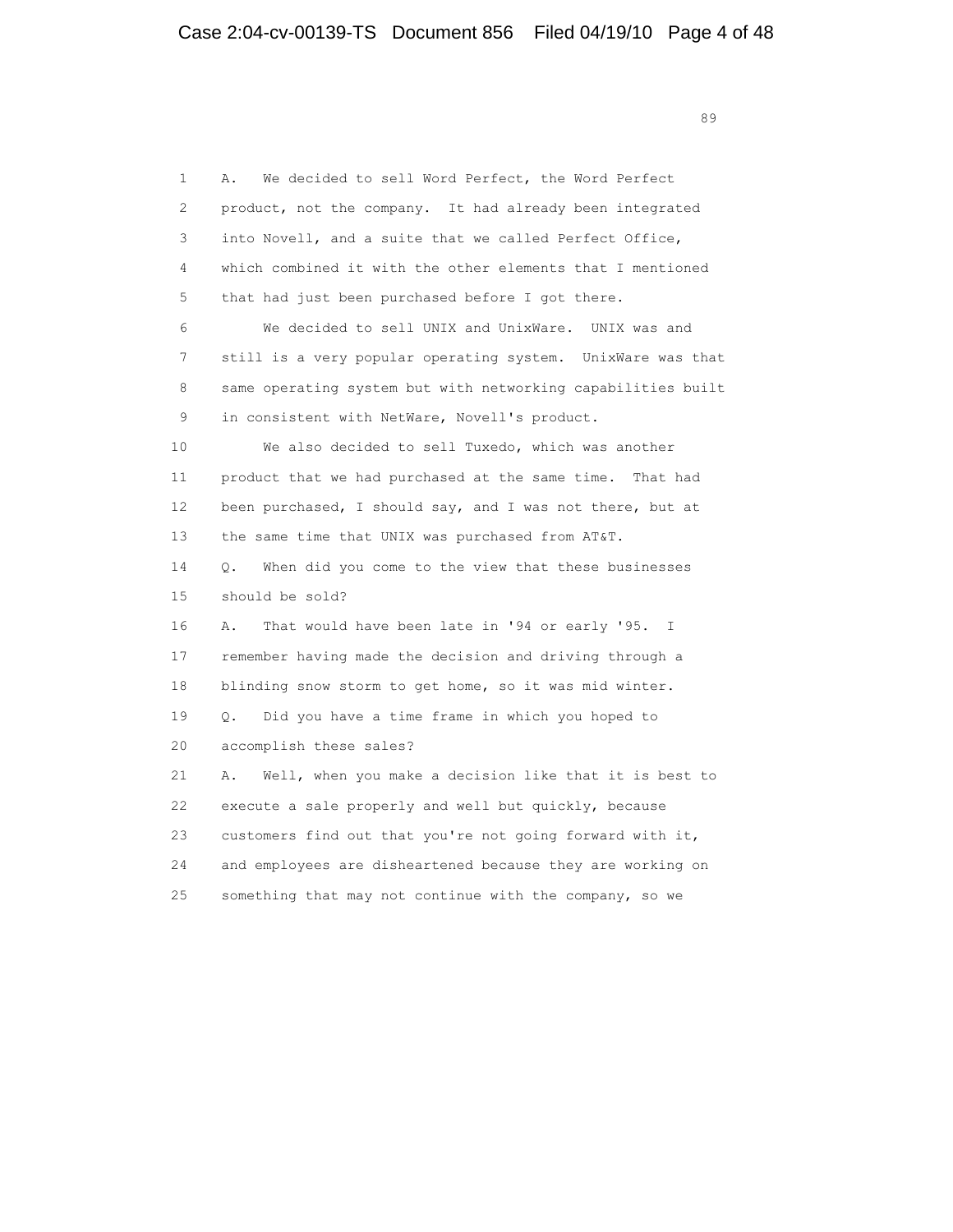| $\mathbf{1}$ |           | wanted to do it in as short order as possible.             |
|--------------|-----------|------------------------------------------------------------|
| 2            | Q.        | With respect to the UNIX business, Mr. Frankenberg, was    |
| 3            |           | it your intent to sell that business in its entirety?      |
| 4            | Α.        | Yes.                                                       |
| 5            | $\circ$ . | Did selling UNIX include selling the UnixWare product      |
| 6            | line?     |                                                            |
| 7            | Α.        | Yes.                                                       |
| 8            | $\circ$ . | Did selling UNIX include selling the UNIX copyrights?      |
| 9            | Α.        | Yes.                                                       |
| 10           | Q.        | Was UnixWare the current UNIX product that Novell was      |
| 11           |           | licensing at that time?                                    |
| 12           | Α.        | Yes.                                                       |
| 13           | $\circ$ . | Did there come a time when you directed certain of the     |
| 14           |           | people that worked for you at Novell to take steps to have |
| 15           |           | that sale occur?                                           |
| 16           | A.        | Yes.                                                       |
| 17           | $\circ$ . | Was there a man named Duff Thompson who worked at          |
| 18           | Novell?   |                                                            |
| 19           | Α.        | Yes.                                                       |
| 20           | О.        | What position did he have in 1995?                         |
| 21           | Α.        | He was the senior vice president of business               |
| 22           |           | development.                                               |
| 23           | Q.        | Did you ask Mr. Thompson to take any steps to              |
| 24           |           | accomplish the sale of the UNIX business?                  |
| 25           | Α.        | Yes, I did.                                                |

en de la construction de la construction de la construction de la construction de la construction de la constr<br>1900 : la construction de la construction de la construction de la construction de la construction de la const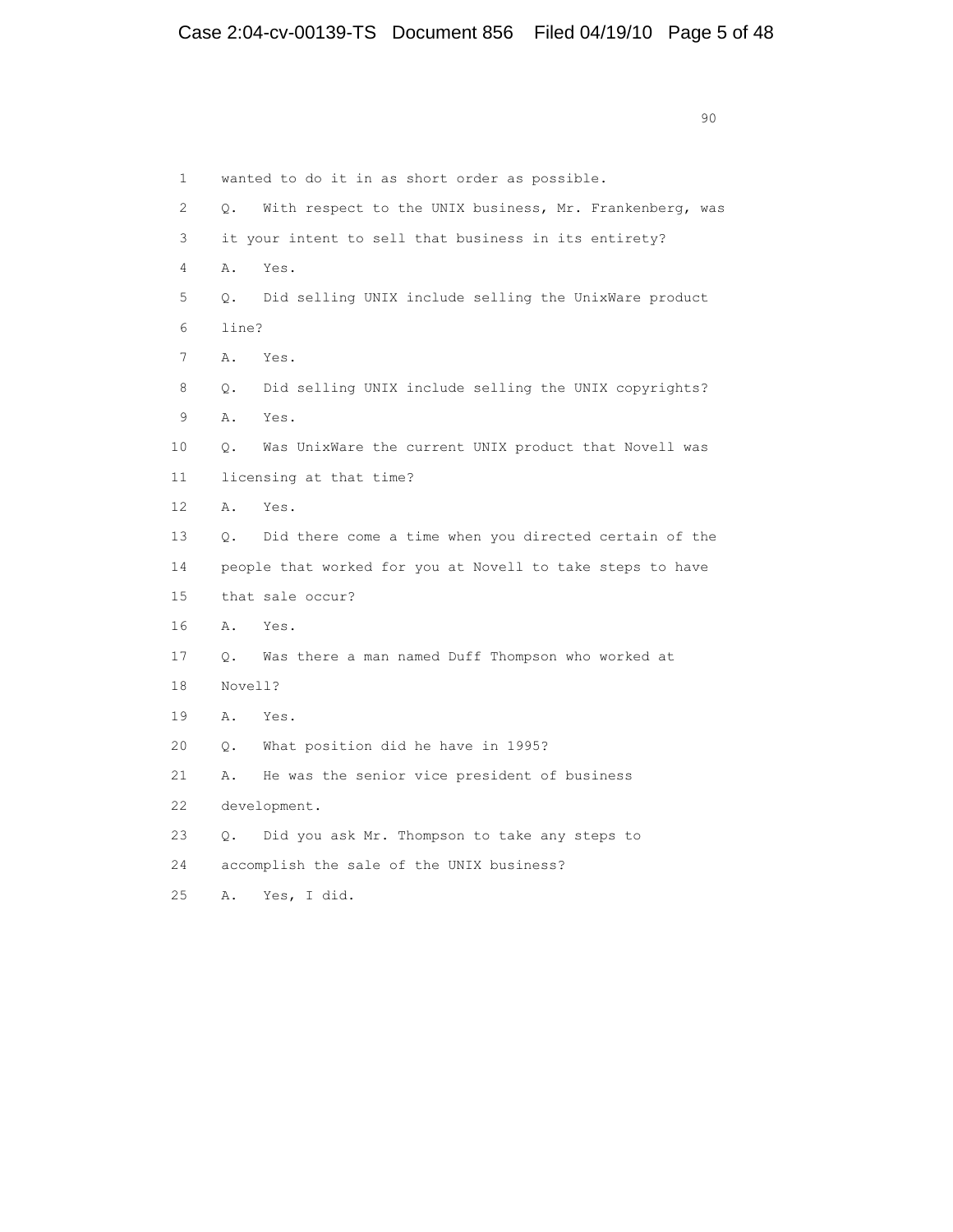extended to the contract of the contract of the contract of the contract of the contract of the contract of the contract of the contract of the contract of the contract of the contract of the contract of the contract of th

 1 Q. What direction did you give Mr. Thompson and others at 2 Novell? 3 A. I told them that we wanted to first of all sell UNIX 4 and UnixWare at a price that would be acceptable, that it 5 would go to a company that would be able to carry it forward 6 and that would have the means to do that and the ability to 7 do that. We wanted to affect a common UNIX operating system 8 across the entire spectrum of the Intel processor product 9 line, so that it would be compatible from the bottom of the 10 line to the top of the line, and thus create a competitor to 11 Microsoft's N.T. and other future operating systems. 12 Q. Did that mean you wanted to pick a seller who you 13 thought could do that? 14 MR. BRENNAN: Objection, leading the witness and 15 move to strike. 16 THE COURT: Overruled. 17 BY MR. SINGER 18 Q. Was there a gentleman by the name of Ed Chatlos that 19 also worked at Novell? 20 A. Yes. 21 Q. What role did he have in the transaction? 22 A. Ed was the primary day-to-day negotiator. 23 Q. Do you recall who he reported to? 24 A. I believe he reported to Duff. 25 Q. Did Mr. Thompson report to you?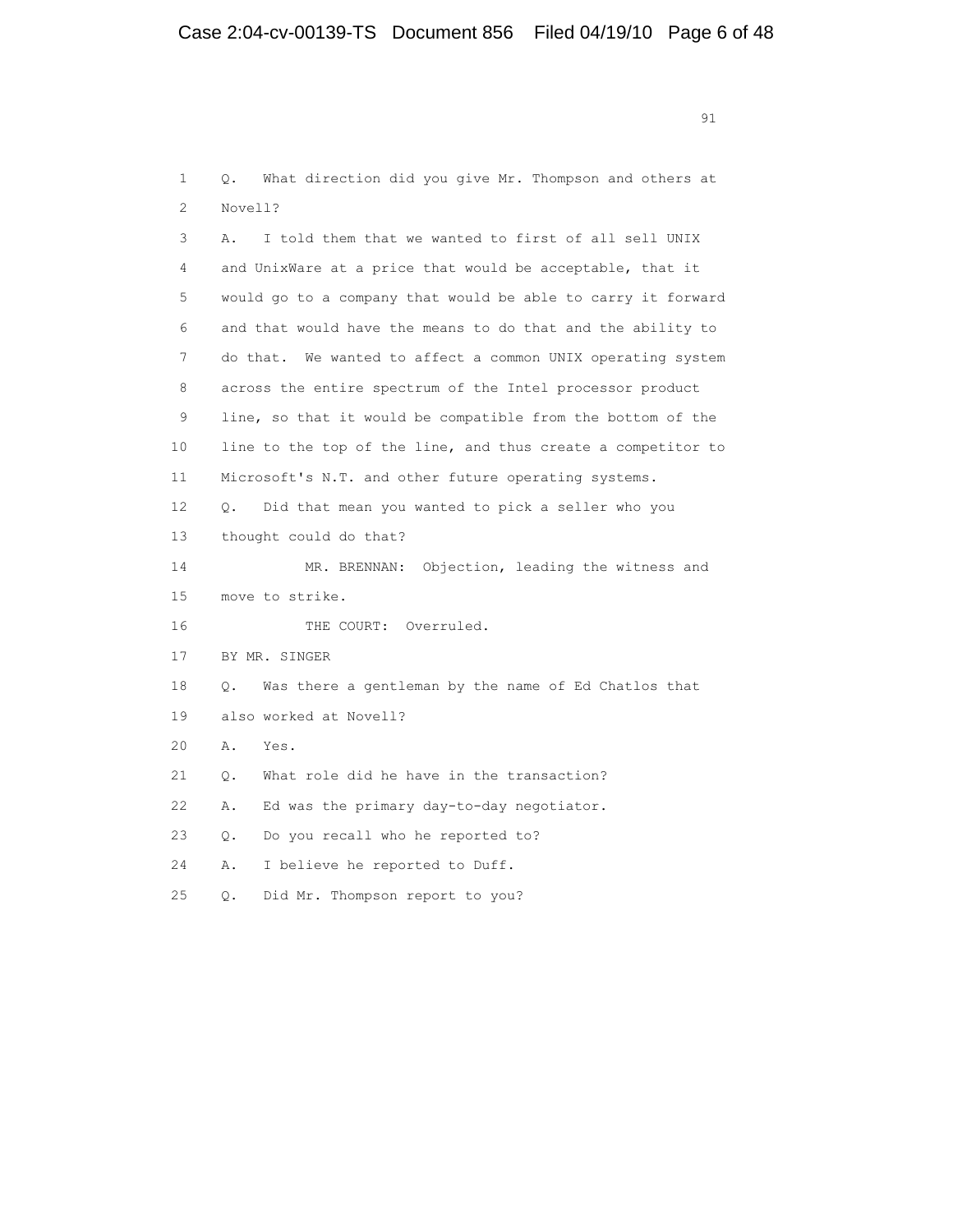1 A. Yes. 2 Q. Who was David Bradford? 3 A. David Bradford was the general counsel of Novell. 4 Q. What was Mr. Bradford's role in the transaction as 5 compared to that of Mr. Chatlos and Mr. Thompson? 6 A. Mr. Bradford would have overseen the effort. It was 7 his responsibility as general counsel, and he had many other 8 things on his plate, but he would have overseen especially 9 the legal aspects of it. 10 Q. In terms of negotiating the deal, who would have been 11 the responsible people for that? 12 A. The primary people negotiating the deal were Duff 13 Thompson and Ed Chatlos. 14 Q. Do you recall who became to buyer of the business, the 15 UNIX business? 16 A. Yes, Santa Cruz Operation, often referred to as SCO, 17 S-C-O. 18 Q. Did you have any conversations with any of the 19 principles of SCO? 20 A. I did, yes. I talked with Doug Michaels who was an 21 executive at SCO. I am pretty sure that it was at one of 22 the industry conferences that he and I both attended. We 23 talked about how attractive it would be to have a compatible 24 UNIX running on Intel from the bottom to the top of their

25 product line. He believed and he felt that SCO would be a

```
\sim 92
```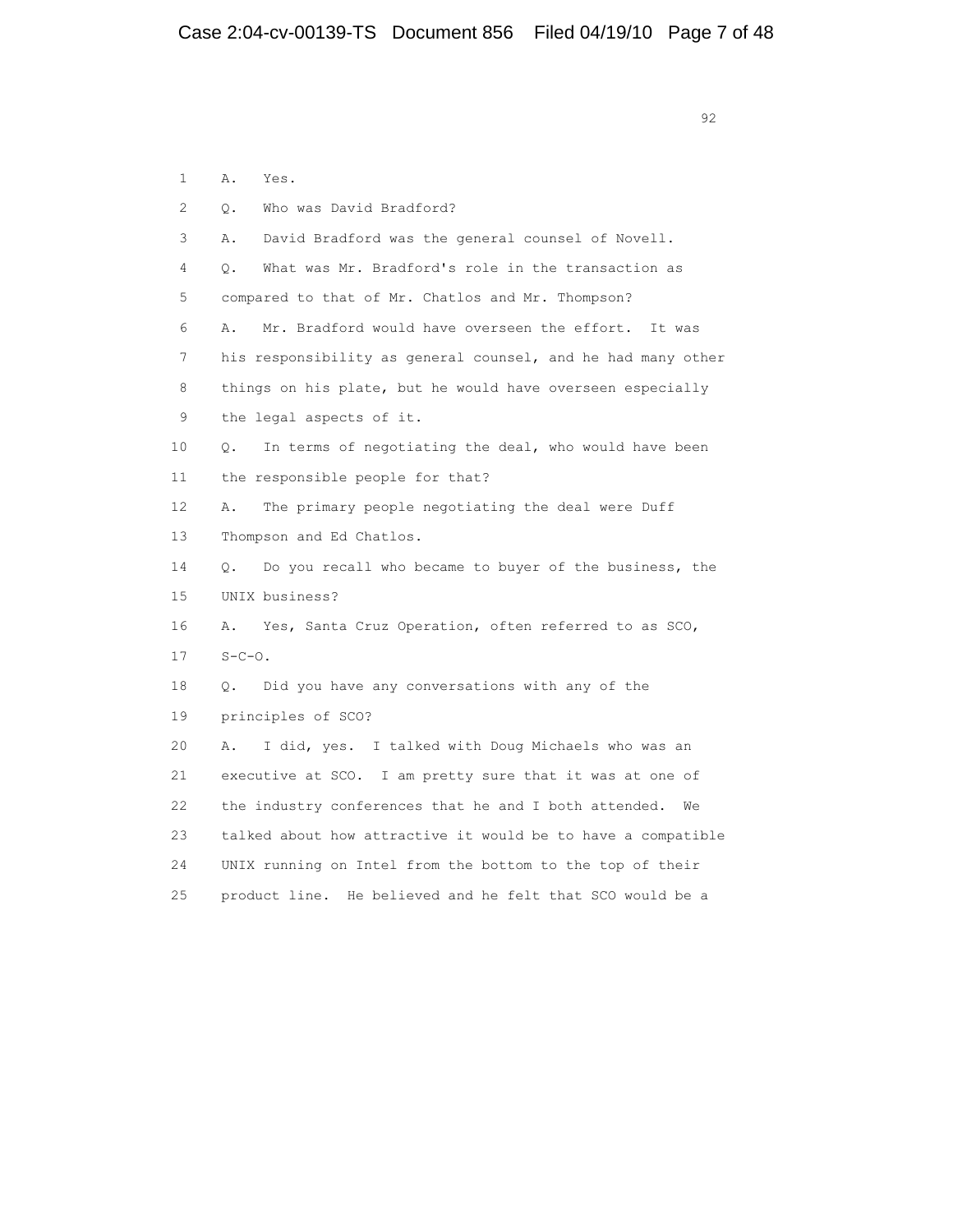93 and 2012 and 2013 and 2013 and 2013 and 2013 and 2013 and 2013 and 2013 and 2013 and 2013 and 2013 and 2013

| 1  | good company to do that.                                      |
|----|---------------------------------------------------------------|
| 2  | Did you also have any communications with Mr. Mohan?<br>О.    |
| 3  | Yes, I did.<br>Α.                                             |
| 4  | Who was he?<br>О.                                             |
| 5  | I believe he was relatively new, but he was the C.E.O.,<br>Α. |
| 6  | the relatively new C.E.O. of SCO.                             |
| 7  | Were these the two top officials of SCO?<br>О.                |
| 8  | I am sure there were other people, but those were the<br>Α.   |
| 9  | two people that I talked to.                                  |
| 10 | What was your belief as to whether Santa Cruz was the<br>О.   |
| 11 | appropriate company to sell the UNIX business to?             |
| 12 | They had quite a successful business at the time<br>Α.        |
| 13 | selling UNIX on Intel processors. They had customers like     |
| 14 | McDonald's who ran a good part of their business on their     |
| 15 | systems. They were viewed as a company that created very      |
| 16 | highly reliable UNIX business systems. From that standpoint   |
| 17 | it seemed a good choice.                                      |
| 18 | From another standpoint they were not very large, and         |
| 19 | they did not have a significant amount of cash behind them.   |
| 20 | Do you recall, roughly speaking, the time frame when<br>О.    |
| 21 | you first discussed the possibility of selling the UNIX       |
| 22 | business to Santa Cruz Operation?                             |
| 23 | First discussed it with whom?<br>Α.                           |
| 24 | Mr. Mohan or Mr. Michael.<br>Ο.                               |
| 25 | I believe that would have been in the spring, late<br>Α.      |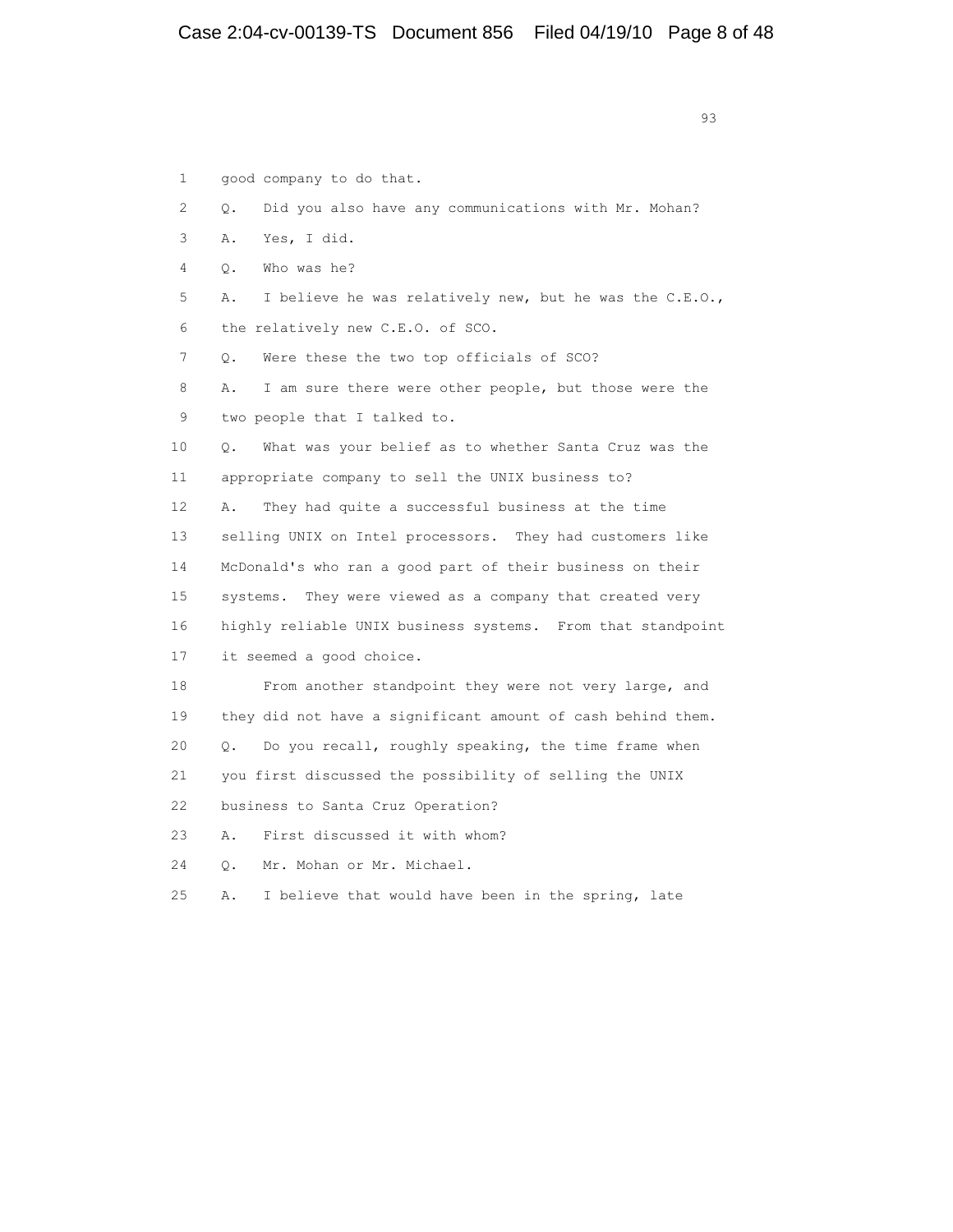94 1 spring of 1995. 2 Q. Did you ever express to them that it was Novell's 3 intent to sell the UNIX and UnixWare business? 4 A. Yes. 5 Q. Did you ever express to anyone from Santa Cruz that it 6 was your intent to hold back the copyrights to UNIX in the 7 course of selling that business? 8 A. No. 9 Q. Did any of the Novell executives working on the deal 10 ever tell you that the UNIX copyrights were being held back 11 from Santa Cruz? 12 A. No. 13 Q. Did you ever hear from anyone that the copyrights had 14 been held back in the transaction from Santa Cruz? 15 A. At what point in time? 16 Q. Well, let's talk about the time when the deal was being 17 negotiated. 18 A. No. 19 Q. Now, I would like you to look at the A.P.A. 20 If I might, I will give you a set of exhibits that 21 we'll be using on direct examination. 22 MR. SINGER: Your Honor, we have a set for you as 23 well. 24 THE COURT: Is this already on the D.V.D.? 25 MR. SINGER: It is on the D.V.D.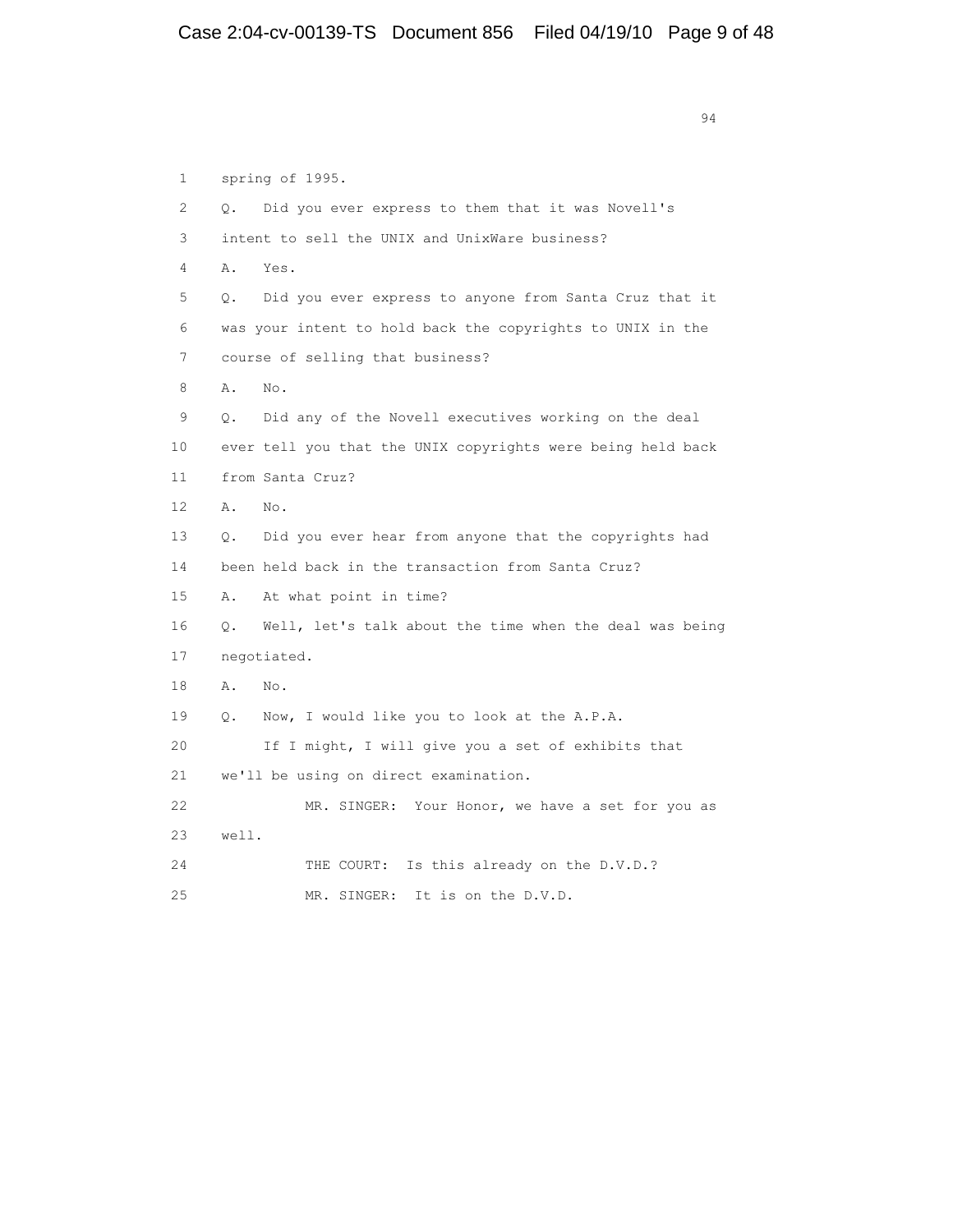experience of the contract of the contract of the contract of the contract of the contract of the contract of the contract of the contract of the contract of the contract of the contract of the contract of the contract of 1 THE COURT: I will just refer to my D.V.D. then. 2 Thank you. 3 BY MR. SINGER 4 Q. Could you turn to what is marked as SCO Exhibit 1 in 5 the book, Mr. Frankenberg. If you would turn to page 49, do 6 you see your signature on this asset purchase agreement on 7 behalf of Novell? 8 I might note that the pages will also be shown on the 9 screen in front of you. 10 A. Okay. 11 Q. Whichever is more convenient. 12 A. Yes. I do see my signature. 13 Q. Is that your signature approving the sale of assets 14 pursuant to this agreement? 15 A. Yes. 16 MR. SINGER: I would like to move SCO Exhibit 17 Number 1 into evidence at this time. 18 MR. BRENNAN: No objection, Your Honor. 19 THE COURT: It will be admitted. 20 (Plaintiff's Exhibit 1 was 21 **received into evidence.**) 22 BY MR. SINGER 23 Q. I would like to turn to the recital. It is the first 24 page of the asset purchase agreement. 25 A. Yes, I see it on the screen.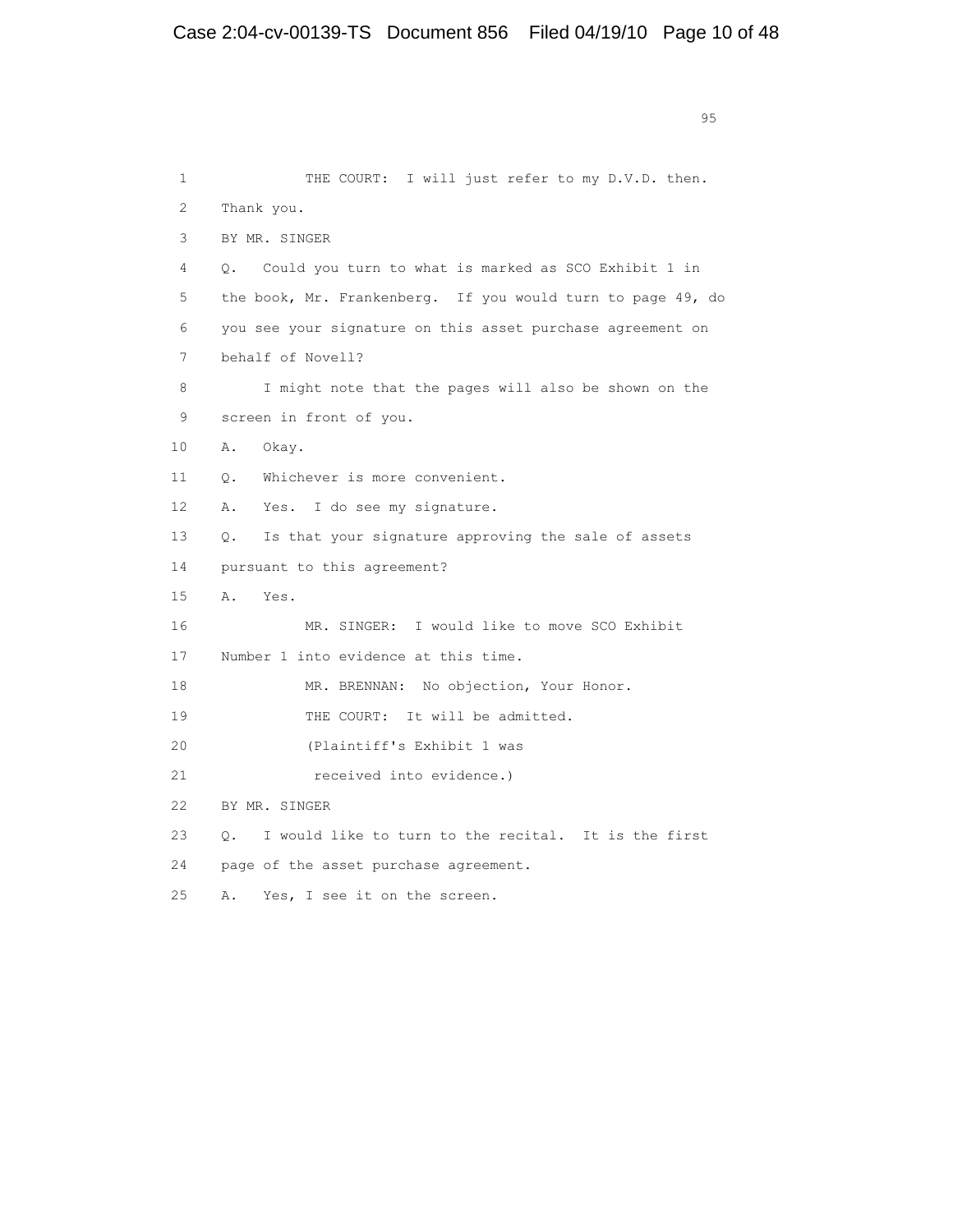en de la construction de la construction de la construction de la construction de la construction de la constr<br>1960 : la construction de la construction de la construction de la construction de la construction de la const

| 1  | If you would look at A, it says the seller is engaged<br>О.   |
|----|---------------------------------------------------------------|
| 2  | in the business of developing a line of software products     |
| 3  | currently known as UNIX and UnixWare, the sale of binary and  |
| 4  | source code licenses to various versions of UNIX and          |
| 5  | UnixWare and the support of such products and the sale of     |
| 6  | other products which are directly related to UNIX and         |
| 7  | UnixWare, collectively, the business.                         |
| 8  | Now, is that in your view an accurate description of          |
| 9  | the business?                                                 |
| 10 | Α.<br>Yes.                                                    |
| 11 | Now, in B it says the board of directors of each of the<br>О. |
| 12 | seller and buyer believe that it is in the best interest of   |
| 13 | each company and the respective stockholders that buyers      |
| 14 | acquire certain of the assets of and assume certain of the    |
| 15 | liability of seller comprising the business.                  |
| 16 | Did you understand that to mean the UNIX and UnixWare         |
| 17 | business?                                                     |
| 18 | Α.<br>Yes.                                                    |
| 19 | Would there be other assets for other businesses that<br>О.   |
| 20 | were not being sold?                                          |
| 21 | Yes, there would be.<br>Α.                                    |
| 22 | Now, if we turn to Section 1.1, which says purchase of<br>О.  |
| 23 | assets, do you see under Section 1.1A it says on the terms    |
| 24 | and subject to the conditions set forth in this agreement,    |
| 25 | the seller will sell, convey, transfer and assign and         |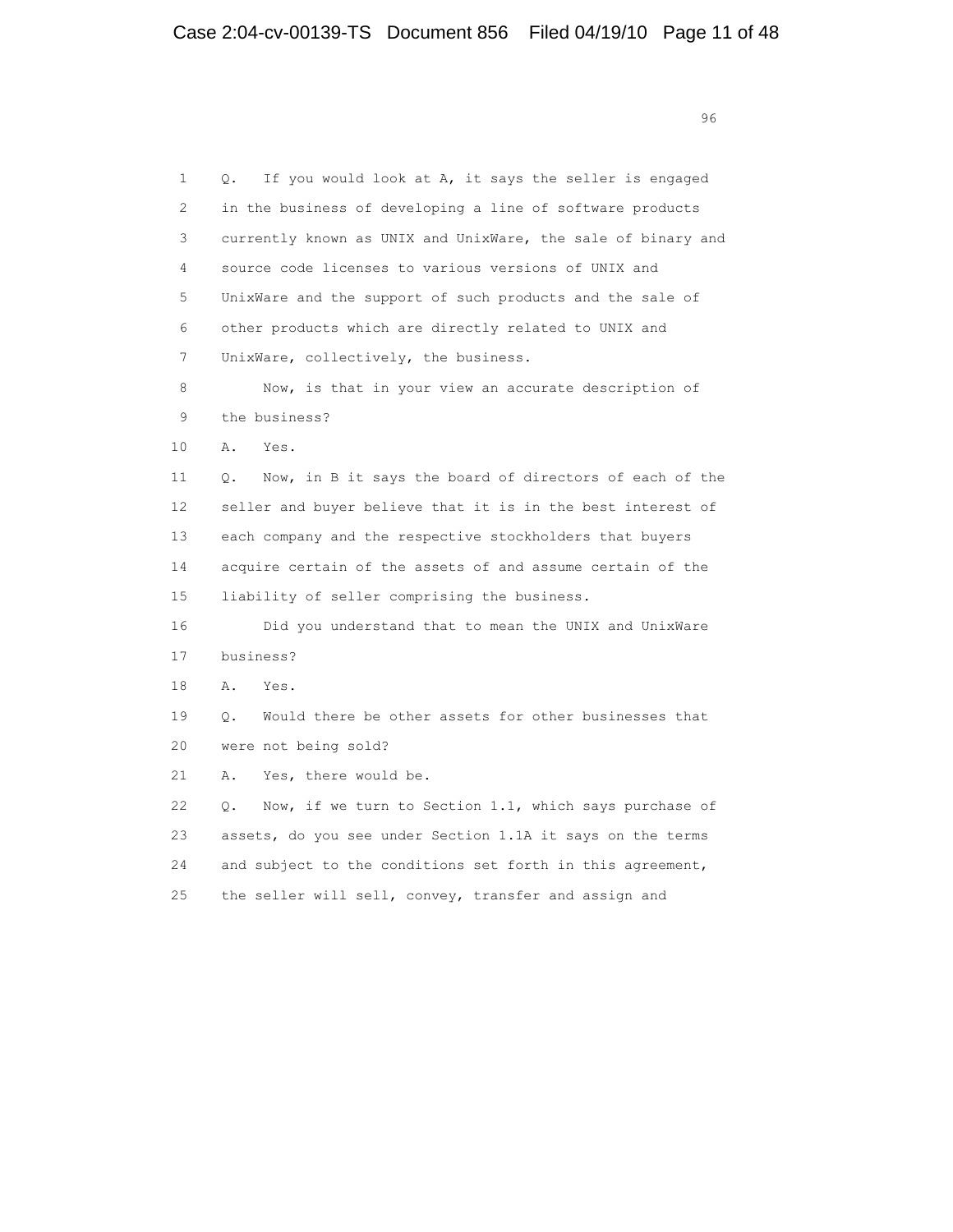1 deliver to the buyer, and the buyer will purchase and 2 acquire from the seller at the closing date, as defined in 3 Section 1.7, all of the seller's right, title and interest 4 in and to the assets and properties of seller relating to 5 the business, collectively, the assets identified on 6 Schedule 1.1A hereto. 7 Then not withstanding the foregoing, the assets to be 8 so purchased shall not include those assets, the excluded 9 assets set forth in Schedule 1.1B. 10 Is that correct in your understanding that this was the 11 sale of assets, with the assets to be sold on Schedule 1.1A, 12 and the assets to be excluded on Schedule 1.1B? 13 A. Yes, it was. 14 Q. Can we now turn to Schedule 1.1A, which will be on the 15 screen, but also appears in the book after the signature 16 page. 17 Now, on Schedule 1.1A it says all rights and ownership 18 of UNIX and UnixWare including but not limited to all 19 versions of UNIX and UnixWare and all copies of UNIX and 20 UnixWare, including revisions and updates in process, and 21 all technical design, development, installation, operation 22 and maintenance information concerning UNIX and UnixWare, 23 including source code, source documentation, source listings 24 and annotations, appropriate engineering notebooks, test 25 data and test results, as well as all reference manuals and

97 and 2012 and 2012 and 2012 and 2012 and 2012 and 2012 and 2012 and 2012 and 2012 and 2012 and 201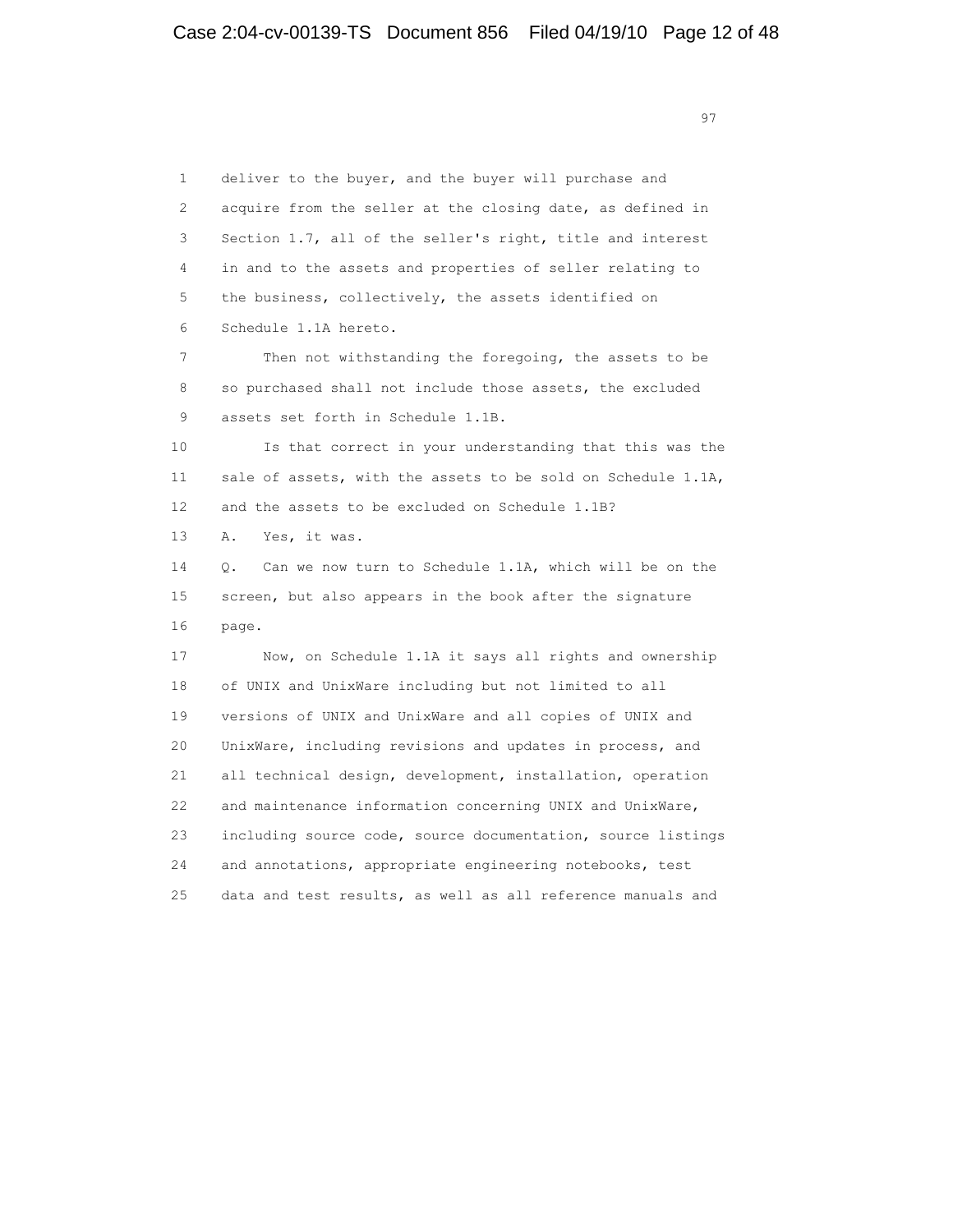1 support materials normally distributed by the seller to end 2 users and to potential end users in connection with the 3 distribution of UNIX and UnixWare, such assets to include 4 without limitation the following. 5 Did that comport with your understanding of what Novell 6 was selling? 7 A. Yes, it does. 8 Q. Was this inclusive of both UNIX and UnixWare 9 technology? 10 A. Yes. 11 Q. In fact, under UNIX source code products, do you see 12 listed both UNIX and UnixWare? It appears right below that 13 section under UNIX source code products. 14 A. Yes. I was looking at it on the page, not the screen. 15 Q. It says UnixWare 2.0 as described in the UnixWare 2.0 16 licensing schedule and those products listed as prior 17 products, and then you have the UNIX system five release 18 four, and those products listed as prior products, and then 19 several pages more of other technology; is that correct? 20 A. Yes. 21 Q. Did you understand that both UNIX and UnixWare source 22 code then was being sold -- 23 A. Yes. 24 Q. -- to Santa Cruz? 25 Did you understand that this list of assets would

98 and 2012 and 2012 and 2012 and 2012 and 2012 and 2012 and 2012 and 2012 and 2012 and 2012 and 201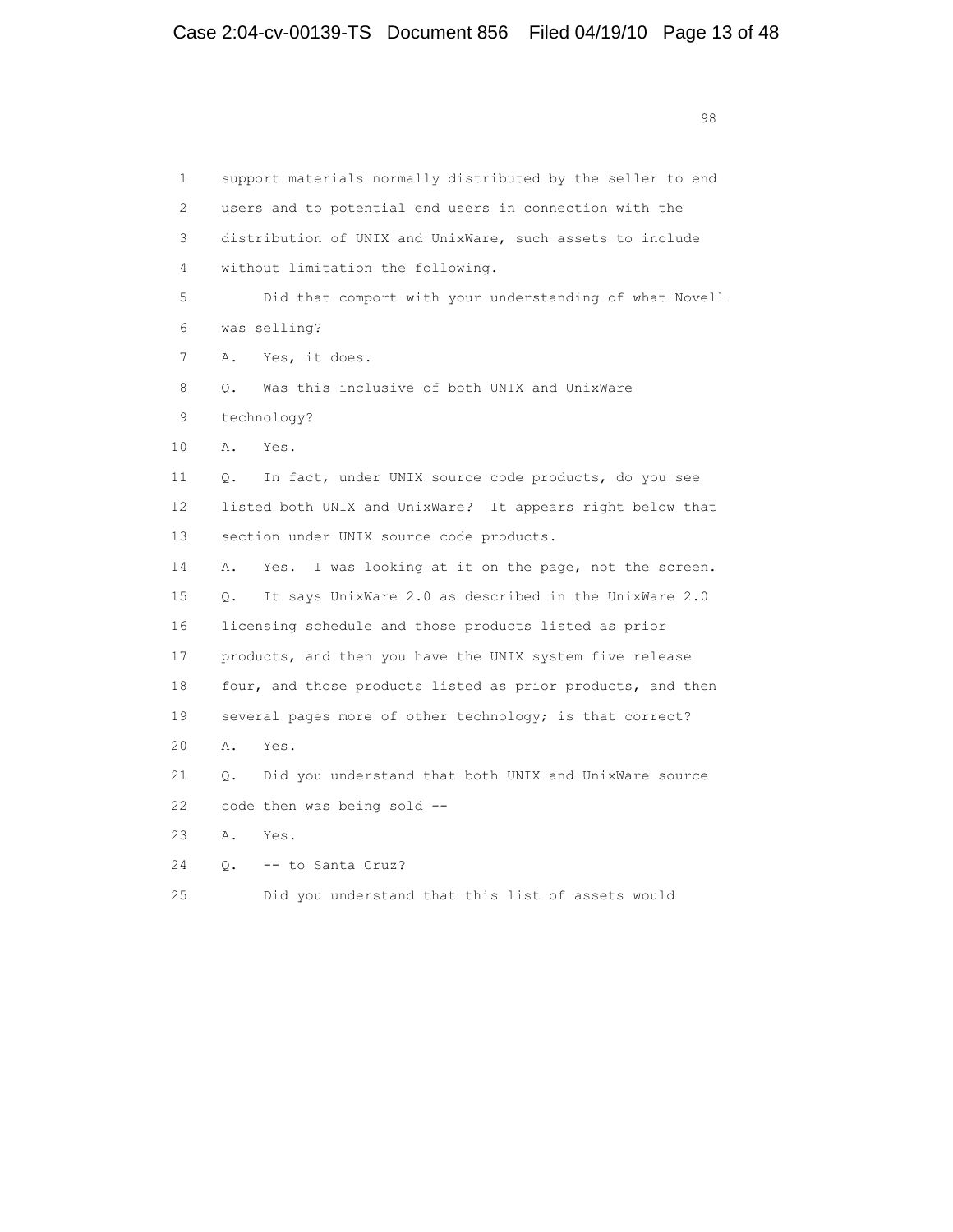99 and 2012 and 2012 and 2012 and 2012 and 2012 and 2012 and 2012 and 2012 and 2012 and 2012 and 201 1 include the copyrights associated with UNIX and UnixWare? 2 A. Yes. 3 Q. Now, there is a separate section that deals with 4 intellectual property. If you would turn to page 3 of 4 of 5 the asset schedule. 6 Are you there? 7 A. I am, yes. 8 Q. Now, this listed trademarks; is that correct? 9 A. Yes. 10 Q. Would that be additional intellectual property to the 11 assets listed on the source code products in Section 1? 12 A. Yes. 13 Q. Now, did you ever give any directions to the team 14 handling the documentation of this deal, that they should 15 transfer all right, title and interest to UNIX and UnixWare, 16 but they should retain the copyrights for UNIX and UnixWare 17 from being sold? 18 A. No. 19 Q. Did you ever authorize anyone at Novell to remove the 20 UNIX and UnixWare copyrights from the assets being sold? 21 A. No. 22 Q. Did you ever tell anyone from Santa Cruz that 23 copyrights for UNIX and UnixWare were not part of the 24 technology being sold? 25 A. No.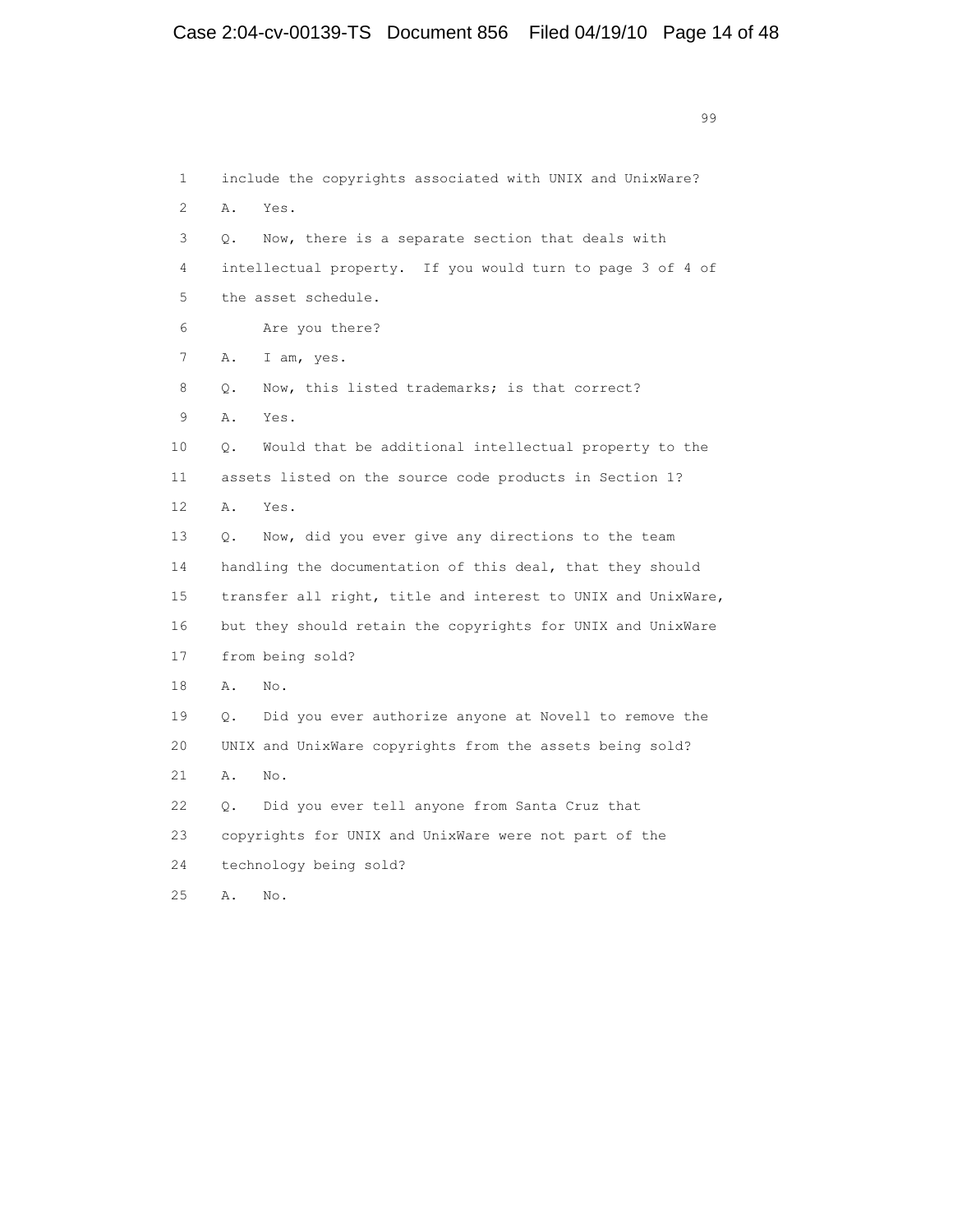1 Q. Now, let's turn to the list of excluded assets that 2 appear behind the list of assets being sold, Schedule 1.1B. 3 Do you see that on the first page of the listed 4 excluded assets there is a number of NetWare assets listed? 5 A. Yes. 6 Q. Did you want to be clear that NetWare assets were not 7 being transferred as a part of the sale? 8 MR. BRENNAN: Objection, Your Honor, and move to 9 strike. 10 I'm sorry. The question is leading. 11 THE COURT: Overruled. 12 THE WITNESS: Repeat the question, please. 13 BY MR. SINGER 14 Q. Yes. Did you want to be clear that NetWare was not 15 being transferred as part of the transaction? 16 A. It was very important that no aspects of NetWare be 17 transferred as part of the transaction. 18 Q. So in the list of excluded assets, Roman numeral one 19 pertains to NetWare; is that correct? Does item one pertain 20 to assets not listed on Schedule 1, including without 21 limitation any asset that pertains to NetWare? 22 A. I'm sorry. I'm lost. 23 Q. Okay. This is under the schedule -- 24 A. I'm sorry. Yes. I was looking at item two which says 25 NetWare operating system. Yes.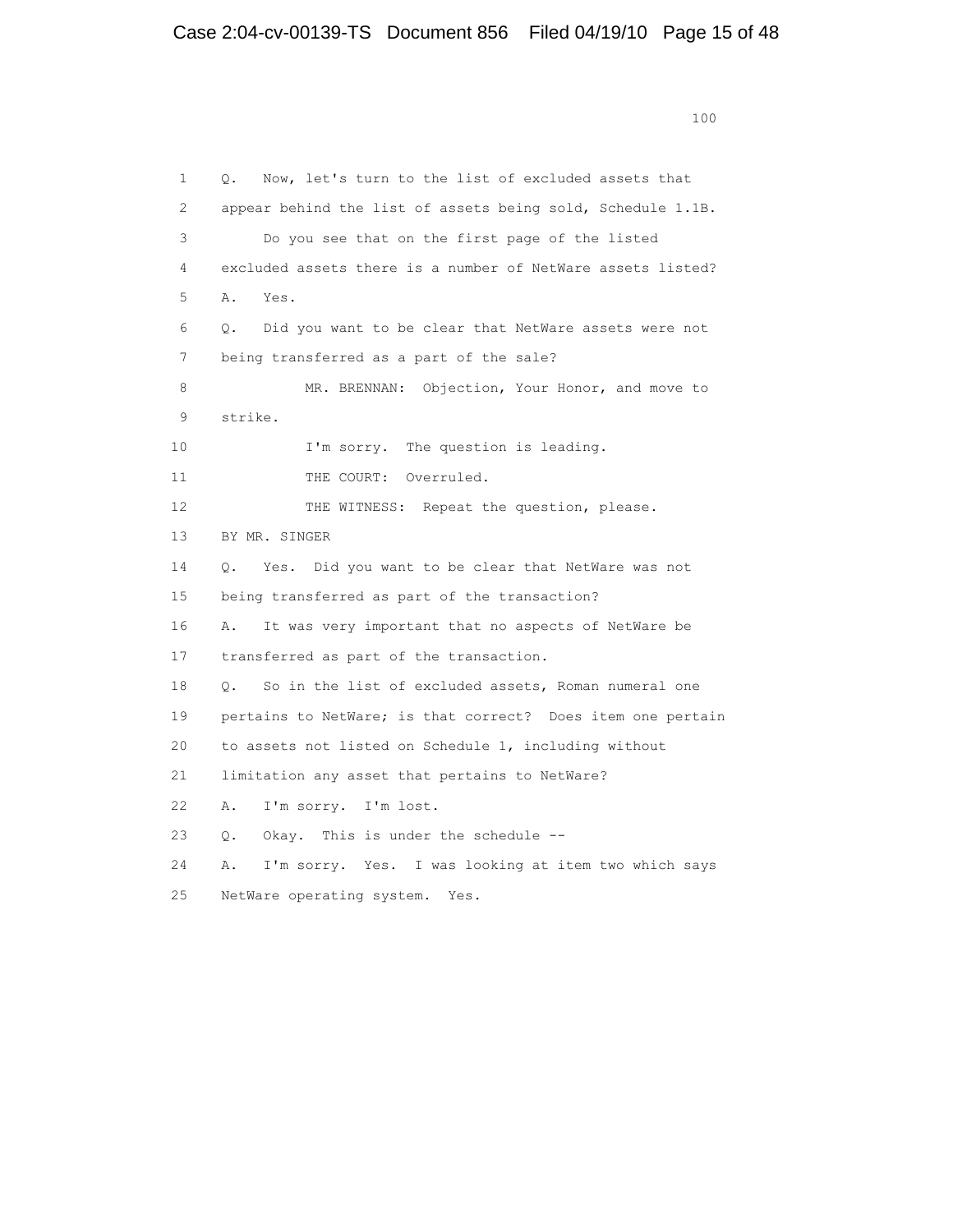1 Q. Item two was the NetWare operating system; is that 2 correct? 3 A. Yes. 4 Q. Item three was Tuxedo transaction processing. 5 A. Yes. 6 Q. Was that a separate business? 7 A. That was a separate product. It was part of the UNIX 8 and UnixWare purchase from AT&T. 9 Q. Was that being sold to Santa Cruz? 10 A. No. 11 Q. Then you had under license technology that wasn't being 12 sold, under 4-A, NetWare and other Novell code contained in 13 UnixWare 2.01 and Eiger. 14 Do you see that? 15 A. Yes. 16 Q. What was Eiger? 17 A. I don't recall. 18 Q. Was it a new product? 19 A. I believe it was, but I don't recall exactly. 20 Q. This was Novell code that was being withheld? 21 MR. BRENNAN: Objection, leading the witness. 22 THE COURT: Sustained. 23 MR. SINGER: Okay. 24 BY MR. SINGER 25 Q. Item B, does that say NetWare code contained in Eiger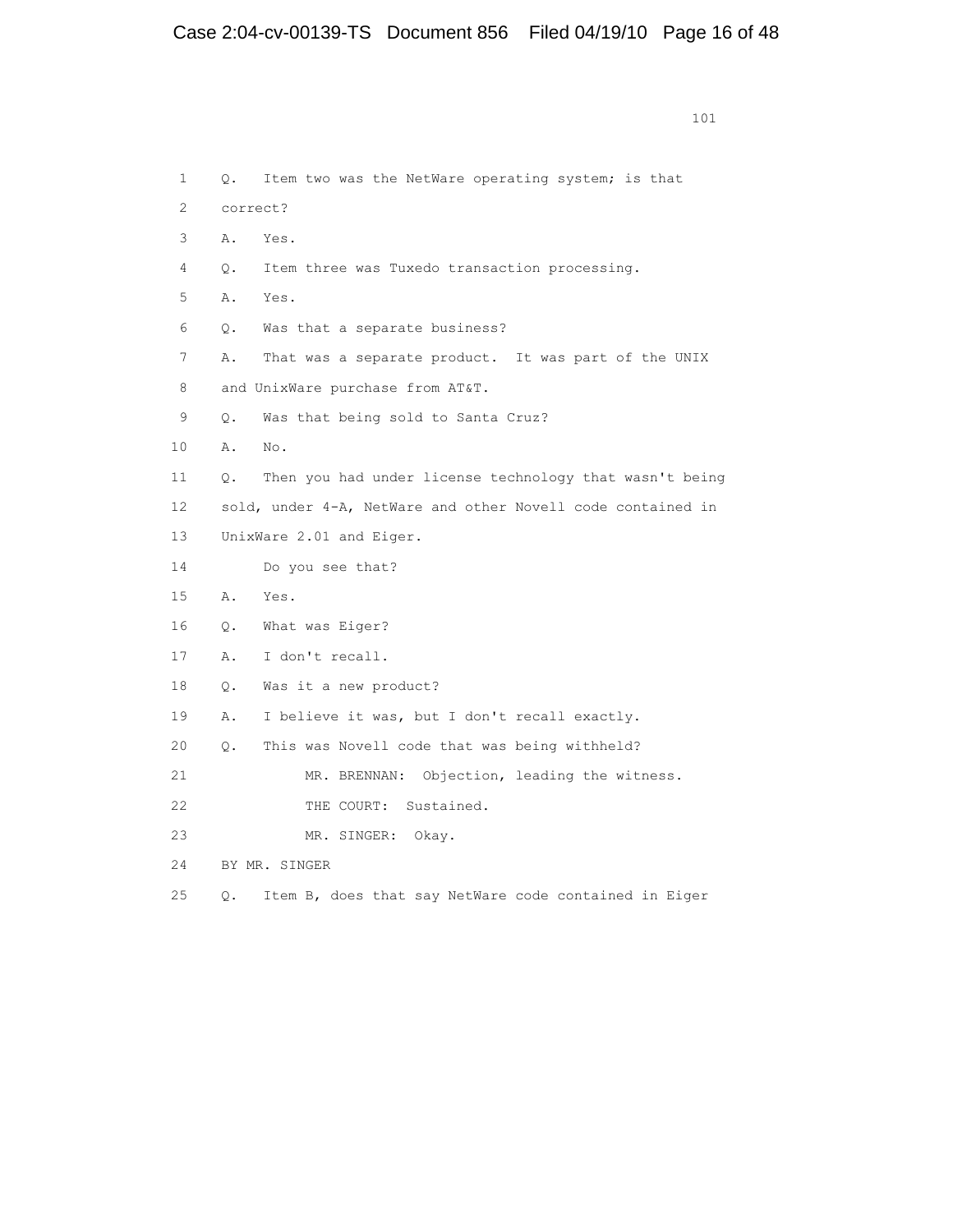```
 102
  1 only?
  2 A. No.
  3 B. I'm sorry. Yes.
  4 Q. Item C is NetWare 4.1 for UnixWare; is that correct?
  5 A. Yes.
  6 Q. Could you turn to the next page of the excluded asset
  7 schedule.
  8 Here under intellectual property it says under A all
  9 copyrights and trademarks except for trademarks UNIX and
 10 UnixWare.
 11 Do you see that line?
 12 A. Yes.
 13 Q. Was that consistent with the understanding that you had
 14 of the deal?
 15 A. No.
 16 Q. Now, do you recall whether or not you ever reviewed
 17 this schedule in connection with the transaction?
 18 A. I am sure that I did, yes.
 19 Q. Do you have any understanding of why this wouldn't have
 20 been caught at the time in 1995 when the transaction was
 21 being signed?
 22 MR. BRENNAN: Objection, that assumes facts not in
 23 evidence and lacks foundation.
24 THE COURT: Overruled.
 25 THE WITNESS: As I mentioned in response to an
```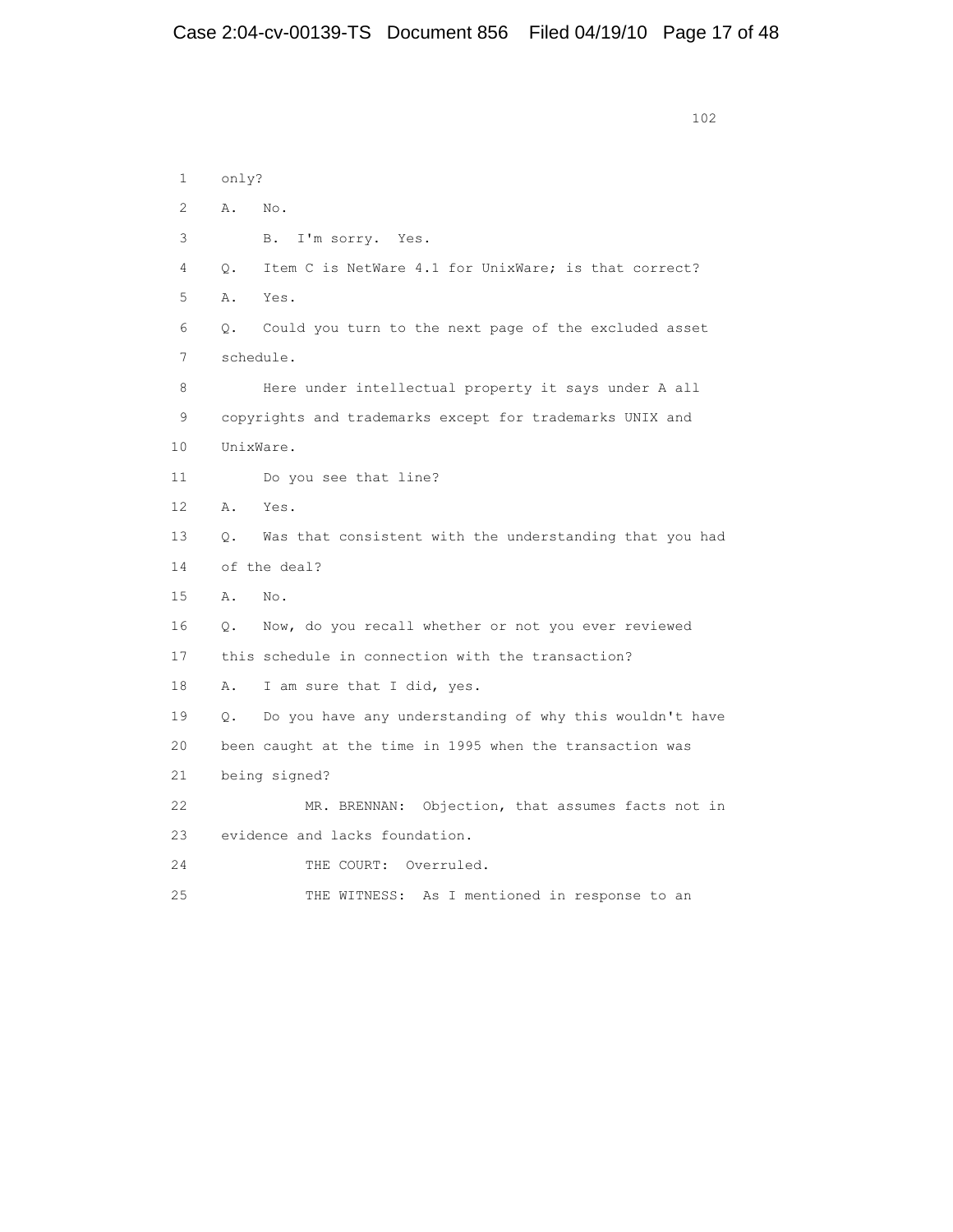1 earlier question, we were very concerned that NetWare, which 2 was our largest product, remain fully protected including 3 all the copyrights and trademarks and code and so forth. 4 What I think happened when I read this, if I actually 5 noticed this, was I said, oh, that is the protection of the 6 NetWare copyrights and obviously misread it. 7 BY MR. SINGER 8 Q. Now, do you recall that there were also board minutes 9 which were done at the time that Novell approved the 10 transaction in September of 1995? 11 A. Yes. 12 Q. Were those minutes also prepared by the same lawyers 13 who documented the transaction? 14 A. I believe those minutes were prepared by the secretary, 15 who was David Bradford, and who was also general counsel. 16 Q. If those minutes reflected Novell was keeping UNIX and 17 UnixWare copyrights, would they be an accurate reflection of 18 your understanding of the deal? 19 A. No, they would not. 20 Q. Are you aware, Mr. Frankenberg, of the language that we 21 are looking at on this schedule of excluded asserts, whether 22 or not that was changed a year later by an amendment? 23 MR. BRENNAN: Your Honor, I believe this is 24 covered by a ruling. 25 THE COURT: Overruled.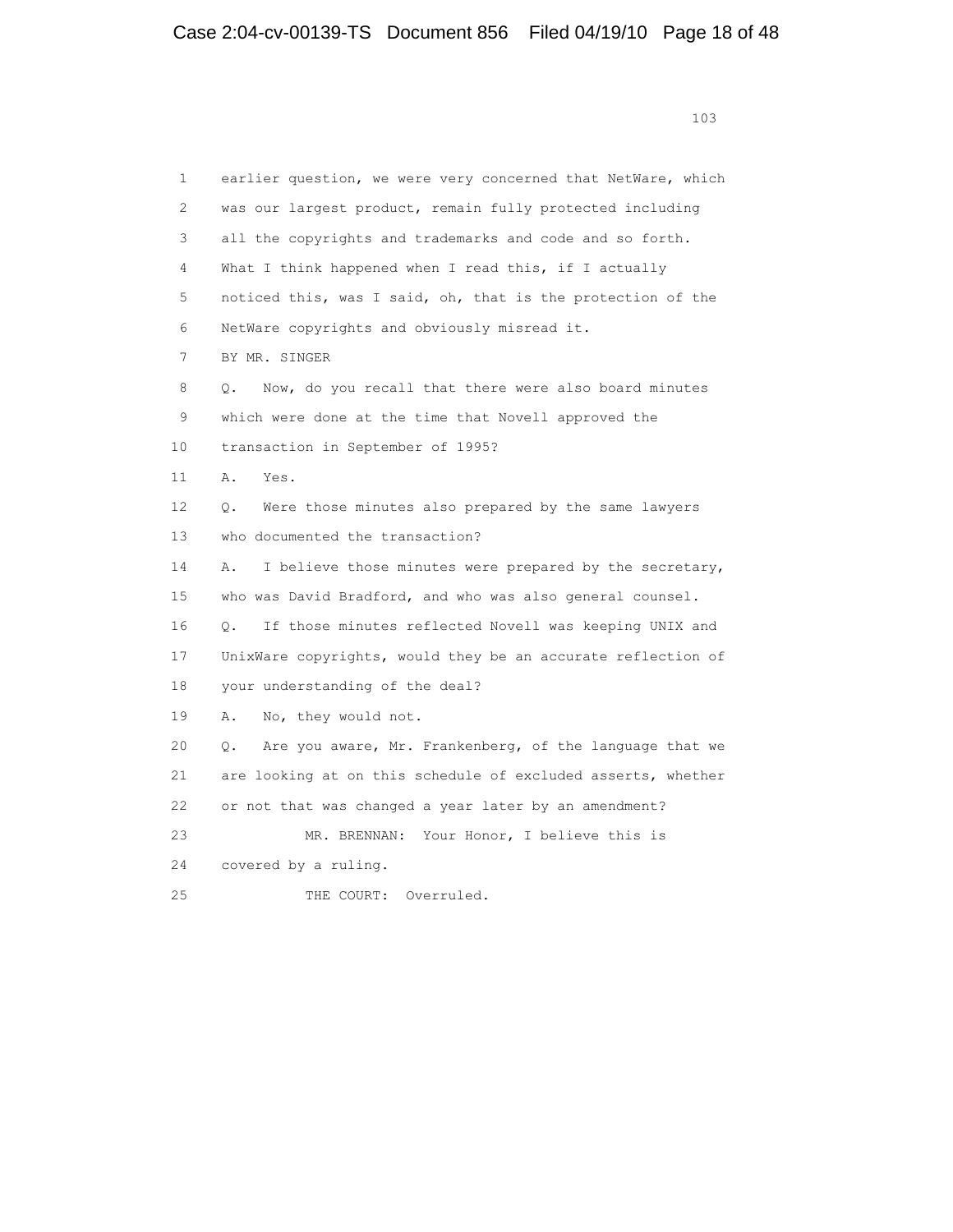1 MR. BRENNAN: We had a motion in limine order, 2 Your Honor, and I believe it is covered by this, about the 3 scope this witness would be permitted to testify to. 4 THE COURT: Can you remind me which numbered 5 motion that would be? 6 MR. BRENNAN: Yes. One moment, Your Honor, and I 7 will get that for you. 8 I have reference to the Court's ruling and 9 memorandum decision and order on defendant's motion in 10 limine numbers 12 to 19 with respect to Mr. Frankenberg's 11 testimony. That is recited in the Court's order on page 6 12 going on to page 7. 13 THE COURT: Thank you. 14 I will sustain the objection. 15 MR. SINGER: May I be heard on that point, Your 16 Honor? 17 THE COURT: You may. 18 MR. SINGER: I am not intending to ask Mr. 19 Frankenberg to interpret it, I am asking simply about 20 whether he knows this language was replaced by a subsequent 21 amendment. 22 MR. BRENNAN: That would fly directly in the face 23 of the Court's ruling. 24 THE COURT: I will continue to sustain the 25 objection.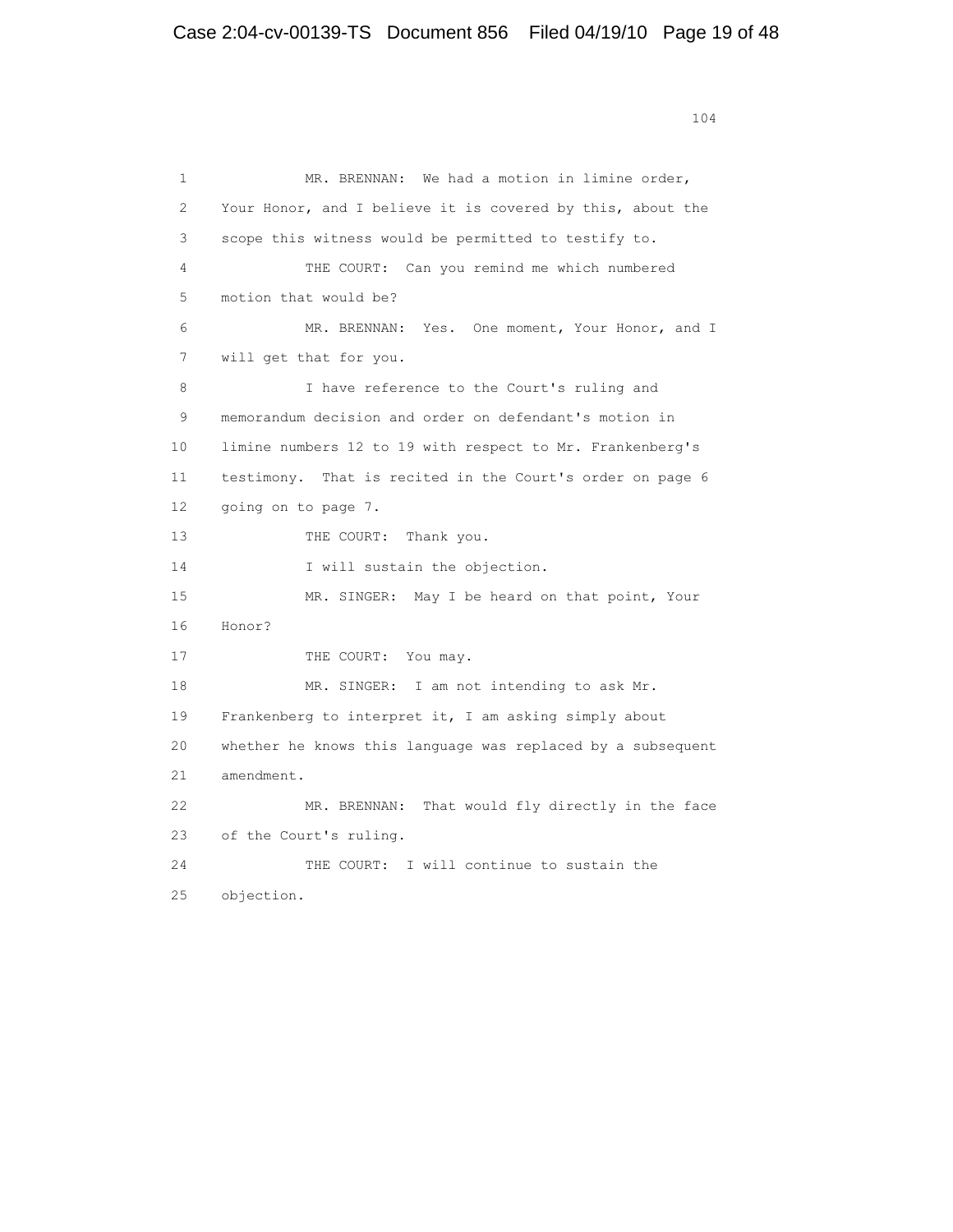1 BY MR. SINGER 2 Q. Please look at Section 1.3 of the asset purchase 3 agreement on page 3, transfer of customers. 4 Under 1.3A, little I, it says it is the intent of the 5 parties hereto that all of the business and all of seller's 6 backlog, if any, relating to the business be transferred to 7 buyer. Accordingly, all parties agree to facilitate the 8 transfer of customers of the business from seller to buyer 9 following the closing. 10 Would you have transferred the UNIX customers to the 11 buyer if you were not selling the entire UNIX business? 12 A. No. 13 Q. Did all of the UNIX employees go over to Santa Cruz? 14 A. Most of them did. I believe some were laid off. 15 Q. Would you have done that if you were keeping the UNIX 16 business? 17 A. No. 18 Q. Would you look, please, at Section 1.6 of the asset 19 purchase agreement on page 5. This is called a license back 20 of assets. 21 Do you see that? 22 A. I do, yes. 23 Q. What is your understanding of a license back of assets? 24 A. The license back gave Novell the right to use the 25 intellectual property that had been sold to S-C-O in their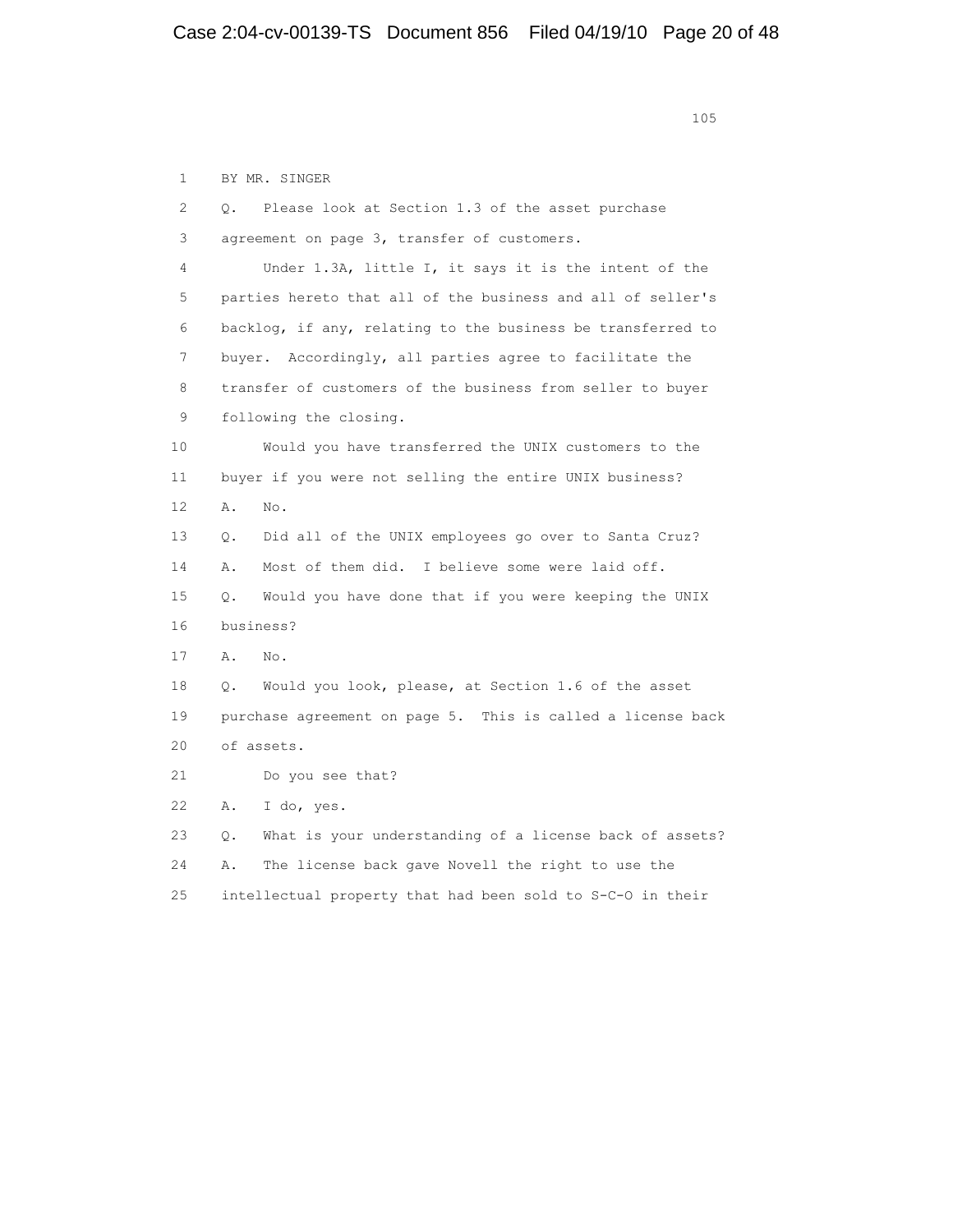106 1 products, and was protection for us versus someone later 2 claiming that we did not have the right to make use of that 3 technology. 4 Q. Were there certain restrictions listed in there which 5 you had agreed to? 6 A. I am reading it. I don't see any restrictions. 7 Q. Did this contemplate that there would be a separate 8 license agreement that would be entered into at the same 9 time as the closing? 10 A. Yes. 11 Q. I would like you to turn, if you would, to Exhibit 162. 12 It is in your book. This is the technology licensing 13 agreement. 14 Was this an agreement that was referred to from your 15 understanding in Section 1.6 of the asset purchase 16 agreement? 17 A. Yes. 18 Q. If you would turn to the last page of this, do you see 19 that this was entered into by Novell on December 6, 1995? 20 A. Mr. Singer, the screen has gone blank. 21 THE CLERK: Are you going to admit this? 22 MR. SINGER: Yes. 23 I would move to have Exhibit 162 admitted. 24 THE COURT: Any objection? 25 MR. BRENNAN: No objection, Your Honor. Thank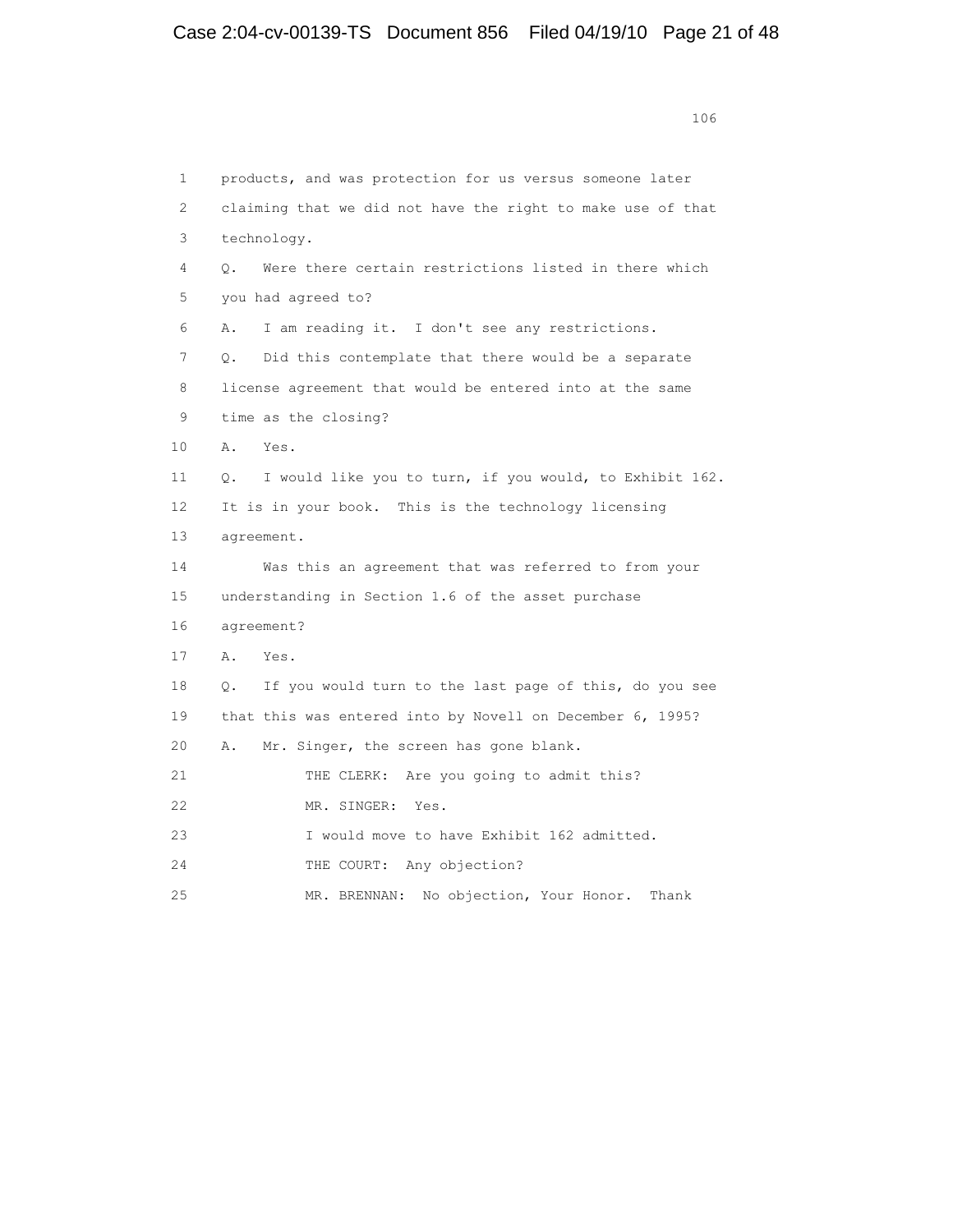1 you. 2 THE COURT: It will be admitted. 3 (Plaintiff's Exhibit 162 was 4 received into evidence.) 5 THE COURT: Mr. Singer, just so that you 6 understand, Ms. Malley cannot show the exhibit to the jury 7 until after it has been admitted and that is why the screen 8 was blank. 9 MR. SINGER: I understand. 10 BY MR. SINGER 11 Q. Do you recognize this to be Mr. Thompson who signed on 12 behalf of Novell? 13 A. Yes. 14 Q. And were there restrictions in the technology licensing 15 agreement with respect to the use of the technology that was 16 being licensed back by Santa Cruz? 17 A. Yes, there were. 18 Q. I think I misspoke. I said licensed back by Santa 19 Cruz, but it is licensed back by Novell from Santa Cruz? 20 A. Yes. 21 Q. Is that correct? 22 A. Yes, there were restrictions. 23 Q. If Novell was keeping the UNIX and UnixWare copyrights, 24 would Novell have needed to license back the right to use 25 those assets in its business?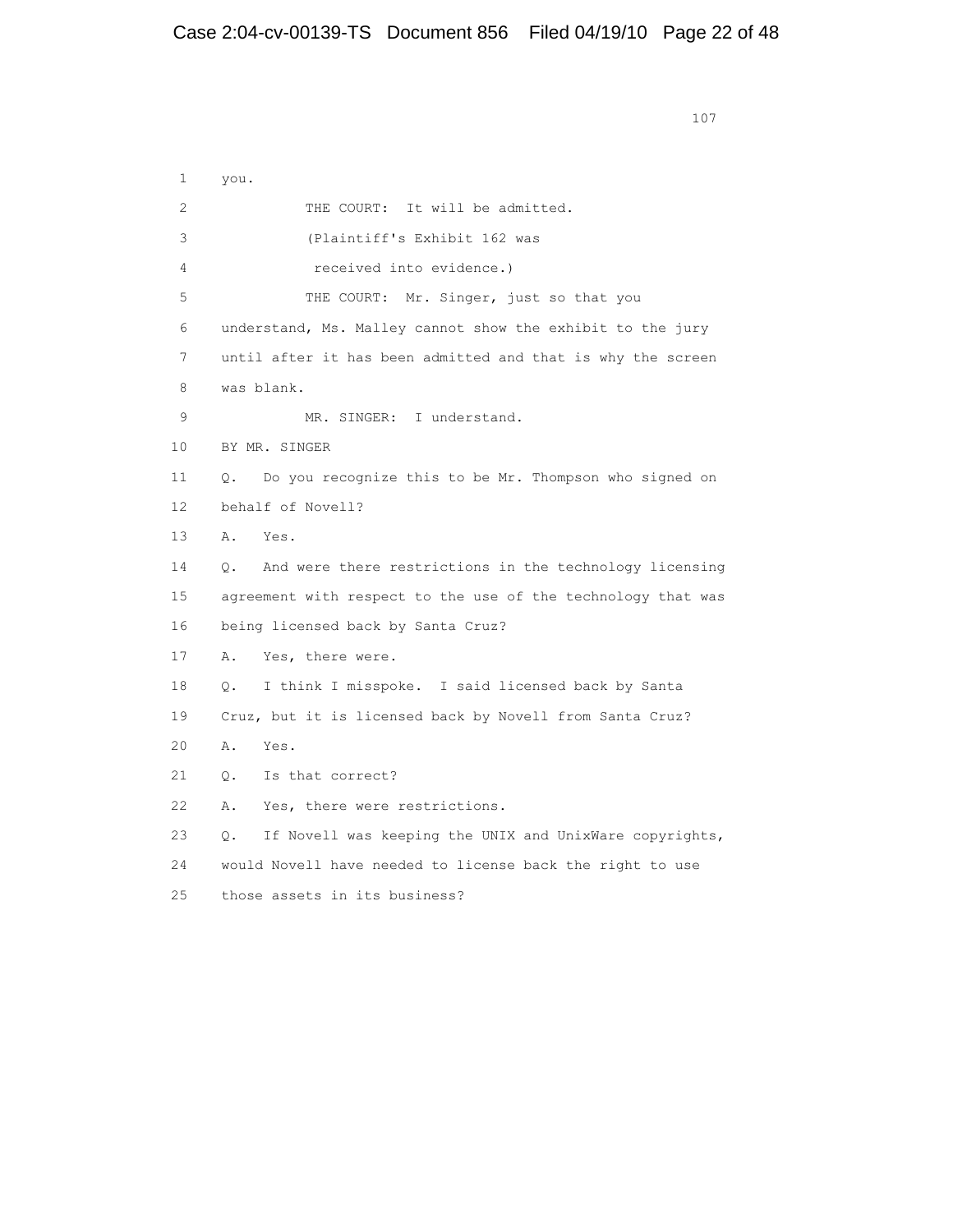1 A. I don't think so, no. 2 Q. I would like to discuss the payment terms. 3 Was Santa Cruz in a position to pay cash for the 4 business? 5 A. No, they were not. 6 Q. Did the parties agree on a different source of 7 compensation for the business? 8 A. Yes. 9 Q. I would like you to look back at the asset purchase 10 agreement, Exhibit 1, Section 1.2 of the A.P.A. 11 Does this set forth the payment terms? 12 A. Yes, it does. 13 Q. Now, was paragraph one the receipt of stock in Santa 14 Cruz? 15 A. Yes, it was. 16 Q. Was paragraph two that dealt with certain royalties 17 also part of the payment for the business? 18 A. Yes, it was. 19 Q. Did that paragraph provide for a royalty stream in 20 certain existing UNIX licenses as part of the payment terms? 21 A. Yes, it did. 22 Q. Now, is it your understanding that Novell could obtain 23 that royalty interest and retain that while still selling 24 the copyrights to Santa Cruz? 25 A. Yes.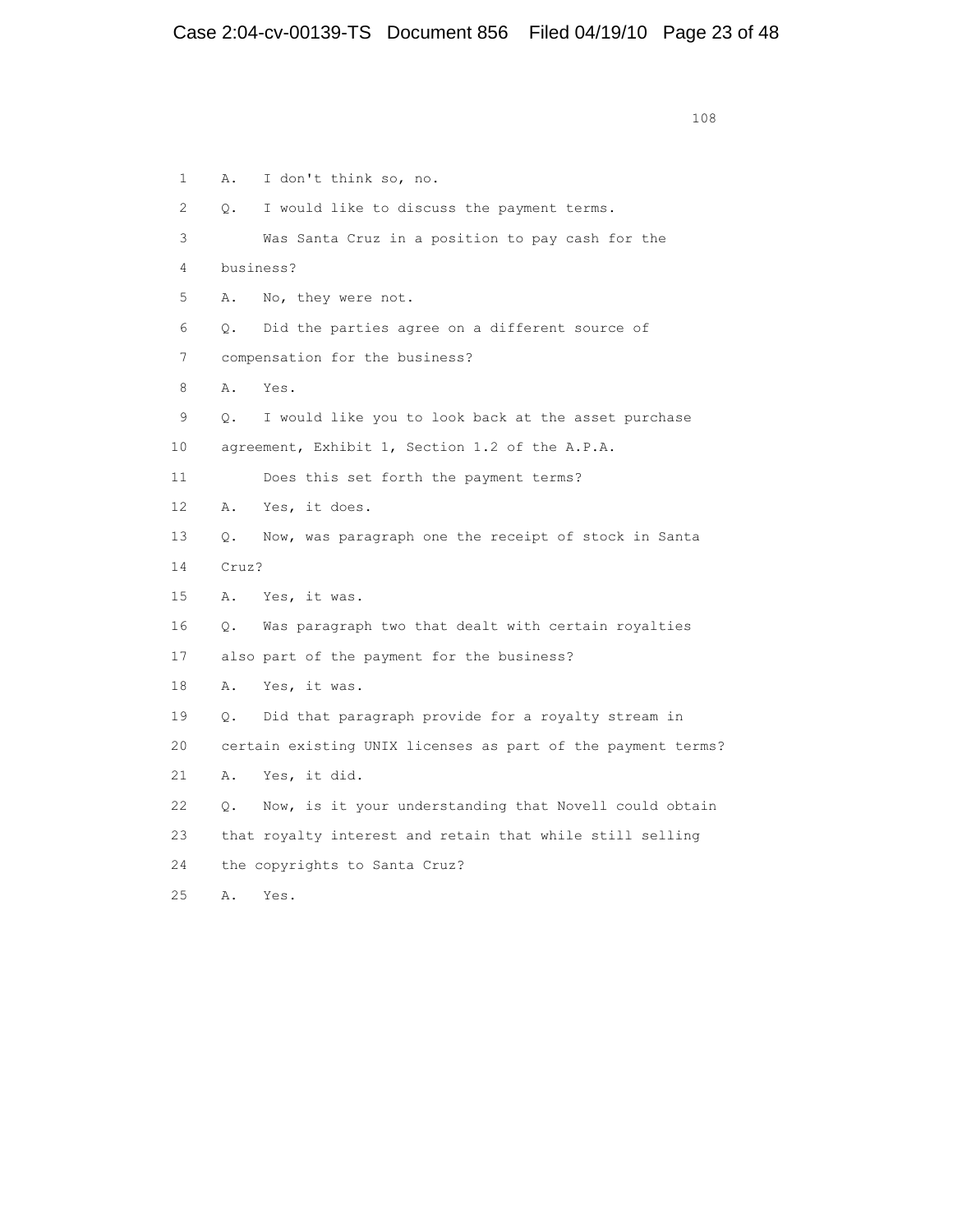|              | 109                                                           |
|--------------|---------------------------------------------------------------|
|              |                                                               |
| $\mathbf{1}$ | Was there a third piece of compensation that Novell was<br>0. |
| 2            | receiving that related to the sale of UnixWare products in    |
| 3            | the future?                                                   |
| 4            | Α.<br>Yes.                                                    |
| 5            | Explain what your understanding of that was.<br>О.            |
| 6            | There was a royalty on the UnixWare, on future UnixWare<br>Α. |
| 7            | sales.                                                        |
| 8            | Was it your understanding that those three revenue<br>О.      |
| 9            | streams together constituted the payment for UNIX and the     |
| 10           | UnixWare businesses?                                          |
| 11           | Α.<br>Yes.                                                    |
| 12.          | I would like to show you, if I might, an exhibit which<br>О.  |
| 1.3          | is slide 15 from what was shown by the defendants during the  |
| 14           | opening statement a little bit earlier today.                 |
| 15           | Do you see that that is a picture of only paragraph           |
| 16           | 1.2A as consideration of the assets, stock?                   |
| 17           | Do you see that?                                              |
| 18           | Α.<br>Yes.                                                    |
| 19           | It does not have Section 1.2B royalties.<br>0.                |
| 2.0          | Do you see that?                                              |
| 21           | Α.<br>Yes.                                                    |
| 22           | But if you look at the agreement, 1.2B royalties from<br>Q.   |
| 23           | the UNIX and UnixWare system, was that part of the payment    |
| 2.4          | stream that Novell was receiving for the sale of the          |
| 2.5          | business?                                                     |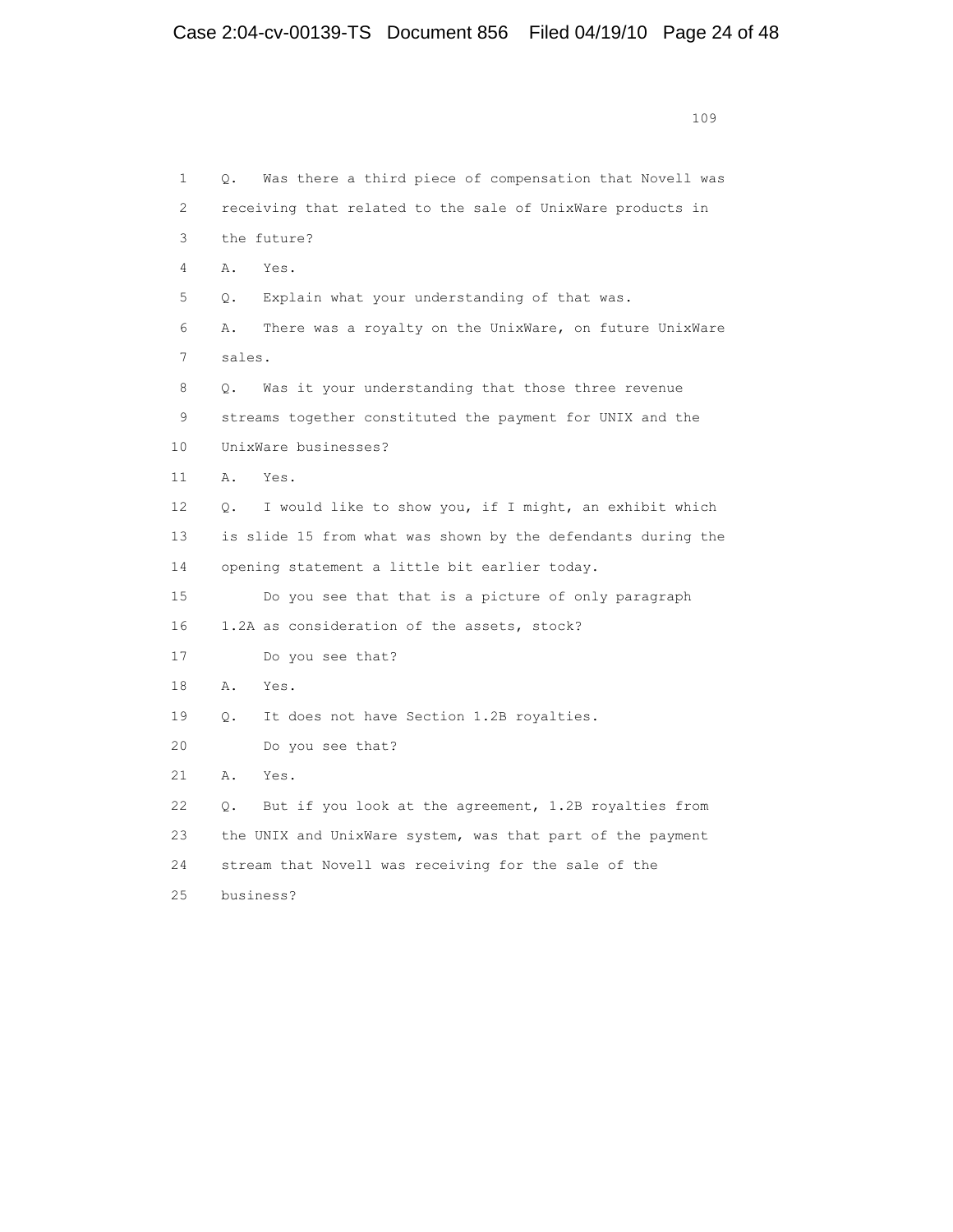1 A. Yes, it was. 2 Q. I would like you to look at Section 4.16 of the asset 3 purchase agreement on page 24. 4 Do you understand under Section 4.16B that there were 5 certain rights that Novell was retaining, to force the buyer 6 to take or not take certain steps relating to SVRX licenses? 7 A. Yes. 8 Q. What was your understanding of the purpose of that 9 provision? 10 A. The purpose of this was to make sure that we would be 11 able to effect buyouts by customers of their SVRX licenses. 12 A buyout is to monetize, or to in one sale grant the right 13 of a customer to sell copies of the product and not have to 14 do an ongoing royalty check each quarter. This would allow 15 us to receive a substantial payment from a number of SVRX 16 licensees. 17 Q. Was this waiver provision in 4.16B ever intended to 18 allow Novell to force a buyer to abandon enforcing its 19 intellectual property rights if they wanted to pursue such 20 an action? 21 A. No. 22 Q. Now, pursuant to the terms of the asset purchase 23 agreement, do you recall whether Novell and Santa Cruz were 24 supposed to get together and agree on the terms of a press 25 release?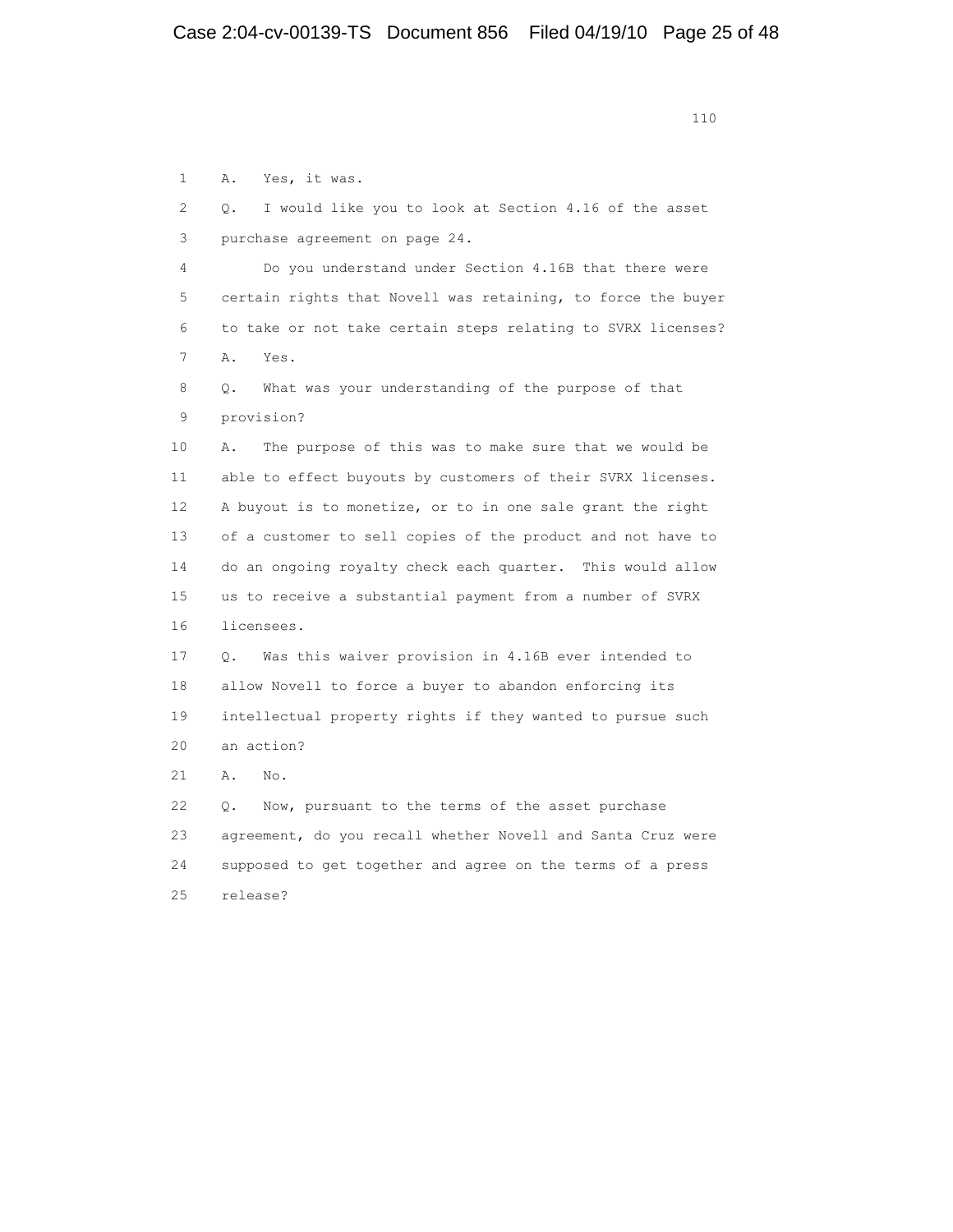| $\mathbf{1}$    | Α.<br>Yes.                                                   |
|-----------------|--------------------------------------------------------------|
| 2               | I would like you to look at Exhibit 526.<br>$\circ$ .        |
| 3               | Was this the jointly approved press release pertaining       |
| 4               | to the transaction?                                          |
| 5               | Α.<br>Yes, it was.                                           |
| 6               | MR. SINGER: I move the admission of Exhibit 526.             |
| 7               | THE COURT: Any objection?                                    |
| 8               | MR. BRENNAN: Objection, Your Honor. I don't                  |
| 9               | think we have laid a proper foundation for this and it calls |
| 10              | for the witness's speculation.                               |
| 11              | THE COURT: Can you ask more questions to see if              |
| 12 <sup>2</sup> | you can establish a proper foundation?                       |
| 13              | BY MR. SINGER                                                |
| 14              | You had personal knowledge at the time of the<br>О.          |
| 15              | transaction in approving the press release?                  |
| 16              | Yes, I did.<br>Α.                                            |
| 17              | As CEO you had to approve the press release?<br>0.           |
| 18              | Α.<br>Yes.                                                   |
| 19              | The press release, since it was a joint release, would<br>Q. |
| 20              | it be an official statement from Novell as well as SCO?      |
| 21              | Α.<br>Yes.                                                   |
| 22              | Is this the press release that you approved?<br>$\circ$ .    |
| 23              | Yes, it is.<br>Α.                                            |
| 2.4             | THE COURT: Foundation has been laid and the Court            |
| 25              | will admit Exhibit 526.                                      |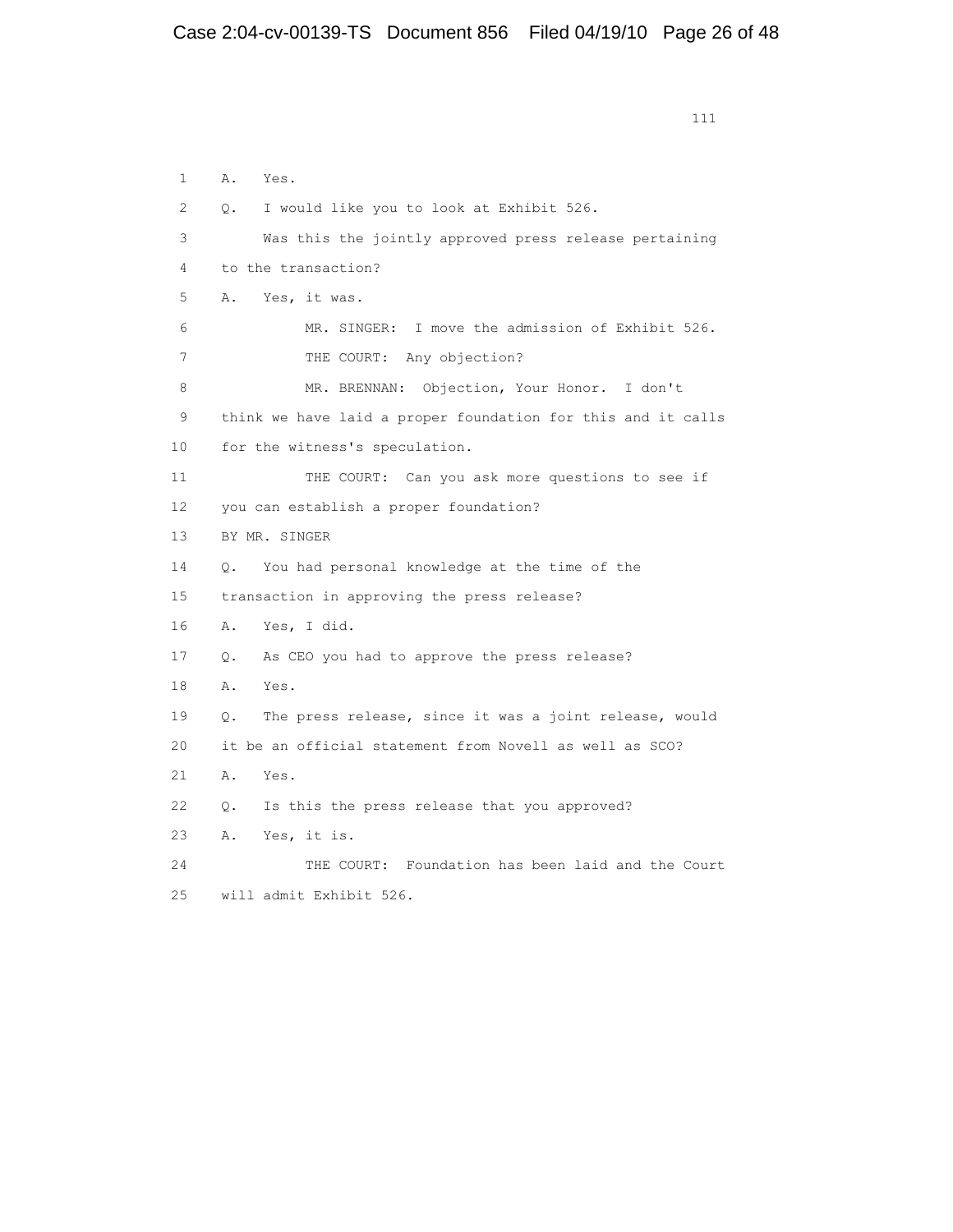1 MR. SINGER: Thank you. 2 (Plaintiff's Exhibit 526 was 3 received into evidence.) 4 BY MR. SINGER 5 Q. If we look at the press release that was issued, it 6 says according to the terms of the agreement -- Mr. Calvin, 7 if you could blow up that part -- according to the terms of 8 the agreement SCO will acquire Novell's UnixWare business 9 and UNIX intellectual property. 10 Is that a correct statement? 11 A. Yes. 12 Q. Did you understand that to include the copyrights? 13 A. Yes. 14 Q. Is the asset purchase agreement which we have been 15 looking at similar to licenses that Novell might have issued 16 to third companies like Hewlett Packard or others that might 17 come in to seek a license to make use of the property? 18 A. Yes. 19 Q. And the license agreements, would they be a sale of 20 assets or would they be called a license agreement? 21 A. They would be called license agreements. 22 Q. An asset purchase agreement, is that something else? 23 A. Yes. 24 Q. Did this transaction close in December of 2005? 25 A. Yes, it did.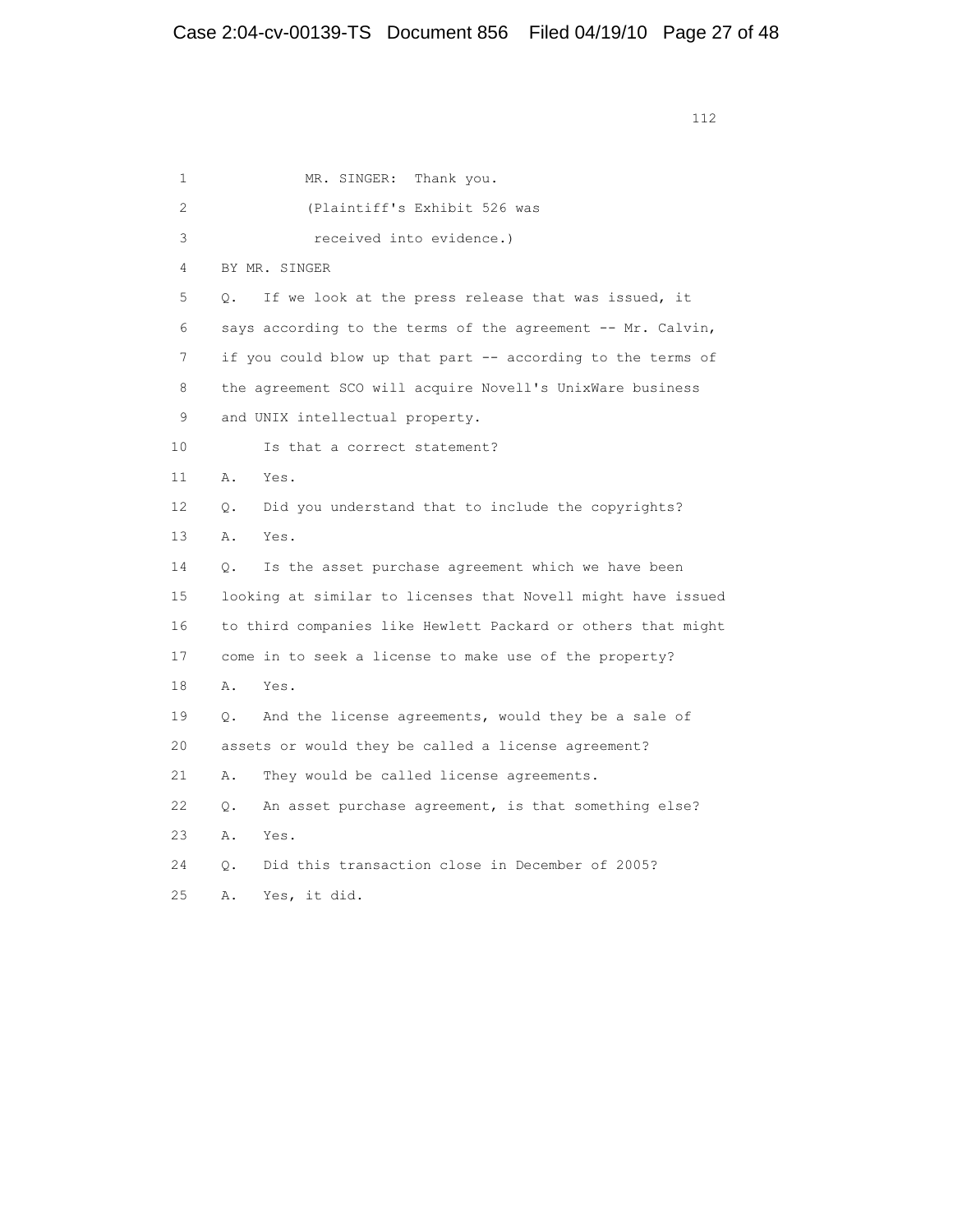1 Q. At that time was it your understanding that the 2 copyrights were being sold to Santa Cruz with the rest of 3 the UNIX business? 4 A. Yes. 5 Q. Did your understanding ever change while you were the 6 chief executive officer of Novell? 7 A. No. 8 MR. SINGER: I have nothing further. 9 THE COURT: How long were you the chief executive 10 officer? 11 THE WITNESS: From late March, early April of 12 1994, until late August of 1996. 13 THE COURT: Thank you. 14 Go ahead, Mr. Brennan. 15 MR. BRENNAN: Thank, you Your Honor. 16 CROSS-EXAMINATION 17 BY MR. BRENNAN 18 Q. Good morning, Mr. Frankenberg. 19 Let me introduce myself. My name is Sterling Brennan 20 and I represent Novell. I don't think we have had the 21 privilege of meeting, have we? 22 A. We have not. Very nice to meet you. 23 Q. Likewise. 24 My first question, in essence, is the one that Your 25 Honor has just asked you. You were with Novell for less

```
 113
```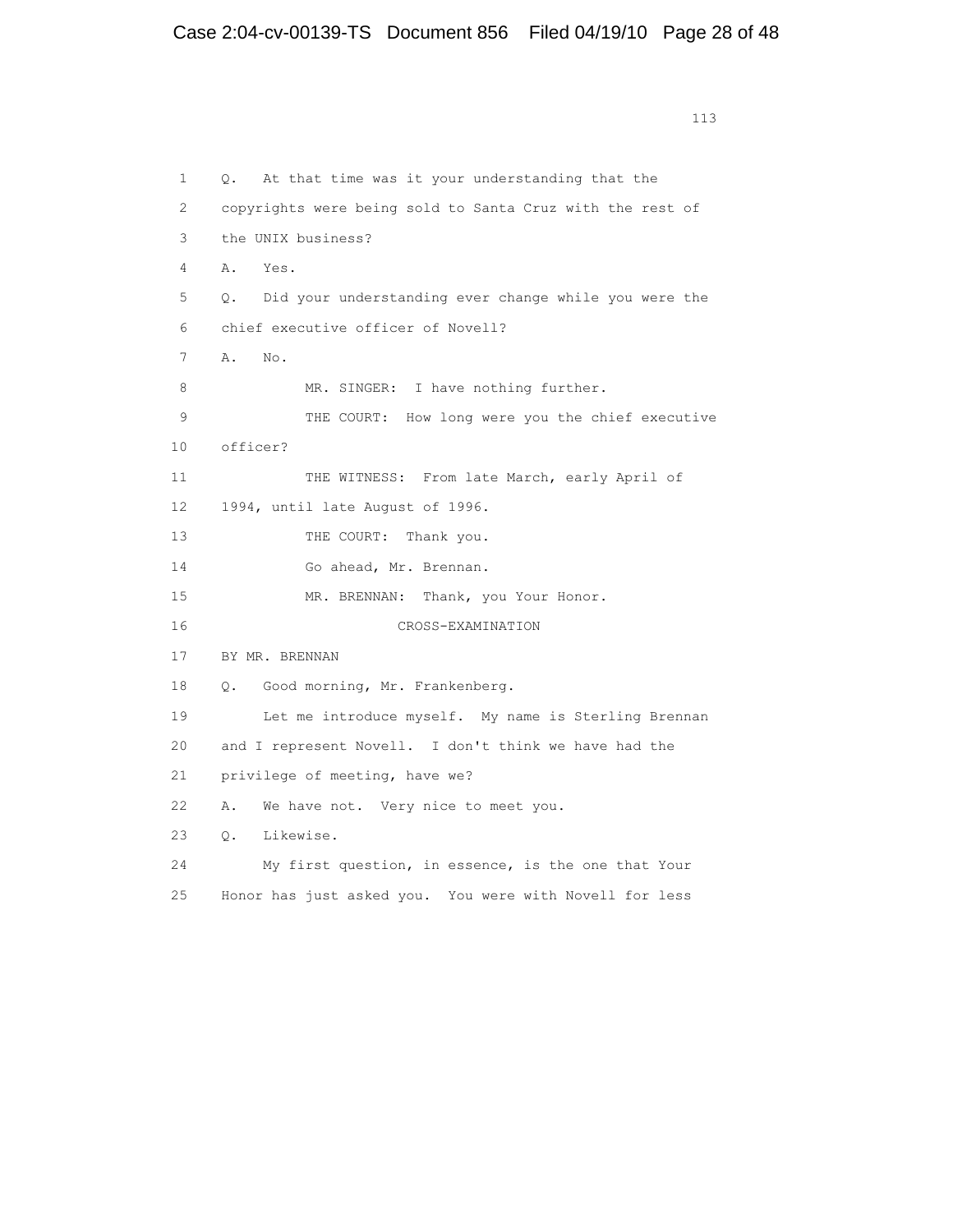114 1 than two and a half years, right? 2 A. Correct. 3 Q. As you have indicated, you joined the company in April 4 of 2004, correct? 5 A. Late March, early April, right at the border there. 6 Q. And you had left by August of 1996, correct? 7 A. Correct. 8 Q. During the time that you were with Novell, for that 9 period of March and April of 1994, until August of 1996, you 10 were the chief executive officer of Novell, right? 11 A. Correct. 12 Q. And chairman of its board of directors, correct? 13 A. Shortly after I joined I became chairman. I was not 14 chairman when I joined. 15 Q. How long after you joined was it that you became the 16 chairman of the board of directors? 17 A. That would have been a couple months, I believe. I 18 don't remember precisely. 19 Q. When you did become the chairman of the board of 20 directors, what was the purpose or function of Novell's 21 board of directors? 22 A. To oversee the operations of the company and govern its 23 proper conduct. 24 Q. So was the board of directors in essence superior to 25 you or were you superior to the board?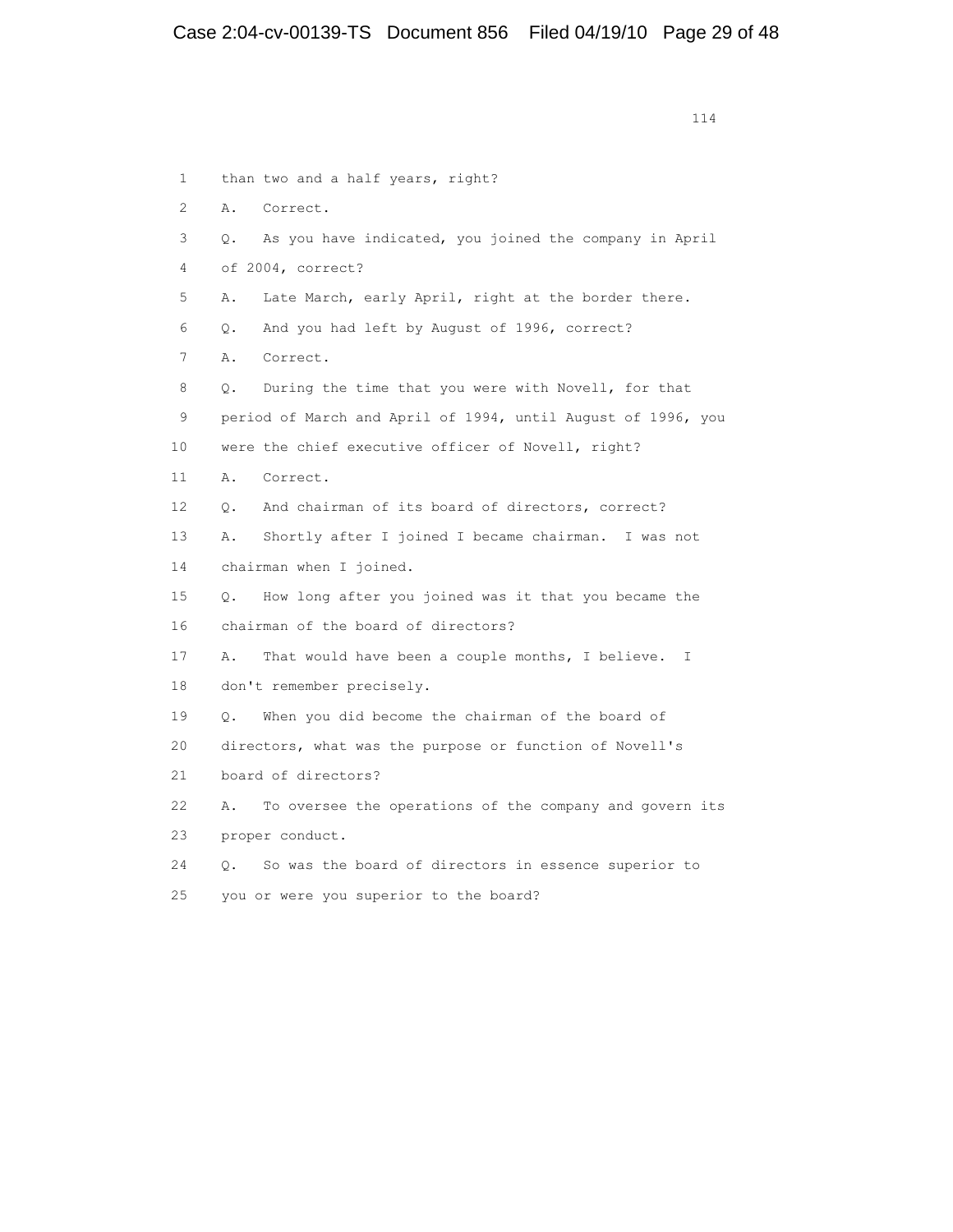1 A. I worked at the pleasure of the board of directors. 2 Q. So the ultimate decisions and policy for the company 3 were set by the board of directors, correct? 4 A. A number of decisions were delegated to me as C.E.O., 5 but the ultimate decision was whether I remained the C.E.O. 6 so that, of course, would be the case. 7 Q. With respect to the asset purchase agreement that 8 Mr. Singer has talked to you about, the ultimate decision as 9 to whether or not Novell should enter into that agreement 10 was a decision of the Novell board of directors, correct? 11 A. That is correct. It was the sale of significant assets 12 of the company and, therefore, required board approval. 13 Q. I would like you to focus for a moment on the period of 14 September of 1995. 15 Do you have that time period in mind? 16 A. Yes, sir. 17 Q. If you will look back to what has been marked as 18 Exhibit 1, that is the asset purchase agreement. 19 Do you see that? 20 A. Yes. 21 Q. That is dated as of September 19, 1995. 22 Do you see that? 23 A. Yes. 24 Q. As of the day before, September 18th, 1995, who were 25 the members of the board of directors of Novell as of that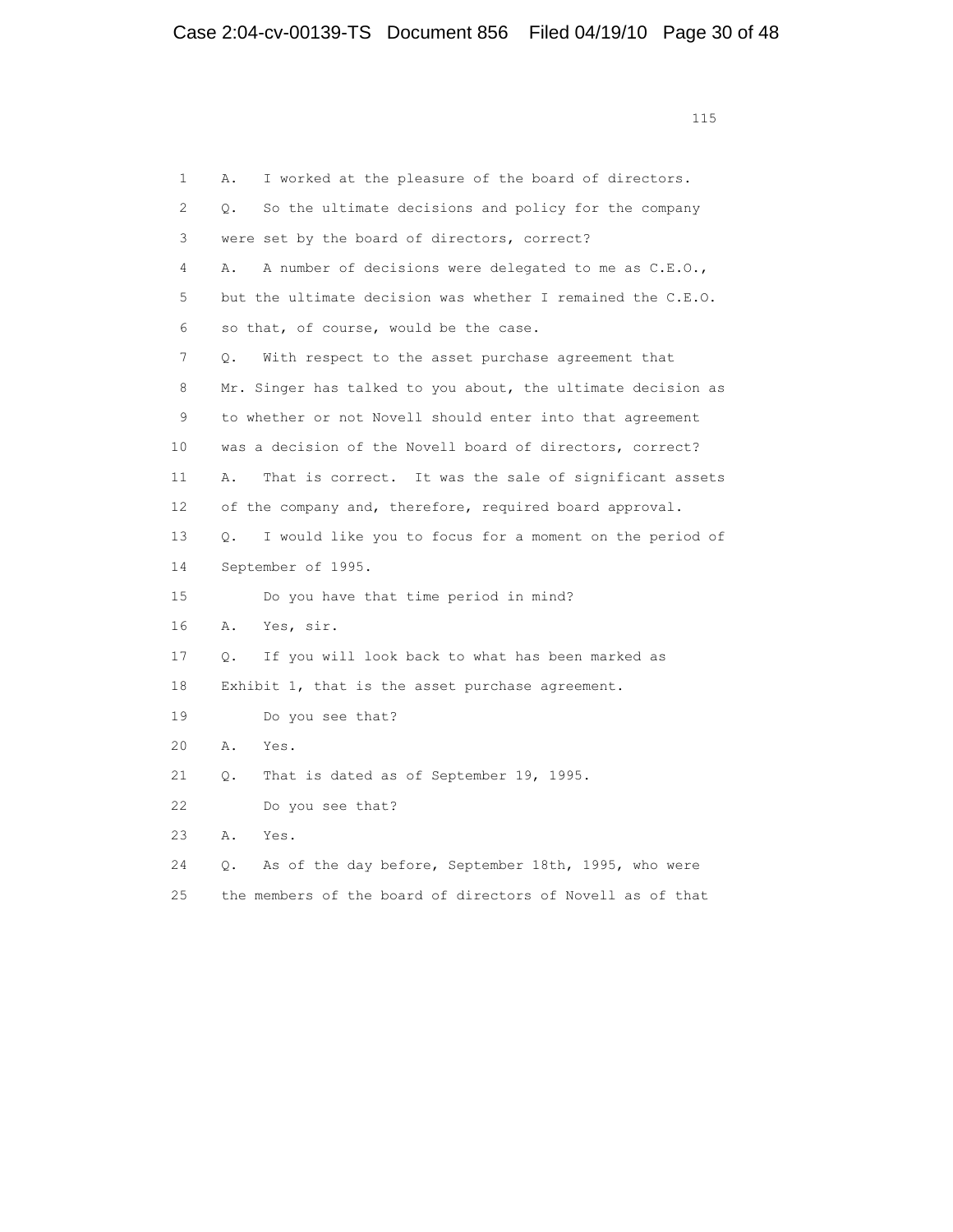```
 116
```

| $\mathbf{1}$ | date?                                                                |
|--------------|----------------------------------------------------------------------|
| 2            | Let's see if I can remember. That was a few years ago<br>Α.          |
| 3            | Jack Messman, Alan Ashton, Kanwal Rekhi.<br>now.                     |
| 4            | THE COURT: Do you have anything that can help                        |
| 5            | refresh his memory?                                                  |
| 6            | MR. BRENNAN: I do.                                                   |
| 7            | I will ask one question, and then I will do just                     |
| 8            | that, Your Honor.                                                    |
| 9            | BY MR. BRENNAN                                                       |
| 10           | Do you remember any others than the three you have<br>0.             |
| 11           | mentioned?                                                           |
| 12           | There are others whose names won't come to mind, but I<br>Α.         |
| 13           | do remember their faces. John Young was a member.                    |
| 14           | John Young was another?<br>$\circ$ .                                 |
| 15           | Α.<br>Yes.                                                           |
| 16           | How many members of the board were there at the time?<br>О.          |
| 17           | I believe there were eight or nine.<br>Α.                            |
| 18           | Mr. Singer asked you about minutes of board of director<br>$\circ$ . |
| 19           | meetings.                                                            |
| 20           | Do you recall that?                                                  |
| 21           | A.<br>Yes.                                                           |
| 22           | Do you know whether or not there was a board of<br>О.                |
| 23           | director meeting held by Novell before the asset purchase            |
| 24           | agreement was approved?                                              |
| 25           | Α.<br>Yes.                                                           |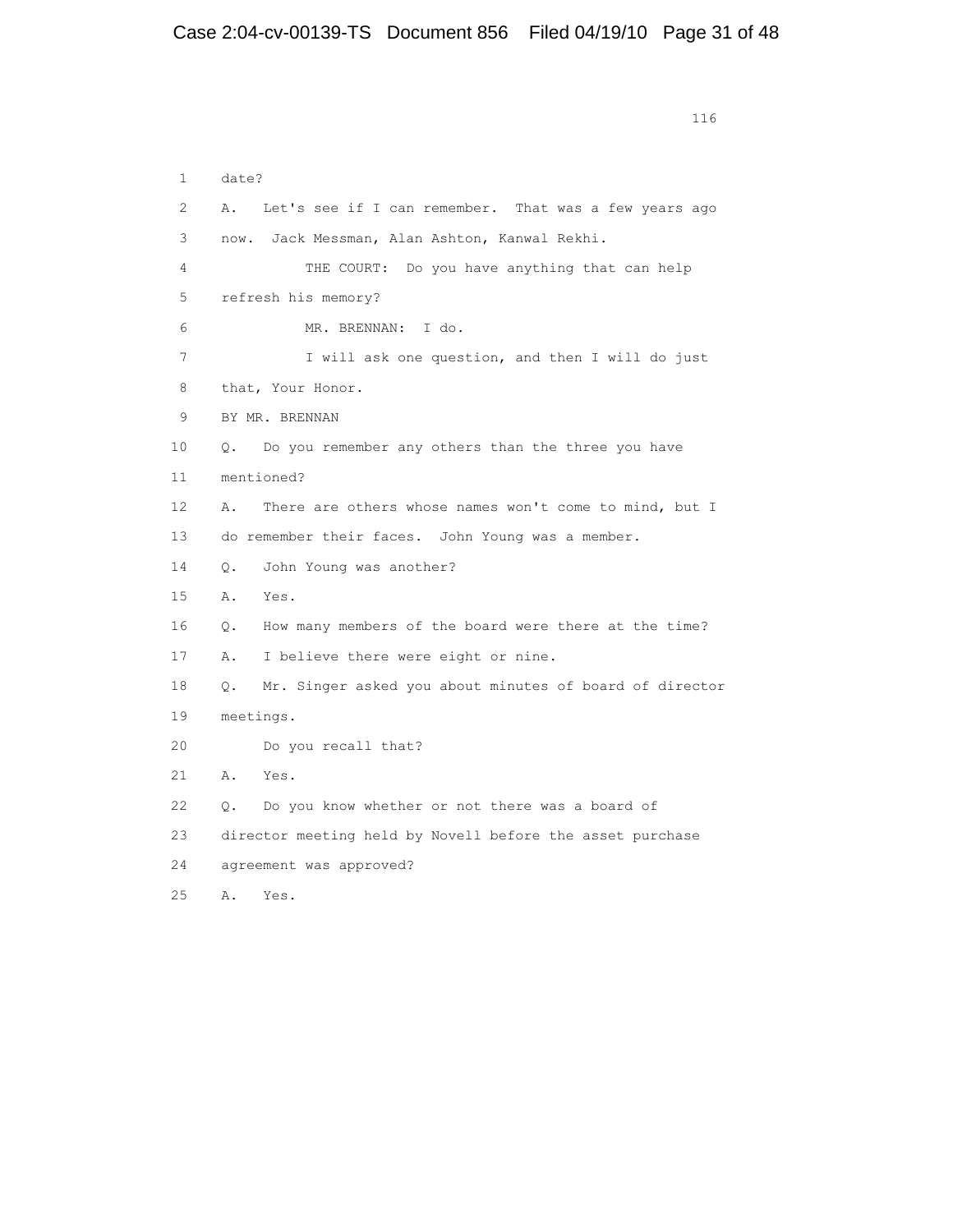|                |           | 117                                                      |
|----------------|-----------|----------------------------------------------------------|
|                |           |                                                          |
| $\mathbf{1}$   | О.        | Were you present at that meeting?                        |
| $\overline{2}$ | Α.        | Yes, I was.                                              |
| 3              | 0.        | Do you know whether minutes were prepared of that        |
| 4              |           | meeting?                                                 |
| 5              | Α.        | Yes, they were.                                          |
| 6              | О.        | Did you review the minutes to make sure that they were   |
| 7              |           | accurate?                                                |
| 8              | Α.        | I did, yes.                                              |
| 9              | 0.        | You have indicated that David Bradford was the one who   |
| 10             |           | prepared those minutes.                                  |
| 11             |           | Correct?                                                 |
| 12             | Α.        | Yes.                                                     |
| 13             | $\circ$ . | Do you expect that those minutes would identify who the  |
| 14             |           | persons were that were present at the board of directors |
| 15             |           | meeting on September 18, 1995?                           |
| 16             | Α.        | Yes.                                                     |
| 17             |           | MR. BRENNAN: May I approach, Your Honor?                 |
| 18             |           | THE COURT: You may, and you don't have to ask.           |
| 19             |           | MR. BRENNAN:<br>Thank you.                               |
| 20             |           | BY MR. BRENNAN                                           |
| 21             | О.        | You have before you what has been marked as Exhibit      |
| 22.            | $Z-3$ .   |                                                          |
| 23             |           | Do you recognize that?                                   |
| 24             | Α.        | Yes.                                                     |
| 25             | О.        | Are those the minutes of the board of directors meeting  |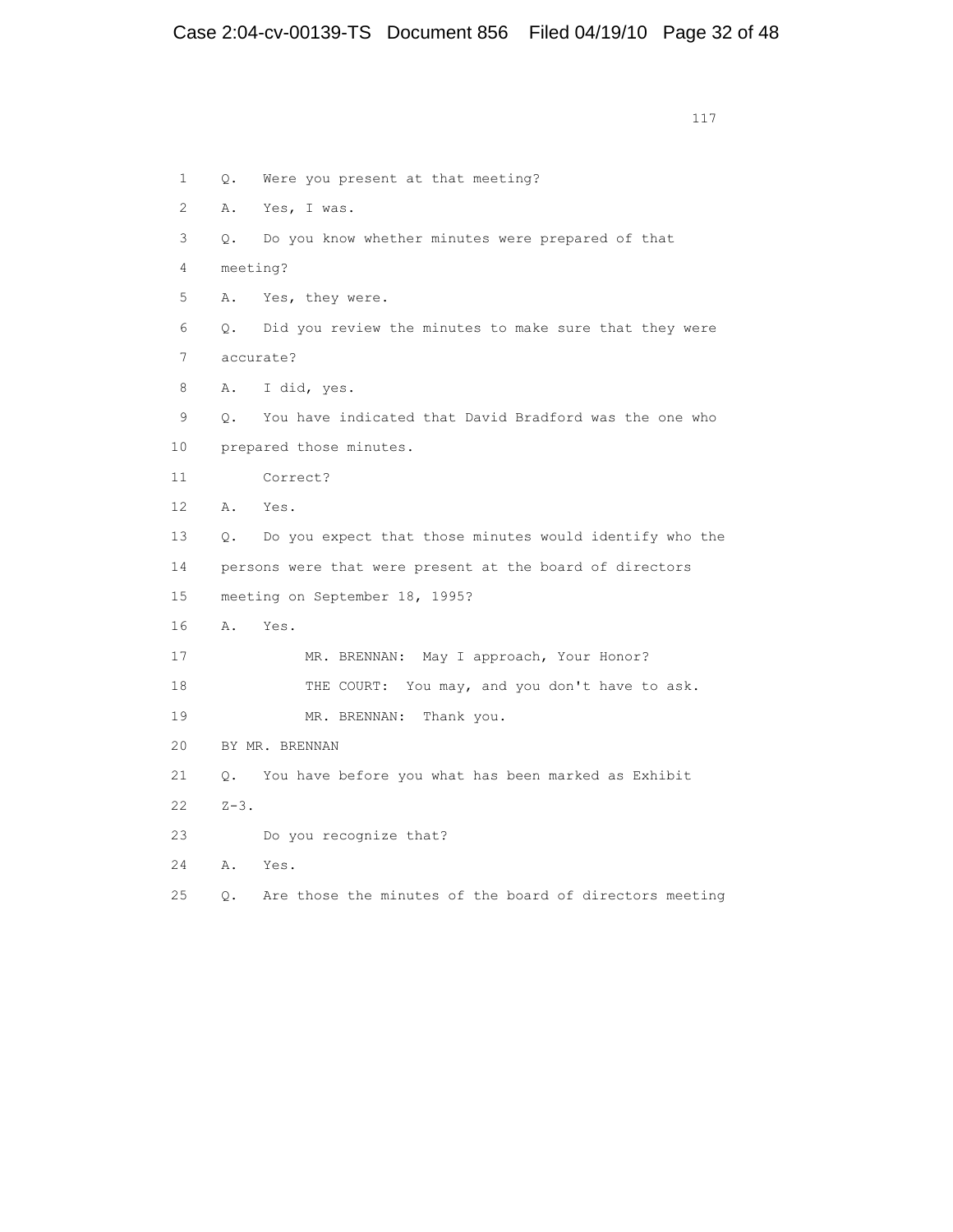1 of Novell, Inc. held on Monday, September 18, 1995? 2 A. Yes, they are. 3 Q. It indicates at the top who the members of the board of 4 directors were that were present, correct? 5 A. Yes. 6 MR. BRENNAN: Your Honor, I move into admission 7 the minutes of the board of directors of Monday, September 8 18th, 1995 as an exhibit, Z-3. 9 MR. SINGER: No objection. 10 THE COURT: Exhibit Z-3 will be admitted. 11 (Defendant's Exhibit Z-3 was 12 received into evidence.) 13 BY MR. BRENNAN 14 Q. If we look at the minutes of the board of directors 15 meeting it indicates in the first paragraph, quote, a 16 meeting of the Novell, Inc. board of directors was held on 17 Monday, September 18th, 1995, commencing at noon Mountain 18 Time. The meeting was held pursuant to a telephone 19 conference call. Seven of the eight directors were present 20 for the meeting. Bob Frankenberg. That would be you, 21 correct? 22 A. Yes. 23 Q. Jack Messman. You recognize Mr. Messman, right? 24 A. I do, yes. 25 Q. He subsequently became the chief executive officer and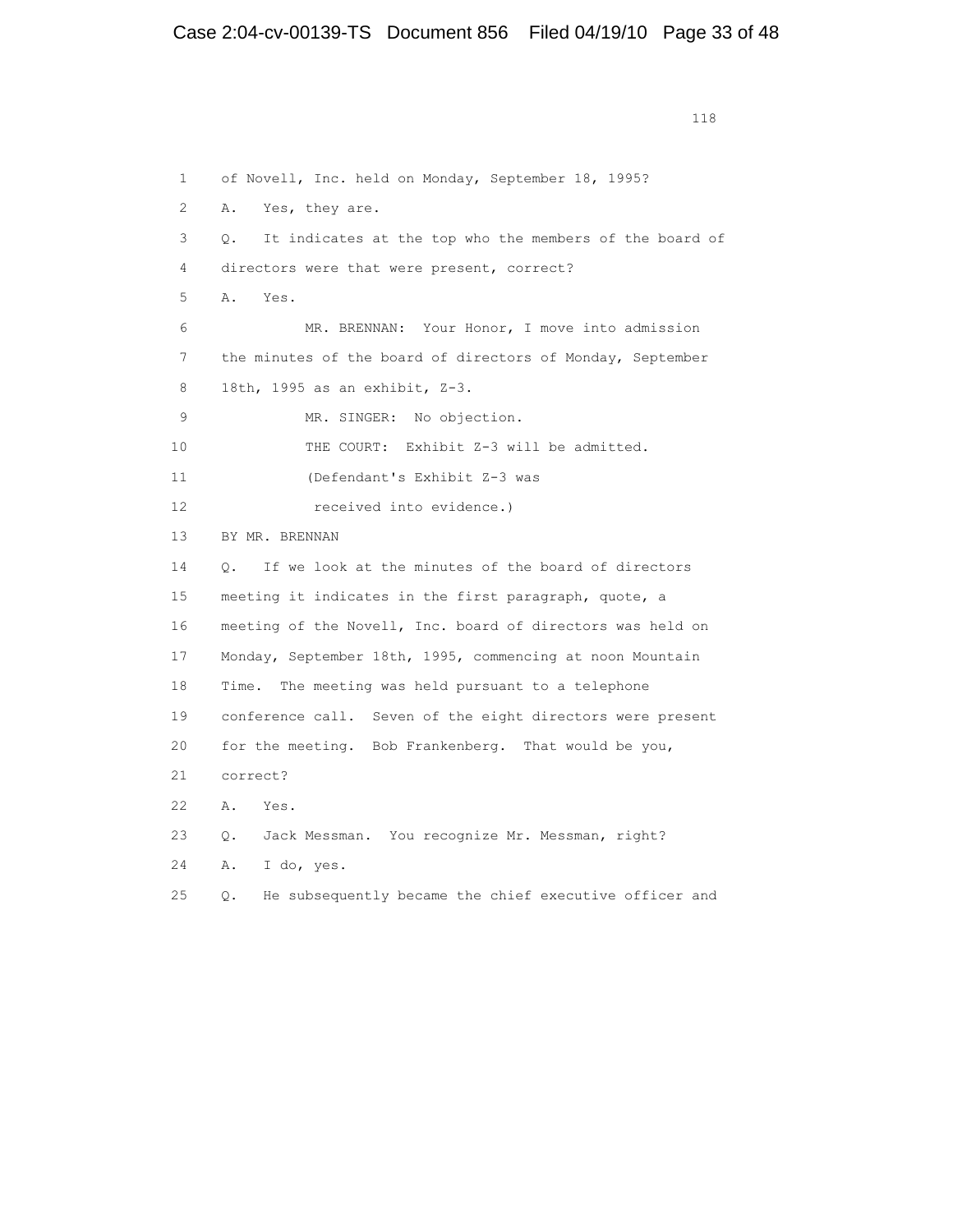119 1 chairman of the board of Novell, correct? 2 A. I knew he became the chief executive, but I didn't know 3 he was chairman, but I wouldn't be surprised. 4 Q. Then there is reference to Elaine Bond. 5 Who was that? 6 A. Elaine Bond was a board member who was on the board 7 when I joined. She had an I.T. background and was there 8 largely to represent the customer's point of view. 9 Q. Do you now recognize that Elaine Bond was present at 10 the September 18th, 1995 board meeting? 11 A. Yes, she is listed as present. 12 Q. Then there is reference to a Larry Sonsini. 13 Do you recognize that? 14 A. Yes, I do. 15 Q. Who is Larry Sonsini? 16 A. Larry Sonsini is the one of partners of Wilson Sonsini 17 Goodrich and Rosati, and he was a board member and often 18 provided legal advice. 19 Q. So your understanding was Mr. Sonsini in addition to 20 being a member of the board of directors was an attorney who 21 would give legal advice to the company, correct? 22 A. Yes. 23 Q. Did you rely on Mr. Sonsini and his advice? 24 A. Yes. 25 Q. Did he ever advise you during the period of time that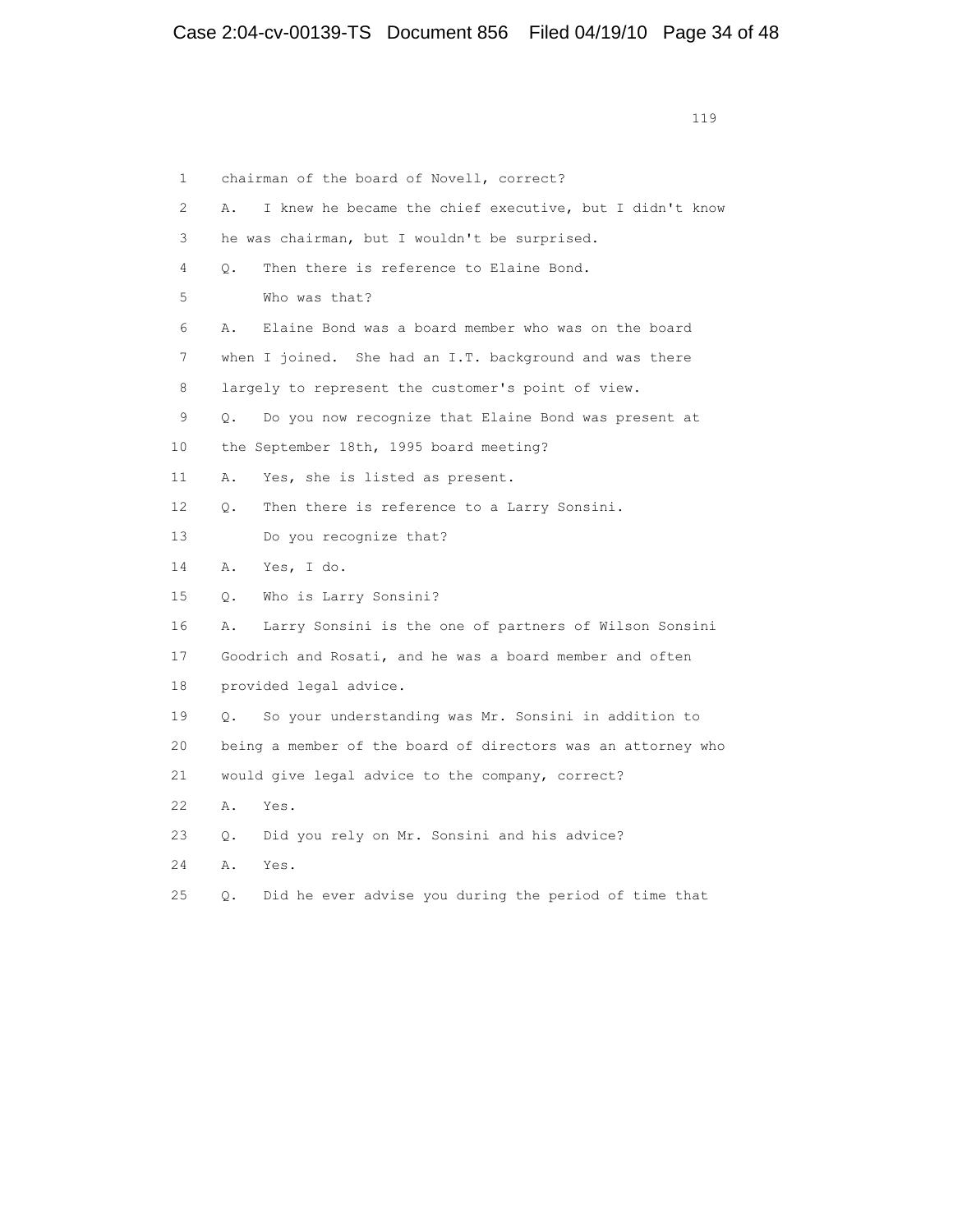| $\mathbf{1}$ |           | you served as the chief executive officer of Novell?         |
|--------------|-----------|--------------------------------------------------------------|
| 2            | Α.        | Yes, many times.                                             |
| 3            | $\circ$ . | Did you find his advice to be sound and worth listening      |
| 4            | to?       |                                                              |
| 5            | Α.        | Yes.                                                         |
| 6            | $\circ$ . | Then there is a reference to Alan Ashton. You                |
| 7            |           | mentioned him earlier, right?                                |
| 8            | A.        | Yes.                                                         |
| 9            | $\circ$ . | Mr. Ashton had been one of the founders of the Word          |
| 10           |           | Perfect Corporation, correct?                                |
| $11^{-}$     | Α.        | Correct.                                                     |
| 12           | $\circ$ . | At the time of this meeting he was a member of the           |
| 13           |           | board of directors and present at the meeting, correct?      |
| 14           | Α.        | Yes.                                                         |
| 15           | $\circ$ . | Then there is a reference to Ian Wilson.                     |
| 16           |           | Do you recognize that name?                                  |
| 17           | Α.        | I do.                                                        |
| 18           | $\circ$ . | Who is Ian Wilson?                                           |
| 19           | Α.        | Ian was a South African businessman who had involvement      |
| 20           |           | in a number of technology ventures and was also on the board |
| 21           |           | when I joined Novell.                                        |
| 22           | О.        | Then John young. Who was Mr. Young?                          |
| 23           | Α.        | John Young was the former C.E.O. of Hewlett Packard,         |
| 24           |           | and my boss's boss before I left Hewlett Packard.            |
| 2.5          | О.        | Did you trust Mr. Young's advice?                            |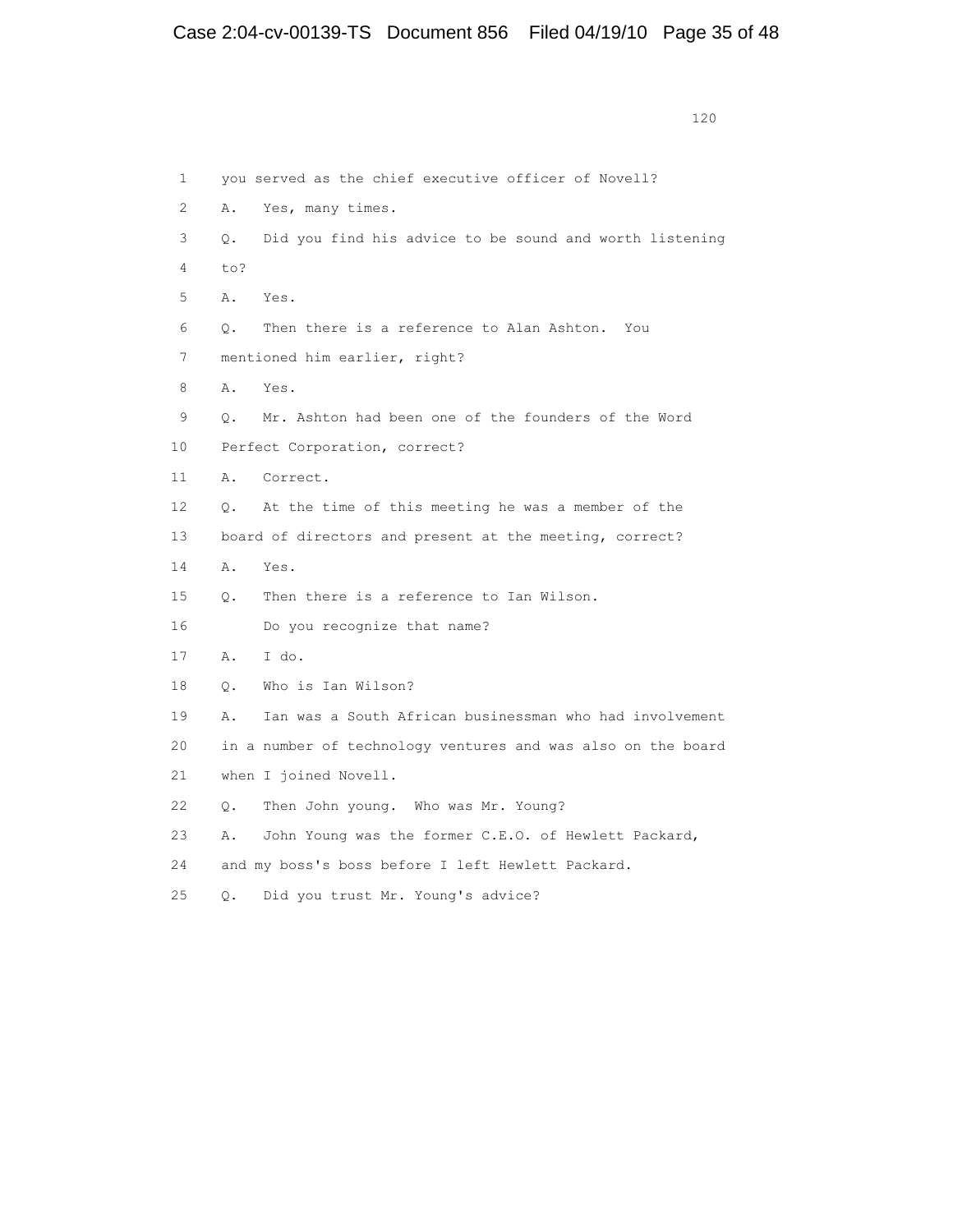| $\mathbf{1}$ | I did, yes.<br>Α.                                                    |
|--------------|----------------------------------------------------------------------|
| 2            | Were there any members of the board that were present<br>О.          |
| 3            | at the September 18, 1995 meeting whose advice you did not           |
| 4            | trust?                                                               |
| 5            | Α.<br>No, sir.                                                       |
| 6            | Now, apparently there were eight directors of Novell at<br>Ο.        |
| 7            | the time, right?                                                     |
| 8            | Yes.<br>Α.                                                           |
| 9            | Only seven are identified as being present at the<br>О.              |
| 10           | meeting, correct?                                                    |
| 11           | Α.<br>Yes.                                                           |
| 12           | Do you know who the director was who was not present at<br>$\circ$ . |
| 13           | the meeting?                                                         |
| 14           | I think it may have been Kanwal Rekhi. Conwall was the<br>Α.         |
| 15           | C.E.O. of a company that Novell had purchased before I got           |
| 16           | there. It doesn't say who wasn't present, but that is a              |
| 17           | good possibility of who was not there.                               |
| 18           | In your role as the chief executive officer and<br>$\circ$ .         |
| 19           | chairman of the board as well as a member of the board, did          |
| 20           | you ever undertake to mislead or misrepresent management or          |
| 21           | the board?                                                           |
| 22           | Α.<br>No.                                                            |
| 23           | In fact, it was your desire always to be forthright and<br>О.        |
| 24           | complete in your transmission of information to the board,           |
| 2.5          | right?                                                               |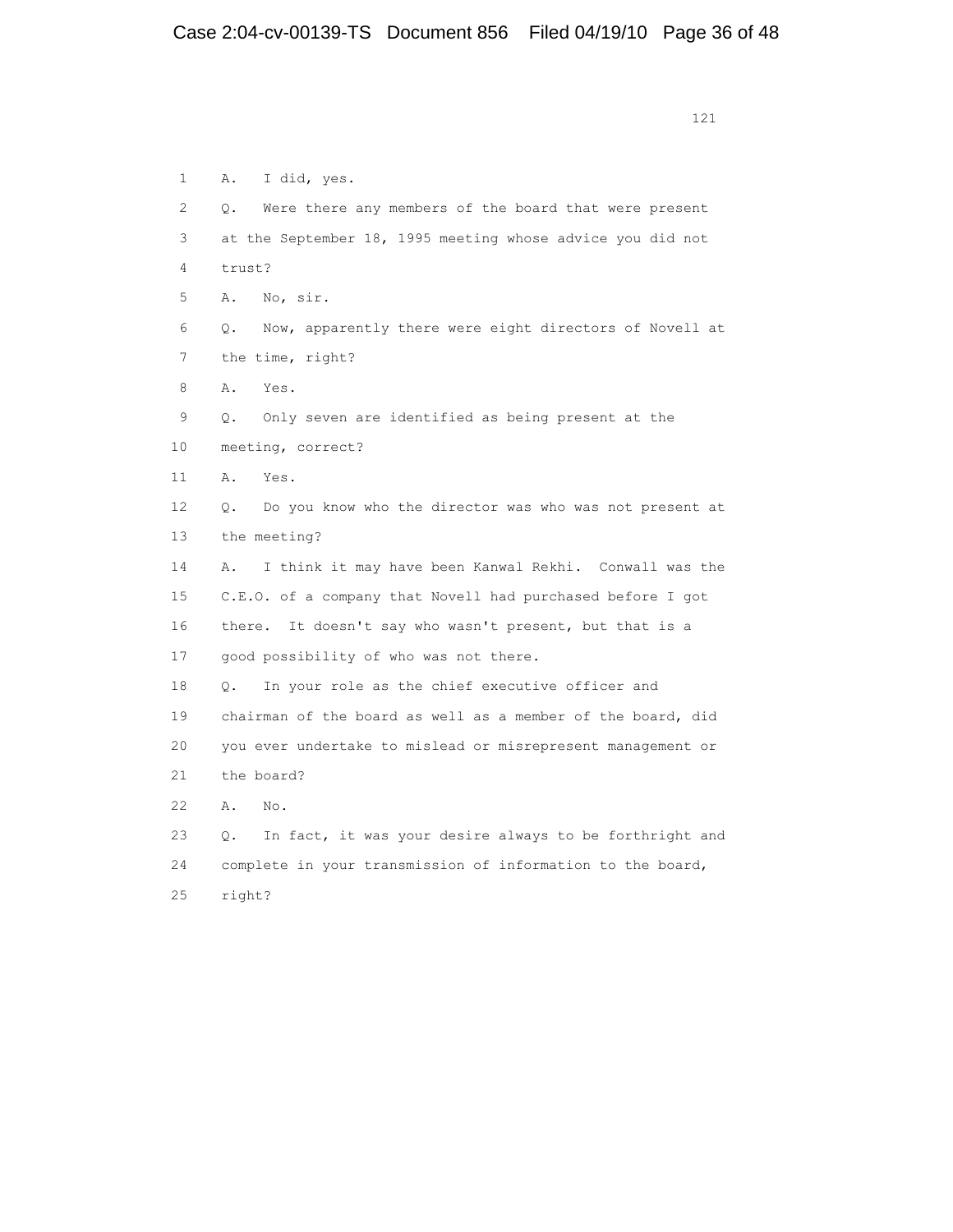| $\mathbf{1}$ | Very much so, yes.<br>Α.                                        |
|--------------|-----------------------------------------------------------------|
| 2            | If you were ever present at a board meeting, including<br>О.    |
| 3            | the September 18th, 1995 board meeting, where there was any     |
| 4            | incomplete or inaccurate information presented, you would       |
| 5            | have done everything you could to correct that, right?          |
| 6            | Α.<br>That is correct.                                          |
| 7            | Now, looking still at the first paragraph, it continues<br>О.   |
| 8            | also present by invitation were David Bradford, Ty Mattingly    |
| 9            | and Jeff Turner of Novell.                                      |
| 10           | Do you remember each of those individuals being present         |
| 11           | at the board meeting?                                           |
| 12           | Yes, I do.<br>Α.                                                |
| 13           | Now, you indicated before that David Bradford was the<br>О.     |
| 14           | general counsel of Novell, right?                               |
| 15           | Α.<br>Correct.                                                  |
| 16           | What was his role as general counsel?<br>Q.                     |
| 17           | He was the chief legal officer of the company. He<br>Α.         |
| 18           | represented the company in all legal matters. He also had a     |
| 19           | role in looking forward to potential legal issues that might    |
| 20           | face the company.                                               |
| 21           | So if there were an important business transaction<br>$\circ$ . |
| 22           | involving Novell, and it also implicated legal issues, as       |
| 23           | the chairman of the board who would you look to for             |
| 24           | quidance?                                                       |
| 25           | I would look to David Bradford and also, as you said<br>Α.      |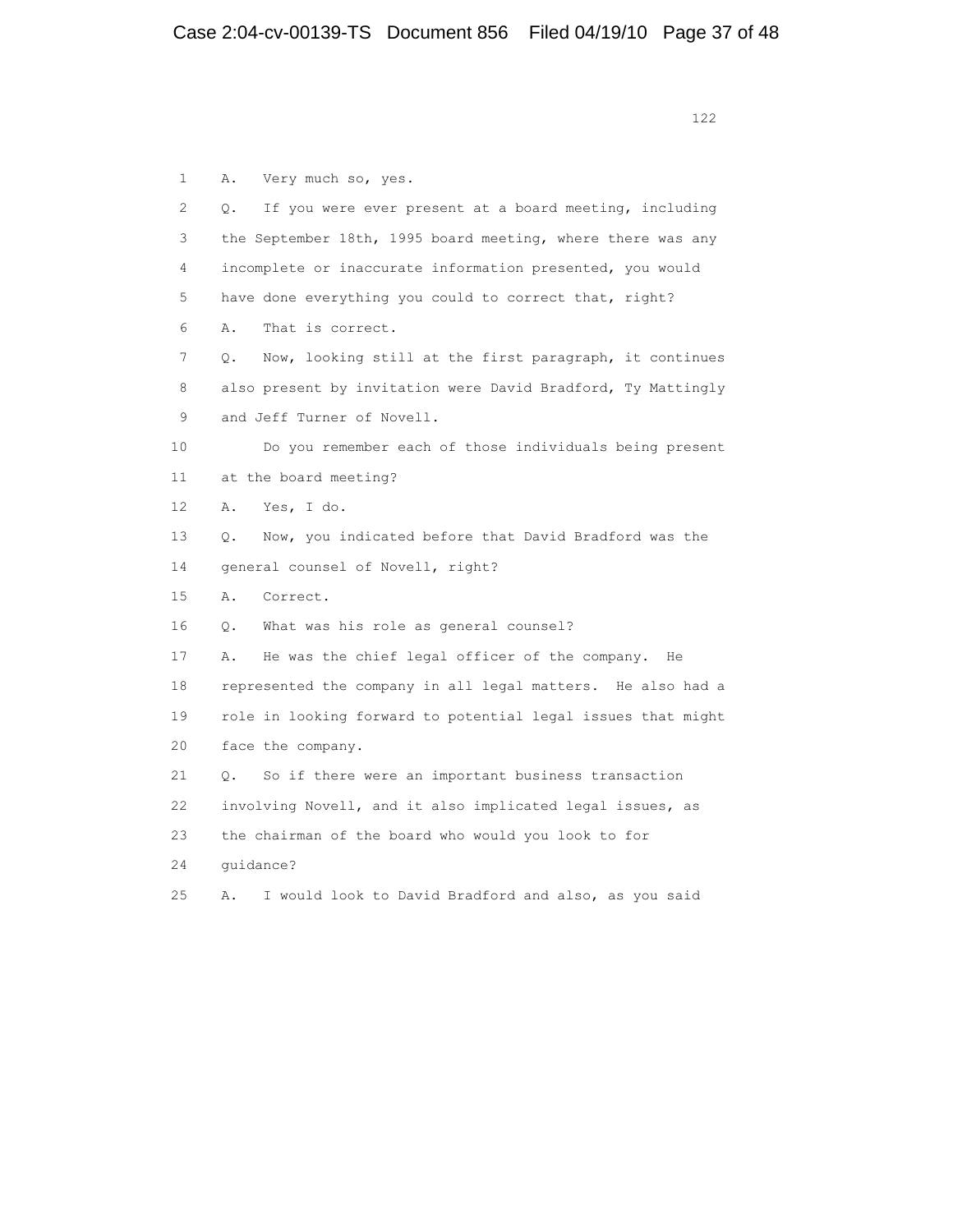1 earlier, Larry Sonsini. 2 Q. At the board meeting you had present at least two 3 individuals who were trained lawyers, right? 4 A. Correct. 5 Q. Now, Mr. Sonsini's law firm also performed legal 6 services for Novell, correct? 7 A. Yes, they did. 8 Q. And Mr. Sonsini's law firm, Wilson Sonsini, was outside 9 counsel representing and advising Novell in connection with 10 the asset purchase agreement between Novell and Santa Cruz 11 Operation, correct? 12 A. That is correct. 13 Q. As the chief executive officer and chairman of the 14 board of directors, did you look to rely upon the legal 15 advice that Wilson Sonsini provided Novell? 16 A. I did, yes. 17 Q. Did you trust the legal advice that Wilson Sonsini 18 provided Novell? 19 A. Yes, I did. 20 Q. Did you understand that there were attorneys 21 negotiating on Novell's behalf with Santa Cruz Operation 22 with respect to the terms and conditions of the asset 23 purchase agreement? 24 A. Yes.

25 Q. Did you understand that one of those attorneys was a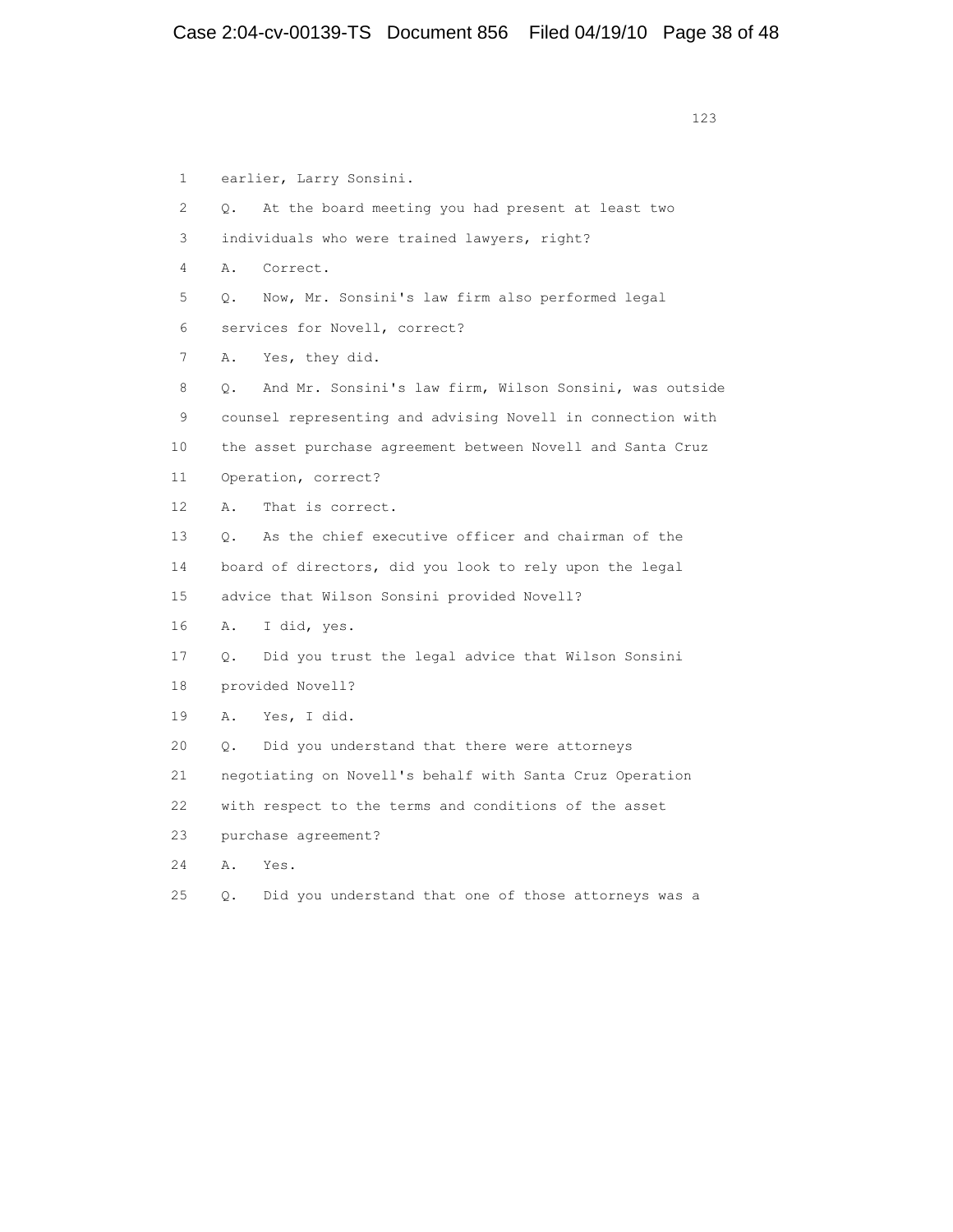1 partner at Wilson Sonsini by the name of Tor Braham? 2 A. Yes. 3 Q. Did you understand that Mr. Graham was working at 4 Mr. Bradford's direction to make sure that the asset 5 purchase agreement best represented Novell's interests? 6 A. He, together with other people on the team, yes. 7 Q. Let's talk about others who may be on the team. 8 You are familiar with Jim Tolonen? 9 A. I am. 10 Q. Who was Mr. Tolonen as of 1995? 11 A. He was the chief financial officer of Novell. 12 Q. Did Mr. Tolonen have any involvement in the asset 13 purchase agreement? 14 A. Yes, he did. 15 Q. Did you rely upon Mr. Tolman's recommendation an 16 advice? 17 A. I did, yes. 18 Q. You were aware that he was familiar with the terms and 19 conditions of the asset purchase agreement, correct? 20 A. Correct. 21 Q. So you would expect that if Mr. Tolonen were to provide 22 testimony regarding what the meaning and intent were of the 23 asset purchase agreement, that you would expect him because 24 of his involvement to be able to accurately state what the 25 position of Novell was, correct?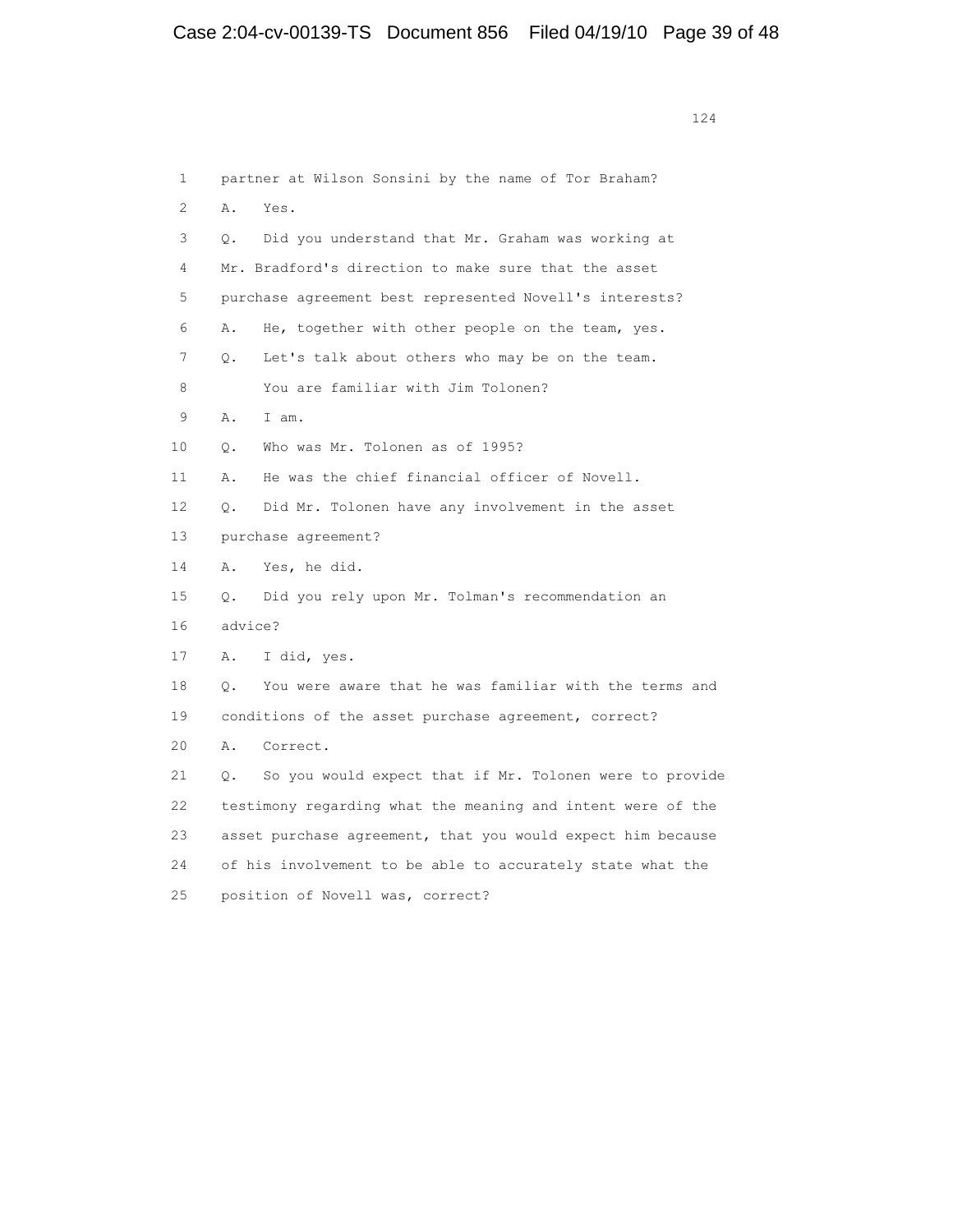1 A. I would expect him to accurately state what he saw that 2 as, yes. 3 Q. Thank you. 4 Now, let's look to the first section that describes 5 what was discussed at the September 18, 1995 board meeting. 6 You'll see that the first major heading is proposed sale of 7 UnixWare business and equity investment in SCO. 8 I'm going to ask that the first three paragraphs be 9 highlighted. We'll take them in turn, however. 10 The first paragraph begins Mr. Bradford and Mr. 11 Frankenberg -- let me go back one. Right at the outset it 12 states Mr. Bradford and Mr. Frankenberg first confirmed that 13 the directors present on the call had received the materials 14 regarding several proposed transactions. 15 Do you see that? 16 A. I do, yes. 17 Q. Was it in fact the case that before the board meeting 18 each of the board members, yourself included, received a 19 packet of information regarding transactions including the 20 asset purchase agreement? 21 A. Yes. 22 Q. Then the next paragraph, if we could highlight that, 23 continues as follow. It says Mr. Frankenberg then provided 24 an overview of several business transactions that the 25 company was negotiating with Santa Cruz Operation, Inc.,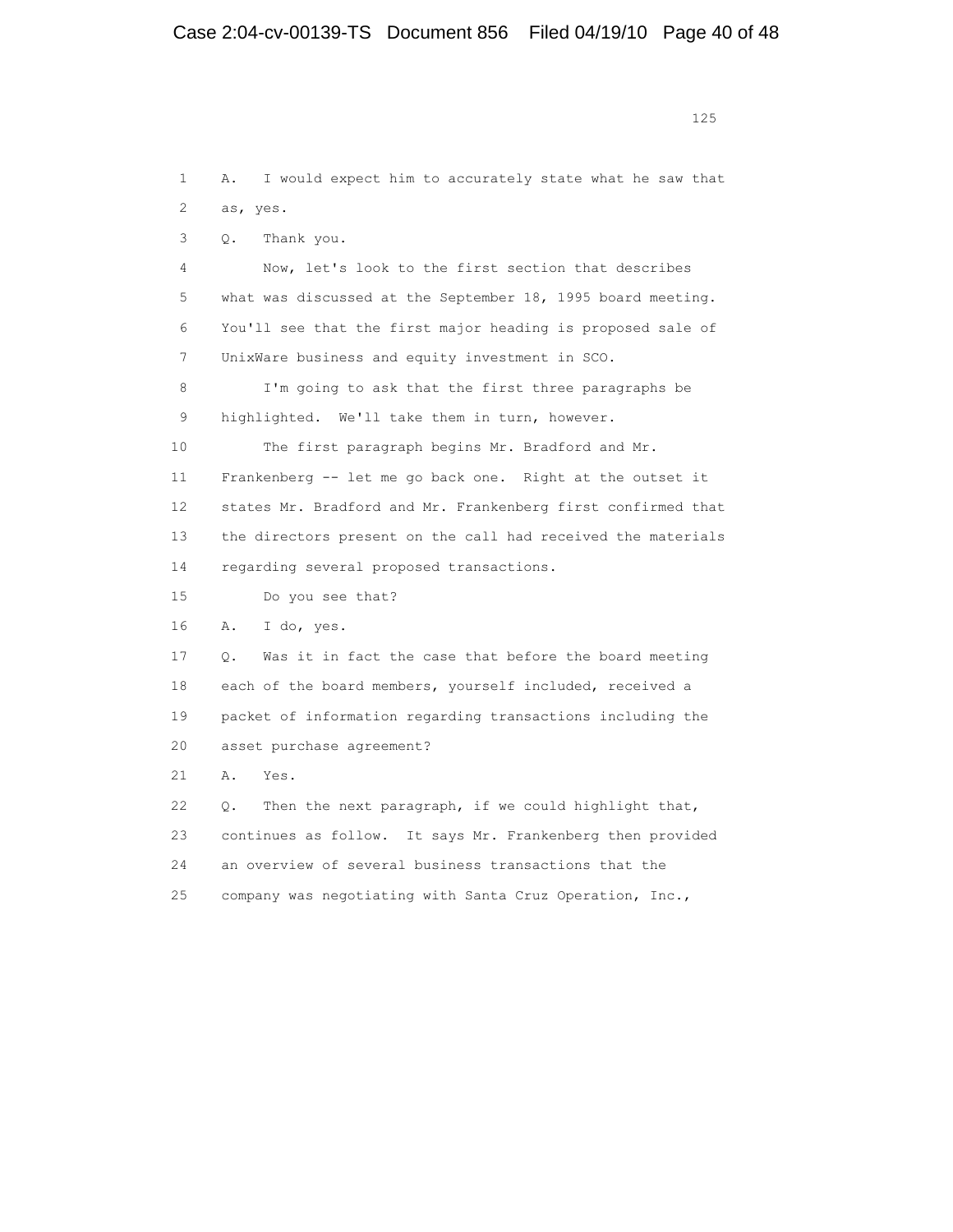1 S-C-O, and Hewlett Packard for the purpose of strengthening 2 UNIX on the Intel platform. He described one of the key 3 steps in this process was the sale of a portion of Novell's 4 UnixWare business to SCO. 5 Do you see that? 6 A. Yes. 7 Q. Does that accurately reflect what you stated and did at 8 the board meeting? 9 Right? 10 A. Yes. 11 Q. In fact, what you described to the board of directors 12 was a contemplated sale of a portion of Novell's UnixWare 13 assets, right? 14 A. Yes. 15 Q. In fact, what was being considered was not a sale of 16 all of the UnixWare assets but only a portion, right? 17 A. The UnixWare business is different than the UnixWare 18 product. 19 Q. So is it correct then -- 20 A. This is a portion of the UnixWare business being sold. 21 That excluded Tuxedo, which was part of the UnixWare 22 business. 23 Q. Is it correct that what you informed the board about 24 was the sale of a portion, as you put it, of the UnixWare 25 business?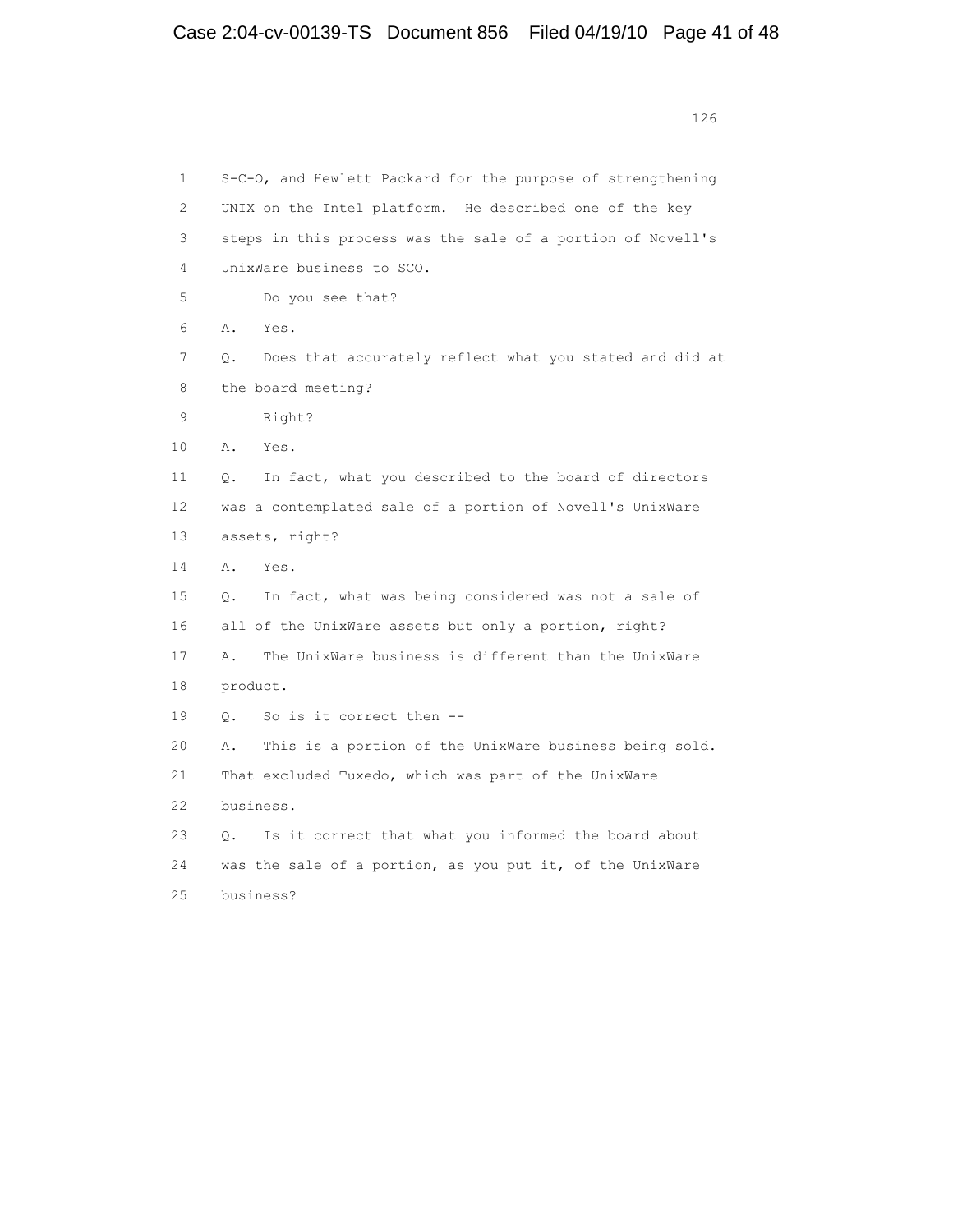1 A. Correct. 2 Q. Not all of it, right? 3 A. Correct. 4 Q. Then it continues that he then described a proposed 5 structure in which Hewlett Packard would take a leadership 6 position in the development of 64-bit UNIX technology, under 7 which Hewlett Packard would license Novell networking 8 services as a core component of future 64-bit UNIX. 9 Do you see that? 10 A. Yes. 11 Q. Is it correct that at the very time that Novell was 12 considering a sale of a portion of Novell's UnixWare 13 business to SCO, it was also considering a separate 14 transaction involving a license with Hewlett Packard 15 relating to UNIX? 16 A. Hewlett Packard was already a licensee of UNIX from 17 Novell. This would be an extension of that license. 18 Q. Well, the license that was being considered was one 19 that would be granted by Novell to Hewlett Packard, correct? 20 A. Yes, of networking services. Novell already had a UNIX 21 license. It didn't need a UNIX license. 22 Q. Well, in fact, Novell did not intend to transfer every 23 bit of its UnixWare business to SCO because it wanted to 24 preserve the right to do other UNIX related business, right? 25 A. That is not accurate. No.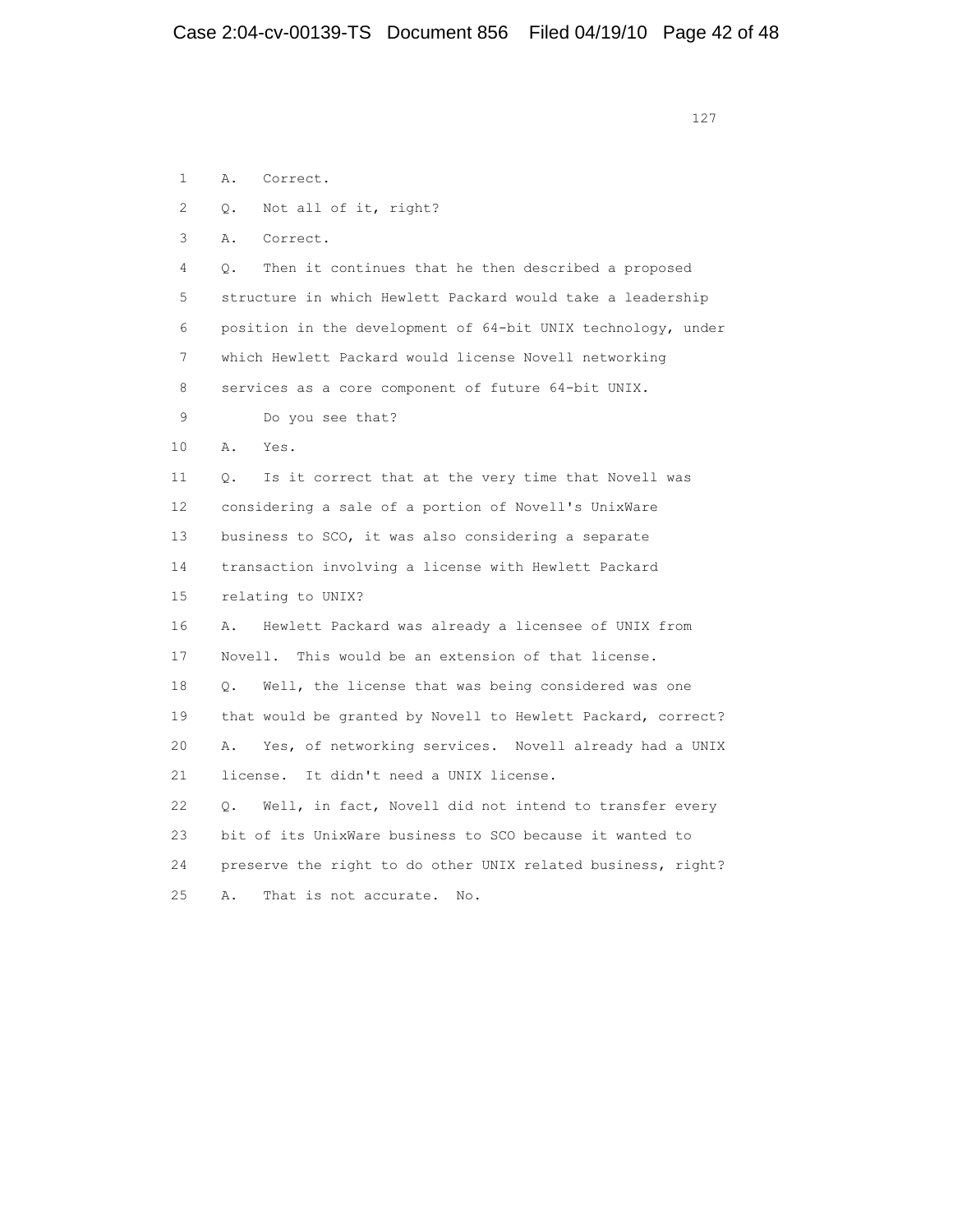1 Q. Okay. Well, let's see if we can test that just for a 2 minute. Are you aware, based on what you were shown earlier 3 today, that the asset purchase agreement includes certain 4 exceptions? 5 A. Yes. 6 Q. There were certain assets that were excluded, correct? 7 A. Yes. 8 Q. And the assets that were excluded were all copyrights 9 and trademarks except UNIX and UnixWare, right? 10 A. That is what it -- 11 Q. That is what the document states, right? 12 A. Yes. 13 Q. As you look at the agreement even today, you realize 14 that the wording of the agreement is that all copyrights and 15 trademarks except the trademarks UNIX and UnixWare were 16 excluded, correct? 17 THE COURT: One second. 18 Ms. Singer? 19 MR. SINGER: I object. That misleads the content 20 of the document today. 21 THE COURT: I'm sorry. Could you restate the 22 objection? 23 MR. SINGER: It is misleading in that the document 24 today and the question related to what the document says 25 today does not say that. It lacks foundation.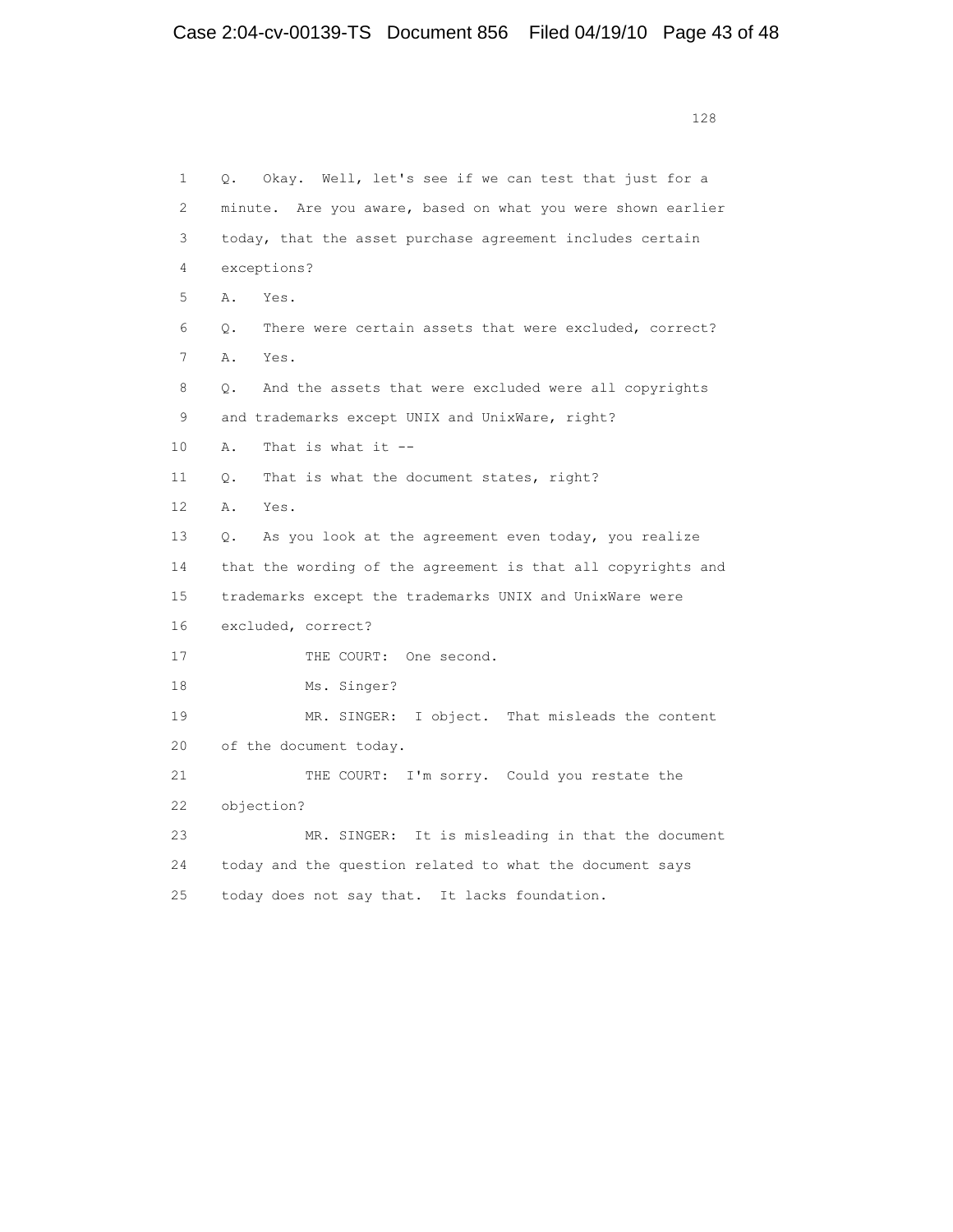1 THE COURT: I will sustain the objection. 2 BY MR. BRENNAN 3 Q. You do have in front of you the asset purchase 4 agreement that has been admitted into evidence as Exhibit 1, 5 correct? 6 A. Yes. 7 Q. Mr. Singer asked you earlier to look at Section 1.1B 8 and the schedule thereunder, right? 9 A. Yes. 10 Q. Let's look again at the schedule, Section 1.1B, if we 11 might, of the asset purchase agreement. 12 Do you have that before you? 13 A. It is on the screen, yes. 14 Q. So of the excluded assets, if we were to look at the 15 second page under the heading Roman numeral five, it is 16 intellectual property, right? 17 A. Yes. 18 Q. As you read those words as you sit here today, you're 19 capable of reading it and they say that excluded is all 20 copyrights and trademarks except for the trademarks UNIX and 21 UnixWare, correct? 22 A. Correct. 23 Q. And also excluded are all patents, right? 24 A. Correct. 25 Q. Let me have you focus for just a minute on patents.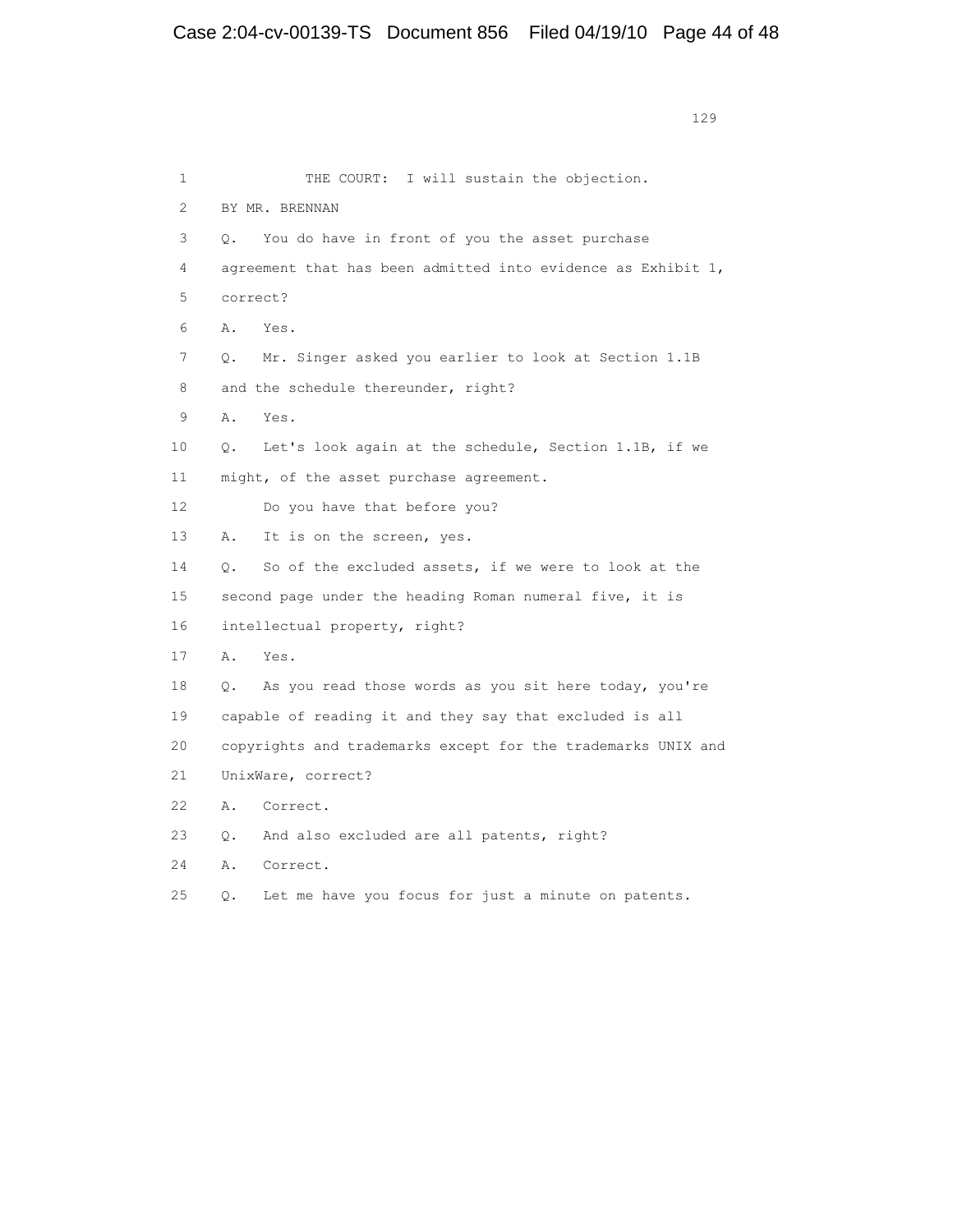130

 1 Did Novell hold any patents that related to UNIX as of 2 1995? 3 A. Yes. 4 Q. Were any transferred to Santa Cruz Operation? 5 A. No. 6 Q. So this exclusion accurately states that the patents 7 that Novell held relative to UNIX did not transfer to SCO, 8 correct? 9 A. Correct. 10 Q. The agreement also says that excluded are all 11 copyrights, correct? 12 A. Correct. 13 Q. So as you sit here today and look at this agreement, 14 you would agree with me that the stated words in the 15 agreement exclude all copyrights, correct? 16 MR. SINGER: Objection. I think this goes to our 17 motion in limine regarding the reading of the documents 18 together. 19 THE COURT: Well, I think that you questioned him 20 on this document by itself, and I think I need to allow 21 cross-examination on this document by itself. 22 Go ahead. Overruled. 23 THE WITNESS: Would you repeat the question? Some 24 time has passed since we -- 25 BY MR. BRENNAN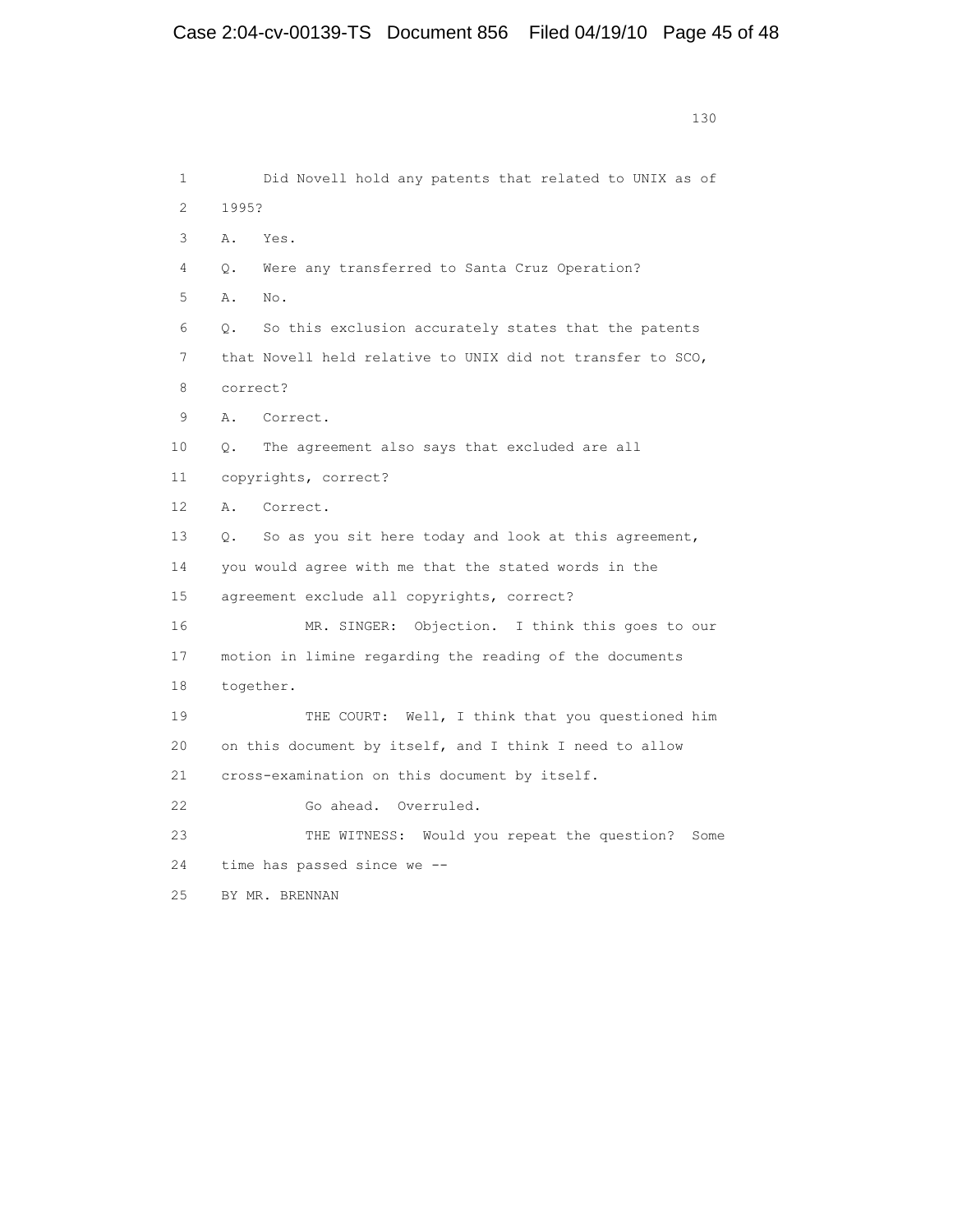1 Q. I will try it again. I will try it again and I hope I 2 get it the same. 3 As you look at the words used in the asset purchase 4 agreement, section five, the excluded assets, you would 5 agree that those words state that all copyrights and 6 trademarks except for the trademarks UNIX and UnixWare are 7 excluded, correct? 8 A. That is what the document says, yes. 9 Q. As you sit here today would you agree that anyone else 10 who were to pick up the asset purchase agreement and look at 11 the excluded assets schedule, section five, intellectual 12 property, would you expect them to come to the same 13 conclusion that you did today, that in looking at the words 14 it would exclude all copyrights, right? 15 MR. SINGER: Objection, foundation. 16 May we approach, Your Honor? 17 THE COURT: We'll just go ahead and take a recess 18 at this point. 15 minutes. 19 MR. BRENNAN: Your Honor, just so we are clear, 20 are we going to get an answer to -- 21 THE COURT: We will deal with the answer after I 22 have dealt with the objection. 23 MR. BRENNAN: Very well, Your Honor. 24 THE COURT: Ms. Malley. 25 THE CLERK: All rise for the jury, please.

```
 131
```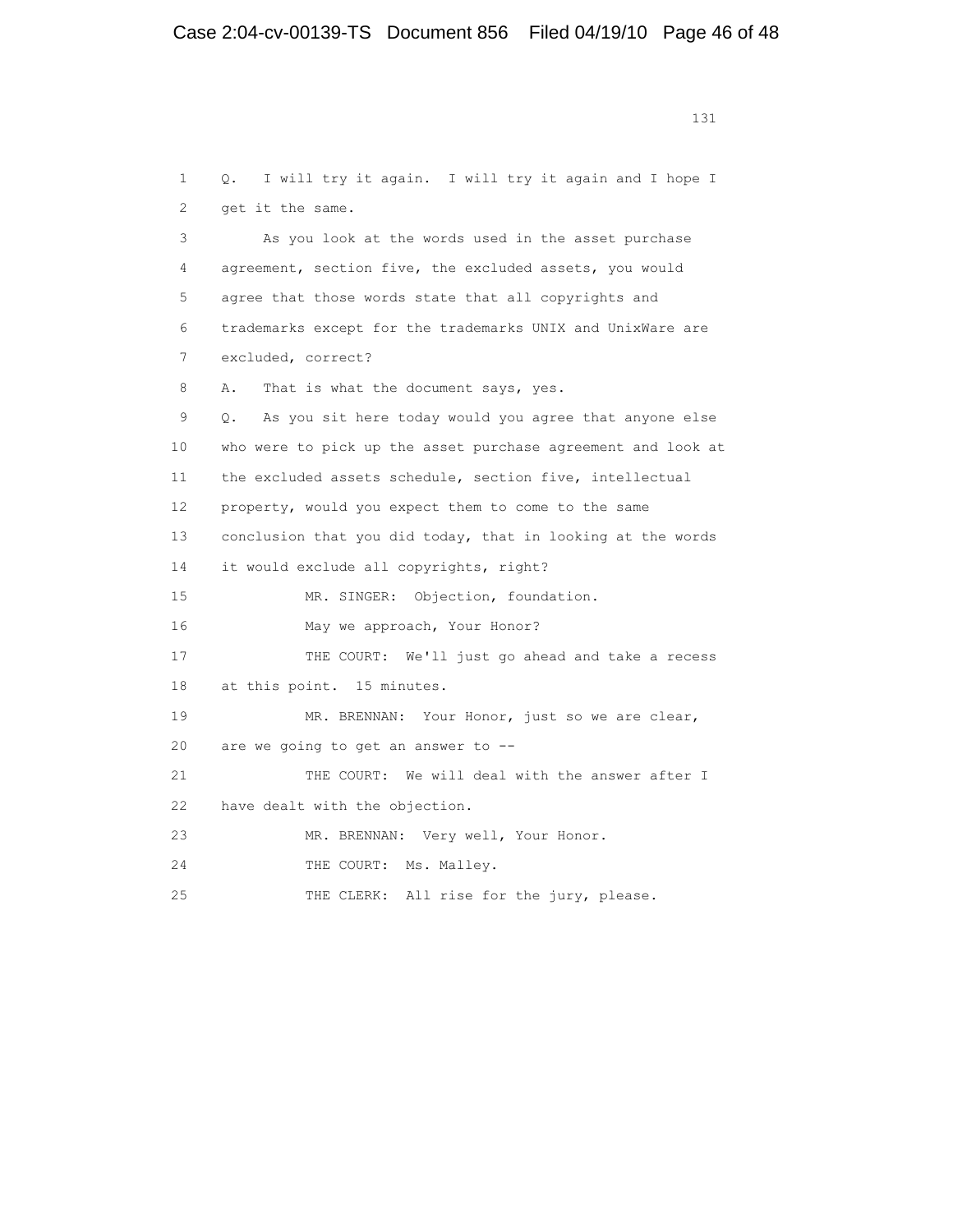132

 1 (WHEREUPON, the jury leaves the proceedings.) 2 THE COURT: Go ahead, Mr. Singer. 3 MR. SINGER: Your Honor, this I think reflects the 4 concern that we have raised in the motion in limine that 5 Novell should not be allowed to create the impression with 6 the jury that the language as it is today in the A.P.A. has 7 this excluded copyright and trademark language. That was 8 replaced by an amendment and it no longer exists in the 9 agreement. Between my not being able to even have Mr. 10 Frankenberg acknowledge it, I think it is misleading to the 11 jury to suggest in questions that deal with the agreement as 12 it reads today, that this language appears here because it 13 does not. This is exactly the concern with misleading the 14 jury that led us to file that motion. 15 If I recall, the Court said, well, correctly, that 16 it is necessary to get into the history of the transaction, 17 so we need to take this up and see where we go at trial with 18 objections and that the plaintiffs would be able to object 19 at trial if this concern reappeared. Well, it has 20 reappeared. I think that the combination of Mr. Frankenberg 21 not being able to address amendment two, together with this 22 line of questioning, is creating a misimpression on the jury 23 that as it reads today this language appears in the 24 agreement and it does not. 25 THE COURT: Well, I believe the questions had to